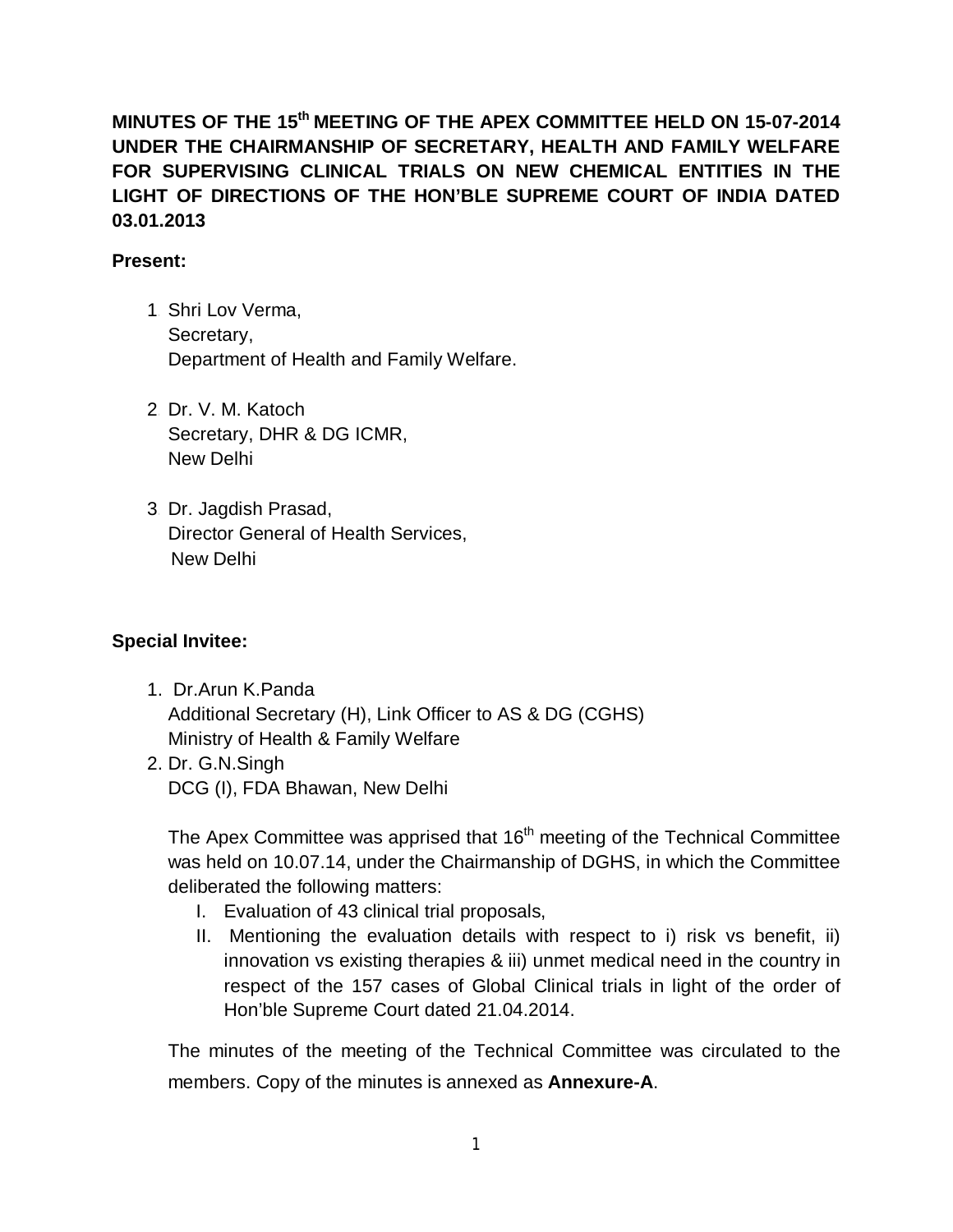The details of the deliberations and recommendations made by the Technical Committee are as under:

1. Evaluation of 43 clinical trial proposals:

The Committee noted that the Technical Committee has evaluated 43 proposals of various categories of clinical trials, out of which 18 cases are Global Clinical Trials/ Clinical trials of NCEs, which have been evaluated keeping in view the three criteria as per the Hon'ble Supreme Court's orders dated 21.10.2013 & 21.04.2014. The remaining 25 cases evaluated by the Technical Committee are related to clinical trials for approval of New Drugs including fixed dose combination, subsequent new drugs and biologicals.

The Technical Committee has recommended approval for 16 out of the 18 cases of GCT/clinical trials of NCEs. Of the 16 cases, one case was recommended for approval subject to condition that if the subjects in the placebo arm are found refractory to standard of care after 3 months they should be withdrawn from the study. In remaining 2 cases, the Technical Committee has recommended to obtain opinion of the pharmacologist/ specialist and based on positive opinion the proposal can be approved as per the recommendation of the NDACs recently renamed as Subject Expert Committees (SECs) without referring to Technical Committee. Details of these cases along with the evaluation & recommendations of the Technical Committee are mentioned in the Annexure-II of the minutes of the Technical Committee.

In the remaining 25 cases, which were proposals of clinical trials other than GCTs/clinical trials of NCEs, the Technical Committee has recommended approval for 22 cases. In two of the remaining 3 cases, the Technical Committee has recommended to obtain opinion of the pharmacologist/ specialist and based on positive opinion the proposal can be approved as per the recommendation of the NDACs recently renamed as Subject Expert Committees (SECs) without referring to Technical Committee. In the remaining one case, the Technical Committee has recommended that the clinical trial protocol etc. should be reviewed and recommended by the SEC /NDAC. Details of these cases along with the recommendations of the Technical Committee are mentioned in the Annexure-III of the minutes of the Technical Committee.

The Apex Committee after detailed deliberation approved the above recommendations of the Technical Committee.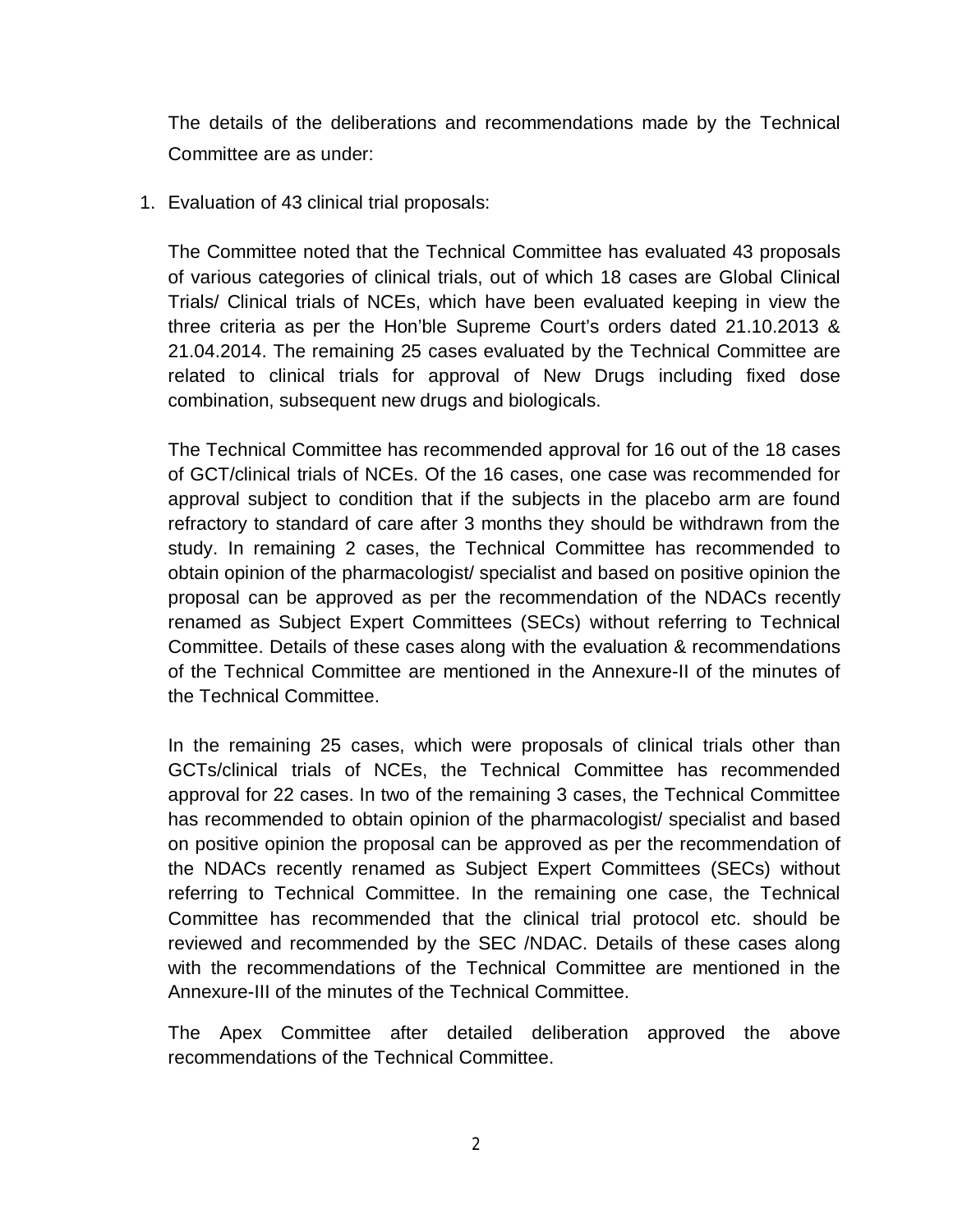2. Mentioning the evaluation details with respect to i) risk vs benefit, ii) innovation vs existing therapies & iii) unmet medical need in the country for 157 Global clinical trials as per the order of Hon'ble Supreme Court dated 21.04.2014.

The Committee noted that in light of the order of Hon'ble Supreme Court dated 21.04.2014, the Technical Committee has mentioned the details with respect to i) assessment of risk versus benefit to the patients, (ii) innovation vis-à-vis existing therapeutic option and (iii) unmet medical need in the country for the 78 GCTs which were either ongoing (65) or not initiated (13) at the time of their earlier evaluation by the Technical Committee. Details of the same is given in the Annexure-I of the minutes of the Technical Committee.

The Apex Committee after detailed deliberation approved the above recommendations of the Technical Committee.

The meeting ended with a vote of thanks to the Chair.

\*\*\*\*\*\*\*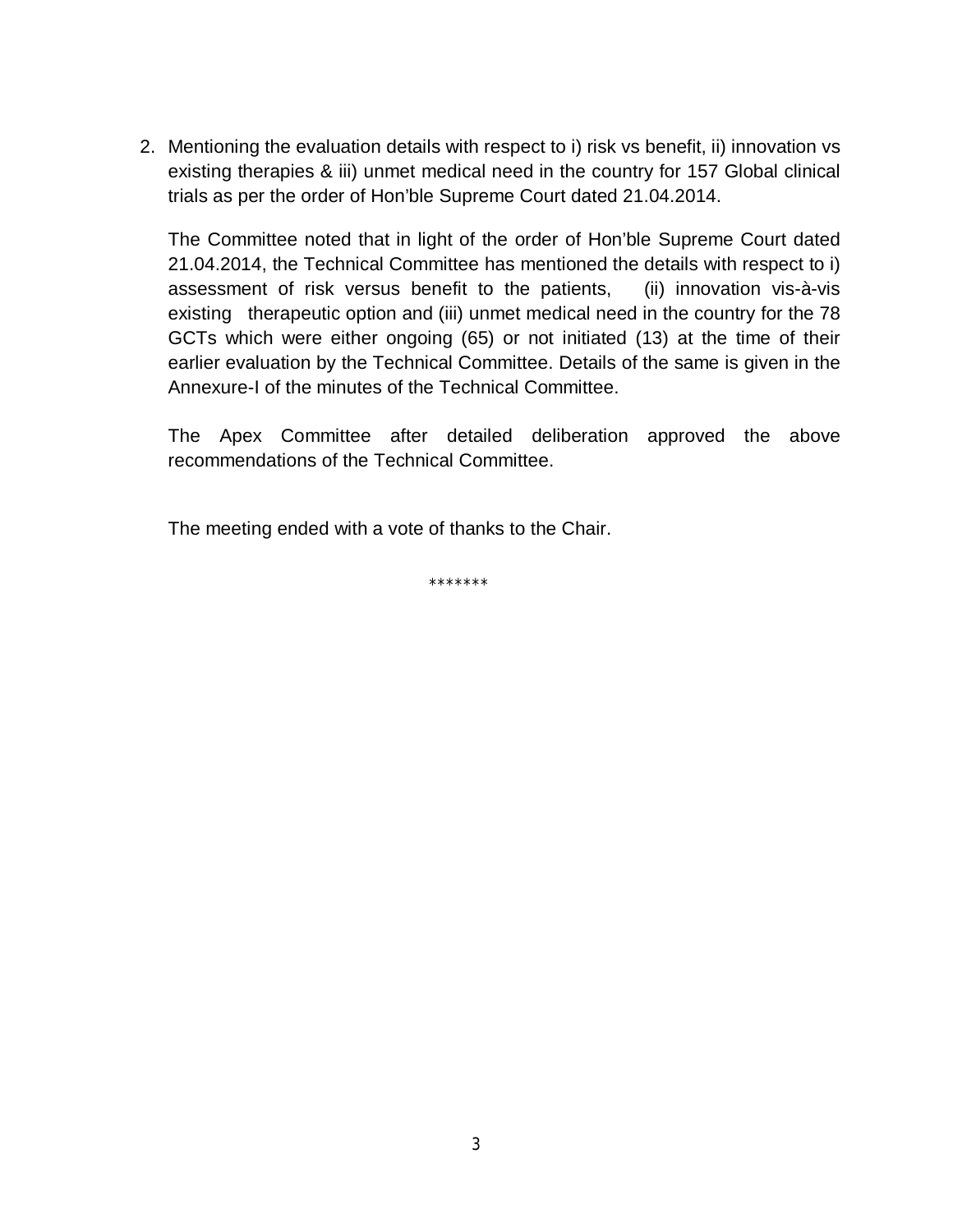**MINUTES OF 16 th MEETING OF THE TECHNICAL COMMITTEE HELD ON 10.07.2014 UNDER THE CHAIRMANSHIP OF DGHS FOR SUPERVISING CLINICAL TRIALS ON NEW CHEMICAL ENTITIES IN THE LIGHT OF DIRECTIONS OF THE HON'BLE SUPREME COURT OF INDIA ON 03.01.2013.**

#### **Present:**

| 1.          | Dr.Jagdish Prasad,                                                                                         | Chairman |
|-------------|------------------------------------------------------------------------------------------------------------|----------|
|             | <b>Director General of Health Services</b>                                                                 |          |
| 2.          | Dr. Rajit Roy Chaudhury,<br>National Professor of Pharmacology,<br>Y-85, Hauzkhas, New Delhi-16            | Member   |
| 3.          | Dr.Nandini Kumar,<br>Former Dy. Director (Sr. Grade)<br>National Institute of Epidemiology,<br>ICMR, Delhi | Member   |
| 4.          | Dr. Ashok Kumar Das,<br>Director-Professor of Medicine & Medical<br>Superintendent, JIPMER, Puducherry.    | Member   |
| 5.          | Dr. S.N. Gaur,<br>Prof. & Head, Dept. of Respiratory Medicine,<br>V.P. Chest Institute, New Delhi          | Member   |
| 6.          | Dr. P.K. Dalal,<br>HOD, Dept. of Psychiatry,<br><b>KGMU Medical College, Lucknow.</b>                      | Member   |
| 7.          | Dr. Kamalakar Tripathi<br>Prof. Dept of Medicine, Sciences, BHU, Varanasi                                  | Member   |
| 8.          | Dr. Rajutitus Chacko<br>Prof & Head, Dept. of Medical Oncology<br><b>CMC Vellore</b>                       | Member   |
| 9.          | Dr. Yash Paul<br>Prof & Head Dept of Cardiology<br>PGIMER, Chandigarh                                      | Member   |
| From CDSCO: |                                                                                                            |          |
| 1.          | Dr. G.N. Singh,                                                                                            |          |
|             |                                                                                                            |          |

- Drugs Controller General (India)
- 2. Dr.V.G.Somani, Joint Drugs Controller (India)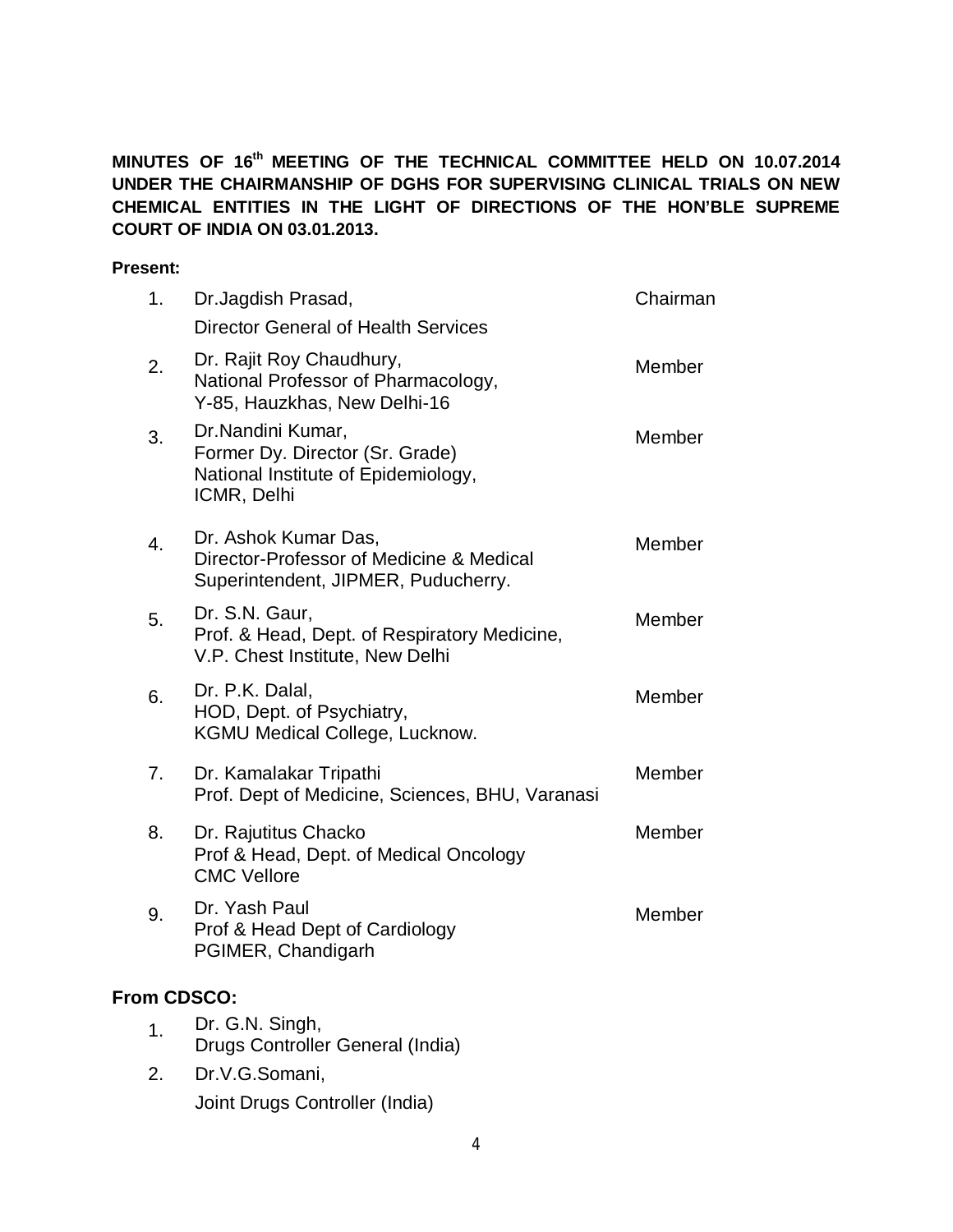- 3. Sh. A.K. Pradhan, Deputy Drugs Controller (India)
- 4. Sh. R.Chandrashekar Deputy Drugs Controller (India)
- 5. Mrs. A Visala Deputy Drugs Controller (India)

The Chairman welcome the members and stated that this Committee is an important Committee not only for evaluation of clinical trial proposals but the Committee can also recommend measures for strengthening the functioning of CDSCO in respect of its various activities including approval of new drugs, clinical trials, imports etc.

Before taking up evaluation of the clinical trial proposals as per the agenda, the Committee deliberated various issues for strengthing of CDSCO and recommended as under:

- 1. The Technical Committee should be expanded to have at least 1 member from each of the various therapeutic areas.
- 2. The Committee should invite the industry representative/stakeholders within 3 months to consider their suggestions/issues to improve the regulatory process in respect of approval of clinical trials, new drugs etc. as well as improvement in overall drug regulatory activities in the country.
- 3. In certain situations where the matters related to CDSCO activities needs to be addressed urgently, the Chairman can take decision in his wisdom and the decision may be placed before the Committee in its next meeting for consideration.
- 4. The Zonal offices of CDSCO should submit report regularly to CDSCO (HQ) giving details of the activities performed by these offices. CDSCO (HQ) should assess the report and resolve the unaddressed issues.
- 5. Involvement of CDSCO in granting various certificate/ NOCs for export of drugs to five countries viz. USA,UK, Canada, Japan & Australia which have well developed drug regulatory system may not be required as these countries assess the suitability of import of drugs from India before they allow import of such drugs into their country.
- 6. In order to address pending issues raised by the applicants for grant of various approval/ licenses granted by CDSCO, the office should create a Grievance Cell which will address such issues regularly on daily basis.
- 7. As regards to issues of quality of generic drugs, the Committee recommended that consideration should be given to make Bioequivalent study as a requirement for grant of manufacturing license to manufacture such drugs in the country.
- 8. The generic drug manufacturer should have R &D facility either of their own or use such facilities of other companies for product development, process validation, analytical testing etc. before such drugs are released for marketing.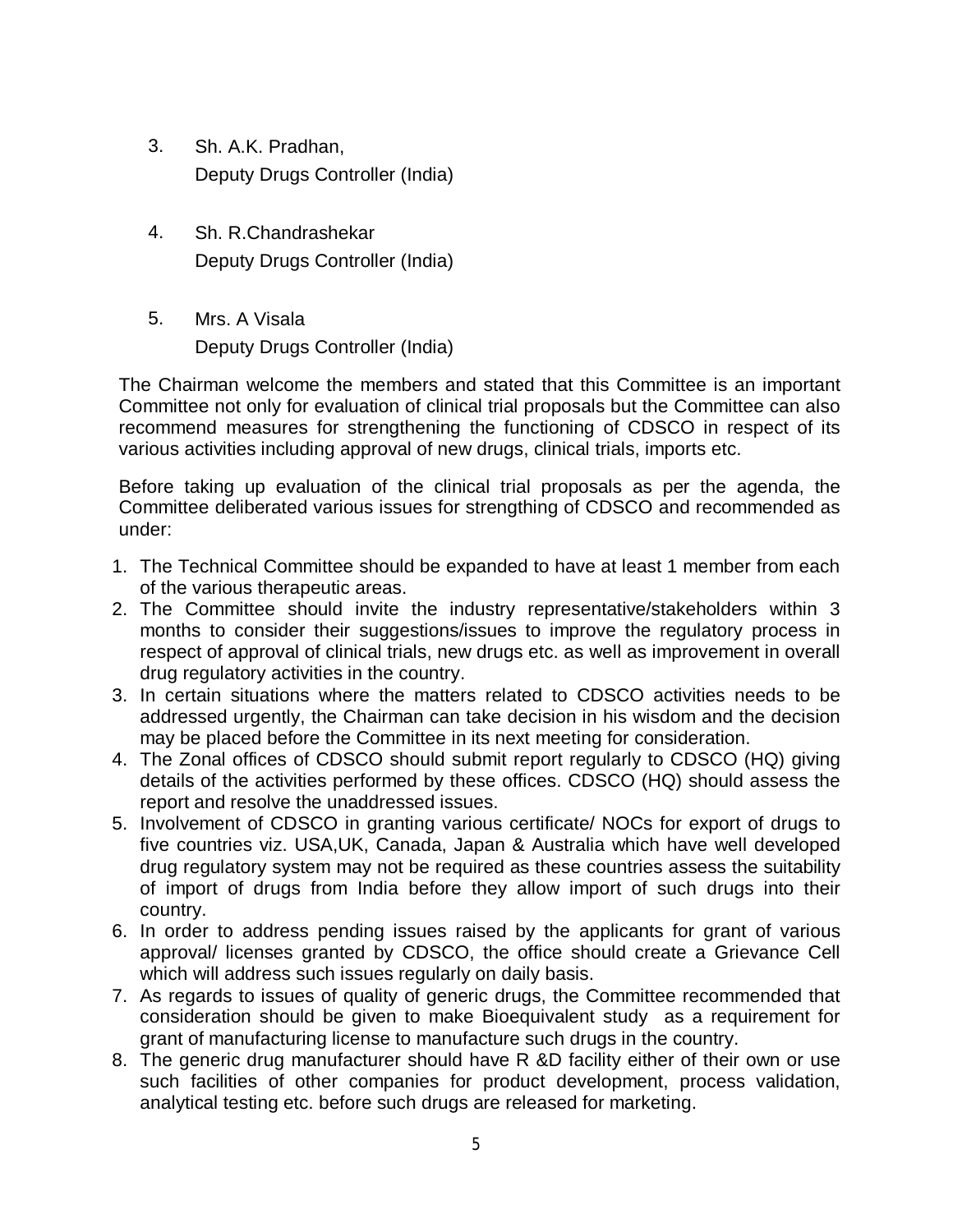The Chairman stressed the need of regular follow up to take necessary actions in respect of above recommendations for strengthening the drug regulatory system in the country.

The Committee then deliberated the proposal of clinical trials as under:

## **1. Evaluation details with respect to risk** *vs* **benefit, innovation vs existing therapies & unmet medical need in the country for 157 Global clinical trial proposals which were earlier considered by the Technical Committee as per the order of Hon'ble Supreme Court.**

Committee was appraised that the Hon'ble Supreme Court of India, vide its order dated 21.04.2014 in the matter of W.P. (C) No. 33/2012 of SwasthyaAdhikarManch, Indore &Anr Vs. Ministry of Health and Family Welfare &Ors. with WP(C) No. 779/2012 regarding clinical trials, has issued following observations/ directions :

 Sanjay Parikh, learned counsel for the petitioners in Writ Petition (Civil) No. 33 of 2012, with regard to non-compliance of our previous orders dated 21.10.2013 and 10.03.2014, Mr. Siddharth Luthra, learned Additional Solicitor General, prays for time to seeks instructions and file comprehensive affidavit on behalf of the Union of India through competent authority. Comprehensive affidavit shall be filed by the Union of India within eight weeks.

• From the additional affidavit dated 10.03.2014 (filed on 17.04.2014) filed by Mr. Lov Verma, Secretary, Ministry of Health and Family Welfare, Government of India, it is not clear whether the Technical Committee and the Apex Technical Committee have evaluated Global Clinical Trials (GCTs)/New Clinical Trials (NCEs) having regard to three parameters, namely, (i) assessment of risk versus benefit to the patients, (ii) innovation vis-à-vis existing therapeutic option and (iii) unmet medical need in the country as indicated in the order dated 21.10.2013.

 To obviate any controversy in future in this regard, we direct that henceforth in the Format seeking information from the applicants, three specific columns regarding the above parameters shall be inserted for the purpose of New Clinical Entities/Global Clinical Trials.

As per the order of Hon'ble Supreme Court the three parameters namely , (i) assessment of risk versus benefit to the patients, (ii) innovation vis-avis existing therapeutic option and (iii) unmet medical need in the country have already been inserted in the format seeking information from the applicant.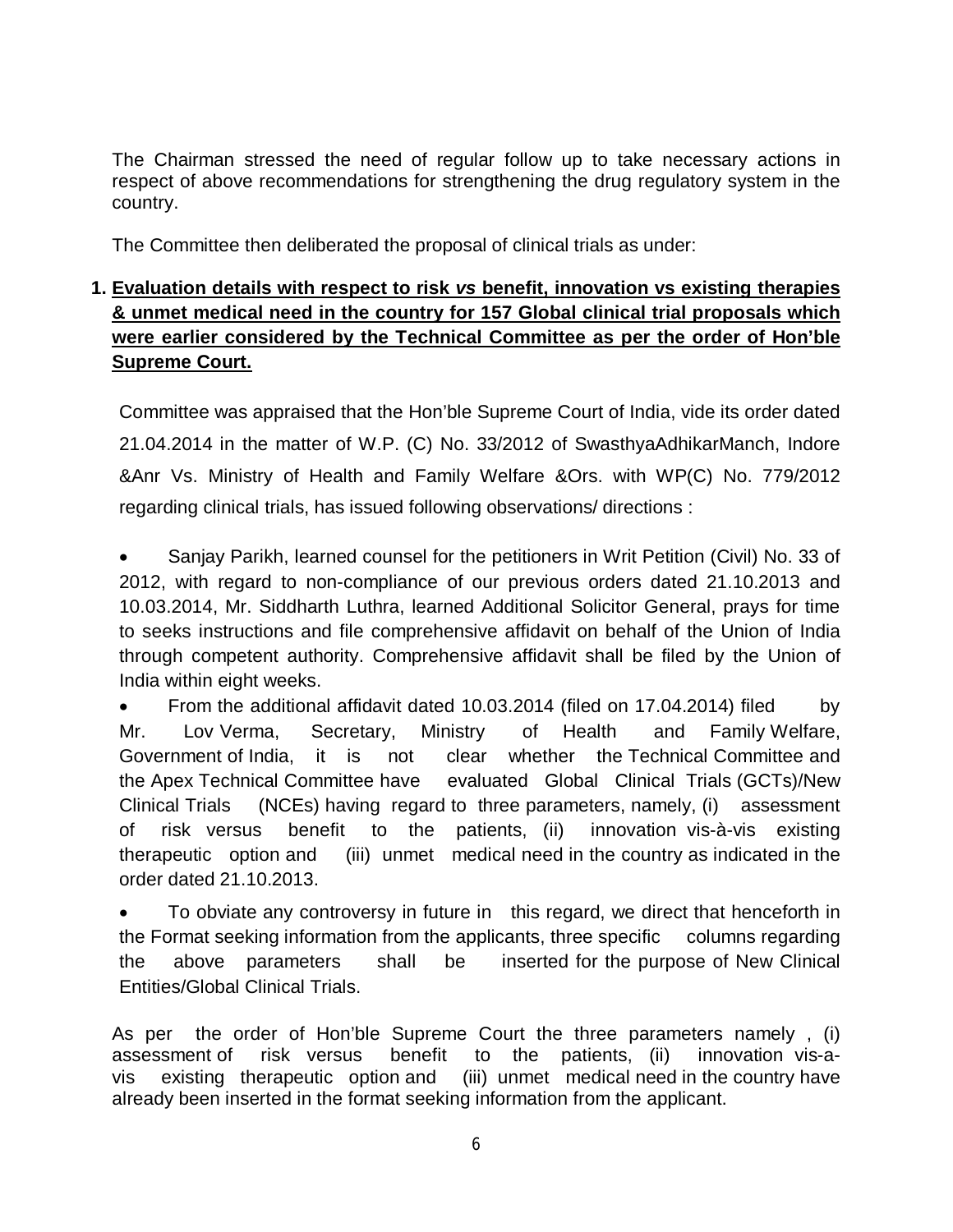With regard to evaluation of 157 cases of Global Clinical Trials, the Committee noted that these cases of the clinical trials were considered by the Committee in the meetings on 28.11.2013, and 15.01.2014, 16.01.2014 in terms of i) assessment of risk versus benefit to the patients, (ii) innovation vis-à-vis existing therapeutic option and (iii) unmet medical need in the country.

The details of the status of the total 157 Global clinical trial proposals at the time of their evaluation were as under:

| S. No | <b>Status</b>                                                             | <b>No. of Trials</b> |
|-------|---------------------------------------------------------------------------|----------------------|
| 01    | Ongoing                                                                   | 65                   |
| 02    | Completed                                                                 | 39                   |
| 03    | Not initiated                                                             | 13                   |
| 04    | Withdrawn by the respective<br>applicant without any patient<br>enrolment | 25                   |
| 05    | Suspended by the respective<br>applicant prematurely                      | 15                   |
| 06    | Total                                                                     | 157                  |

The Committee considered the details of the data relating to the safety and efficacy of the study drugs, details of protocols containing the objective of the of studies, inclusion and exclusion criteria for enrollment of patient, treatment, assessment of safety and efficacy parameters etc. keeping in view the following aspects:

- (a) risk versus benefits to the subjects,
- (b) innovation vis-à-vis existing therapy and
- (c) unmet need to the Indian population

After considering these details, the Technical Committee recommended the continuance of the 64 out of 65 ongoing trials as they meet all the relevant aspects of safety and efficacy.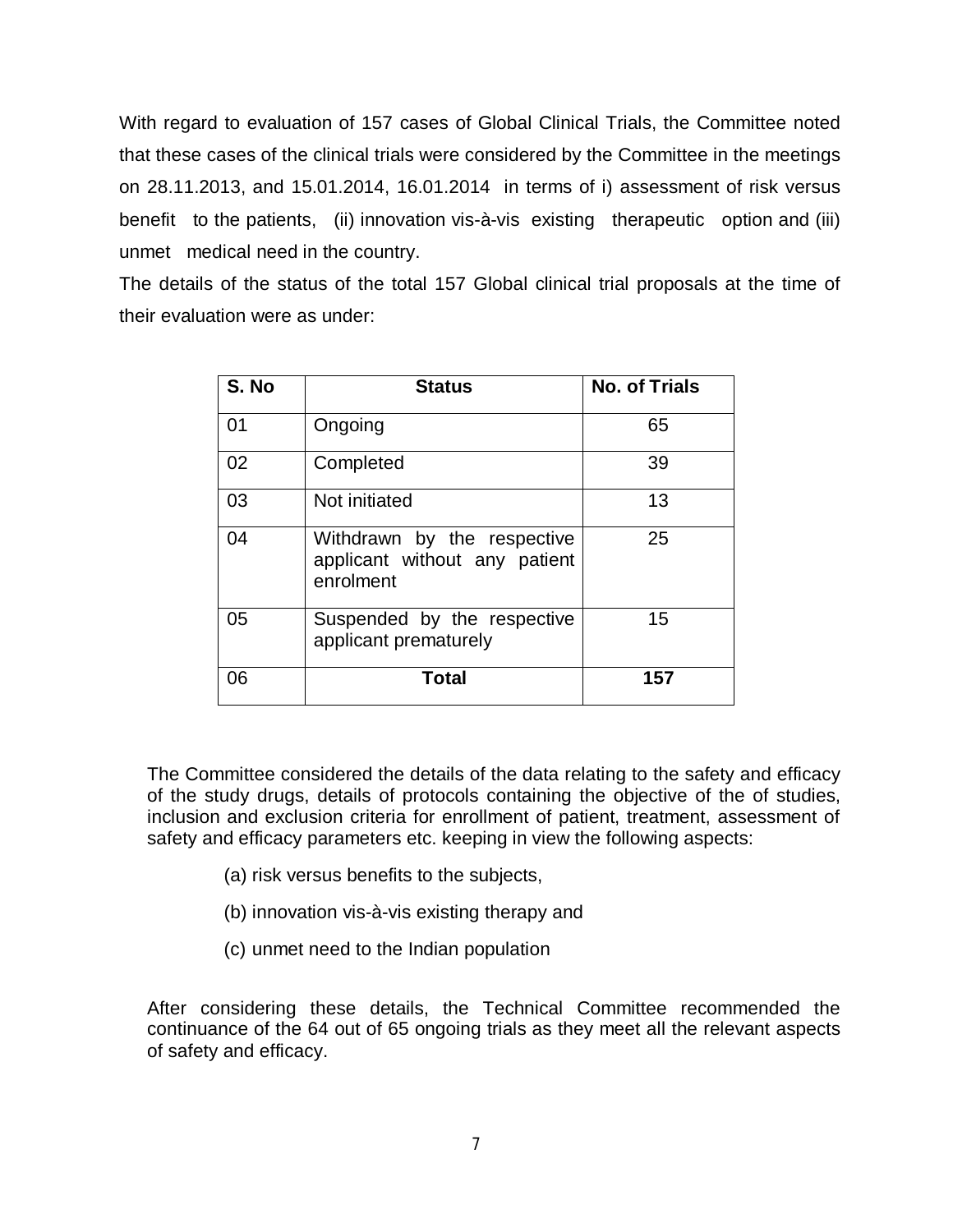In respect of one case relating to clinical trial in patients with advanced HIV disease entitled "Reducing early mortality and early morbidity by empiric tuberculosis treatment regimen", the Committee had opined that prophylactic anti TB treatment is acceptable. However, empiric treatment with anti-TB drugs in HIV patients may not be justified given the risk vs. benefit to the patients. Therefore, the Committee recommended that the report of the Data Safety Monitoring Board (DSMB) as constituted by the Sponsor for this trial shall be submitted to the Committee for evaluation. Till such time the DSMB report is evaluated by the Committee, there should be no further enrolment of any new subject in this trial. However, the trial should continue with the subjects already recruited in the study.

In respect of the 13 cases which have not yet been initiated by the respective applicants, one case refers to the same study relating to clinical trial in patients with advanced HIV disease entitled "Reducing early mortality and early morbidity by empiric tuberculosis treatment regimen". The Committee recommended that the other 12 cases meet all the requirements of safety and efficacy particularly in terms of assessment of risk versus benefit to the patients, innovation vis-à-vis existing therapeutic option and unmet medical need in the country.

The remaining cases, 39 were completed, 25 cases were withdrawn by the respective applicants without any patient enrolment and 15 cases were suspended by the applicants. The Technical Committee did not recommend any specific actions in these cases.

The Apex Committee in its meeting considered and approved the recommendations of the Committee, in its meeting held on 06.12.2013 and 24.01.2014.

However, in respect of the 25 withdrawn cases and 15 suspended cases, the Apex Committee after detailed deliberation recommended that the respective applicants of these cases should be informed by DCGI that the permissions granted to conduct these clinical trials should be treated as withdrawn and these studies should not be initiated/re-started without prior permission from CDSCO.

However, in light of the order of Hon'ble Supreme Court dated 21.04.2014 as mentioned above, the Committee considered mentioning the evaluation details with respect to i) assessment of risk versus benefit to the patients, (ii) innovation vis-àvis existing therapeutic option and (iii) unmet medical need in the country for the GCTs which were either ongoing or not initiated at the time of their evaluation by the Committee.

Accordingly, the Committee mentioned the evaluation details with respect to the above three parameters for the GCTs which were either ongoing or not initiated at the time of their evaluation by the Committee. Details of the same is enclosed as **Annexure-I.**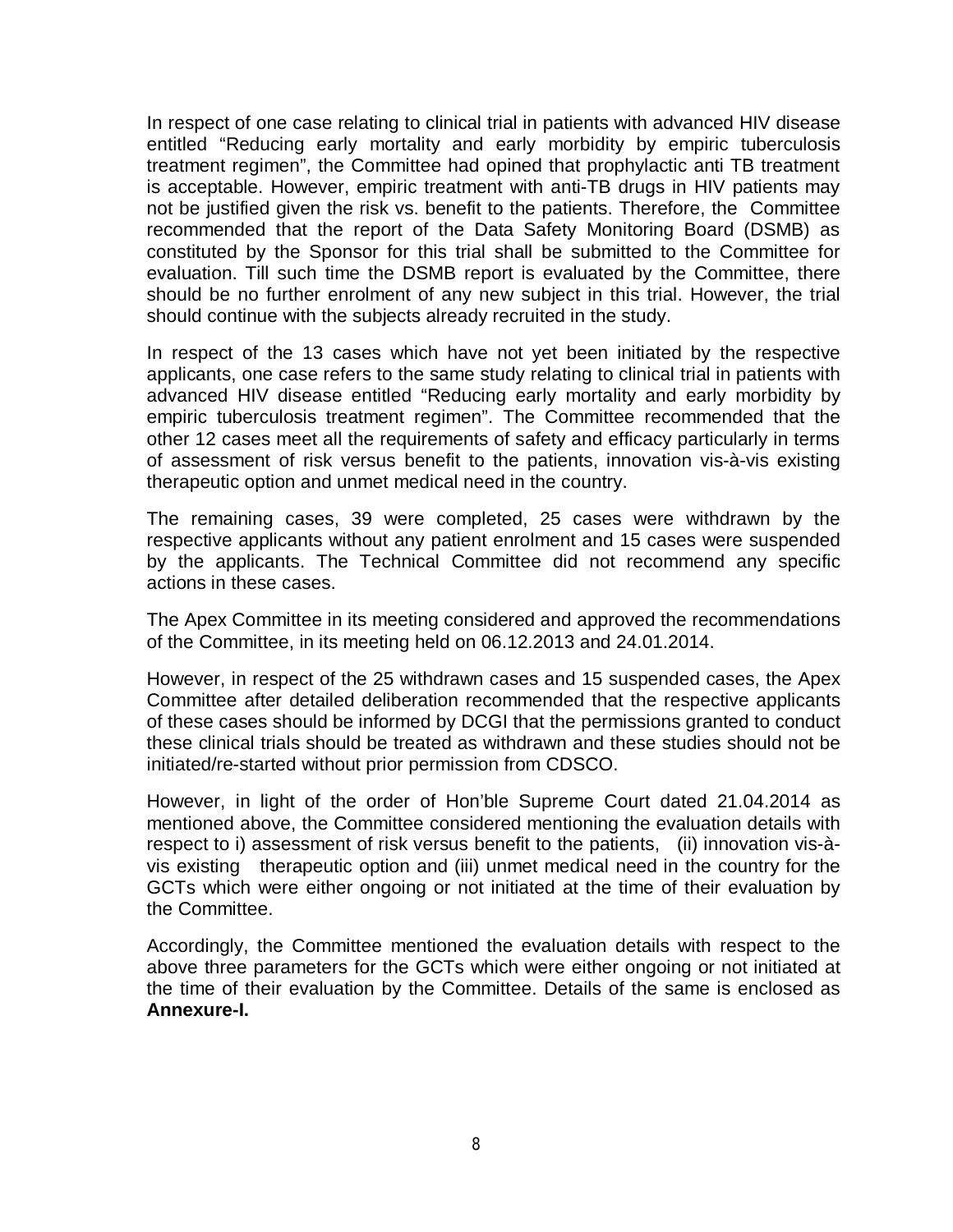# **2. Fresh proposals of Clinical Trials recommended by NDAC / IND and earlier proposals where opinion of pharmacologist / expert was needed.**

The Committee deliberated the 43 cases of fresh proposals of clinical trials. These cases have already been recommended by the NDACs.

Out of these 43 cases, 18 cases were proposals of global clinical trials/ clinical trials of NCEs (11 cases of fresh proposal and 07 cases of re-deliberation in which there was no pharmacologist in the NDAC meetings), remaining 25 cases were related to clinical trials for approval of New Drugs including fixed dose combination, subsequent new drugs and biologicals (24 cases of fresh proposal and 01 cases of re-deliberation of New Drugs in which there was no pharmacologist in the NDAC meetings).

The Committee evaluated these cases one by one and made recommendations. The Committee evaluated the 18 cases of global clinical trials/ clinical trials of NCEs considering all aspect of safety efficacy especially in terms of the three parameter viz. risk versus benefit to the patients, innovation *vis-a-vis* existing therapeutic option and unmet medical need in the country.

The recommendation of the Committee in respect of these 18 cases is enclosed as **Annexure-II.**

The recommendation of the Committee in respect of other 25 cases is enclosed as **Annexure-III.**

Out of total 43 fresh cases, the Technical Committee recommended for approval of 38 cases as per recommendation of the NDAC. In one case at Sr. No 7 in Annexure-II, the Committee recommended for approval subject to condition that if the subjects in the placebo arm are found refractory to standard of care after 3 months they should be withdrawn from the study. In 4 of the remaining 5 cases at Sr. No 5 &6 in Annexure-II and at Sr. No 5 & 13 in Annexure-III the committee recommended to obtain opinion of the pharmacologist/ specialist. Based on positive opinion the proposal can be approved as per the recommendation of the NDAC without referring to Technical Committee. In one case at Sr. No 23 in Annexure-III, the Committee recommended that the clinical trial protocol etc. should be reviewed and recommended by the SEC (NDAC). The Meeting ended with vote of thanks to Chair.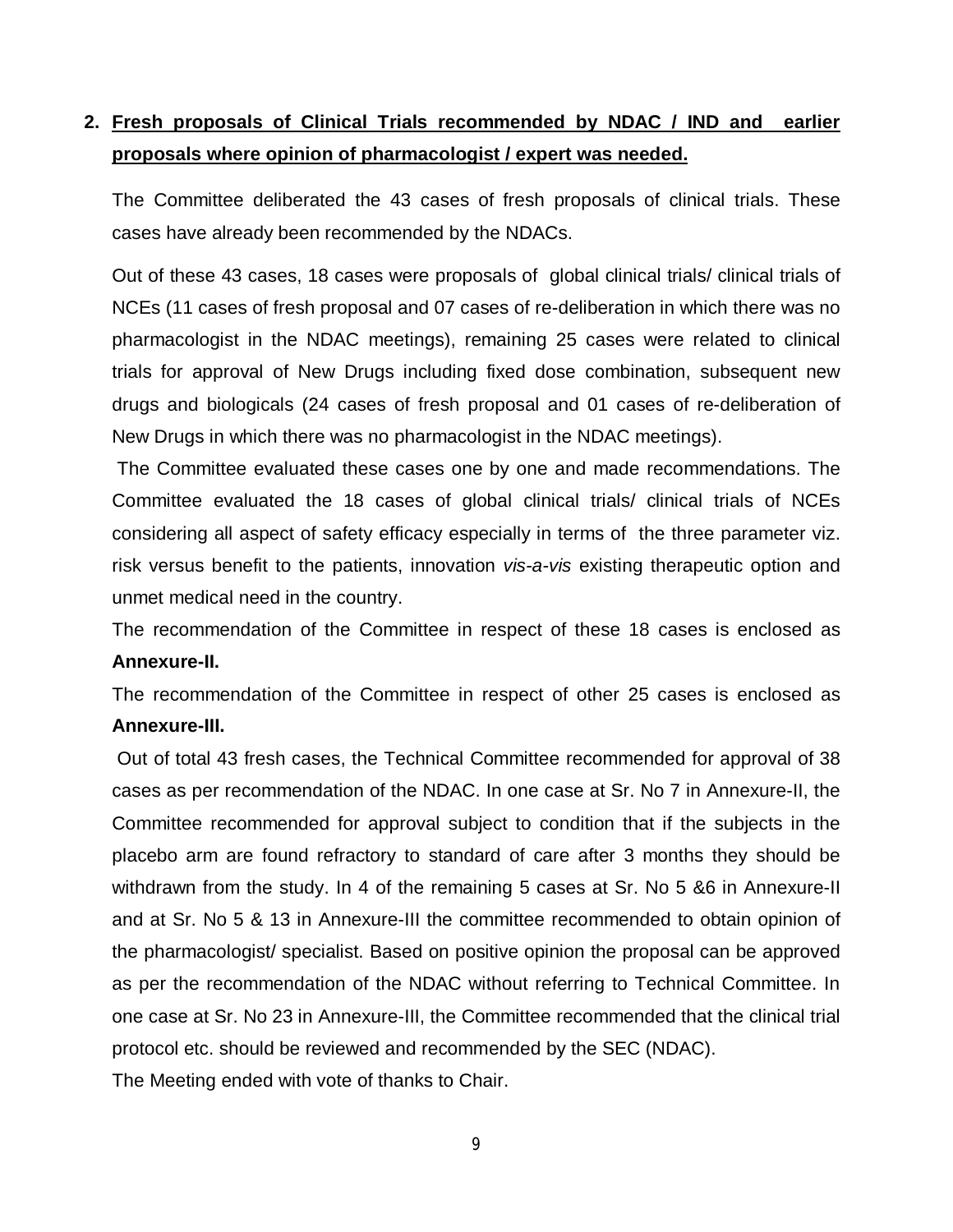## **Annexure-I**

# **Ongoing clinical trials**

| <b>Sr No</b>     | <b>Drug</b>                           | Names of the              | <b>Protocol No</b> | <b>Evaluations in respect of</b>                                                                                                                                                                                                                                                                                     |
|------------------|---------------------------------------|---------------------------|--------------------|----------------------------------------------------------------------------------------------------------------------------------------------------------------------------------------------------------------------------------------------------------------------------------------------------------------------|
|                  |                                       | <b>Applicant</b>          |                    | 1. risk versus benefit to the patients                                                                                                                                                                                                                                                                               |
|                  |                                       |                           |                    | innovation vis-a-vis existing therapeutic option<br>2.<br>3.<br>unmet medical need in the country                                                                                                                                                                                                                    |
| $\mathbf{1}$     | Daclizumab high<br>yield process (DAC | M/s Biogen<br><b>Idec</b> | 205MS203           | Risk versus benefit to the patients-<br>The risk vs benefit of the test drug in non-clinical                                                                                                                                                                                                                         |
|                  | HYP)                                  |                           |                    | pharmacology, safety pharmacology and toxicology<br>studies and clinical studies including Phase I, II clinical<br>trials justify the conduct of this study.                                                                                                                                                         |
|                  |                                       |                           |                    | Innovation vis-a-vis existing therapeutic option-                                                                                                                                                                                                                                                                    |
|                  |                                       |                           |                    | Daclizumab is a monoclonal antibody (IgG1 isotype)<br>which binds to CD25, a receptor on the surface of<br>lymphocytes for interleukin 2, a chemical messenger in<br>the immune system. This prevents activation and growth<br>of lymphocytes which are involved in the immune attack<br>in multiple sclerosis (MS). |
|                  |                                       |                           |                    | The purpose of this clinical study is to assess the safety of<br>extended treatment with daclizumab high yield process<br>monotherapy in subjects with relapsing remitting multiple<br>sclerosis (RRMS) and to assess the long term effects of<br>daclizumab high yield process treatment on patients.               |
|                  |                                       |                           |                    | Unmet medical need in the country-                                                                                                                                                                                                                                                                                   |
|                  |                                       |                           |                    | The study may provide a better formulation option for the<br>treatment of multiple sclerosis.                                                                                                                                                                                                                        |
| $\boldsymbol{2}$ | <b>Xprenor</b>                        | <b>Clingene</b>           | <b>MD2012/01X</b>  | <b>Assessment of Risk versus Benefit to the Patients:</b>                                                                                                                                                                                                                                                            |
|                  | (Buprenorphine<br>oral lyophilisate)  |                           | ${\bf P}$          | The risk vs benefit of the test drug in various animal<br>toxicity studies which include single and repeated dose<br>studies and clinical phase I studies, justify the conduct of<br>the study.                                                                                                                      |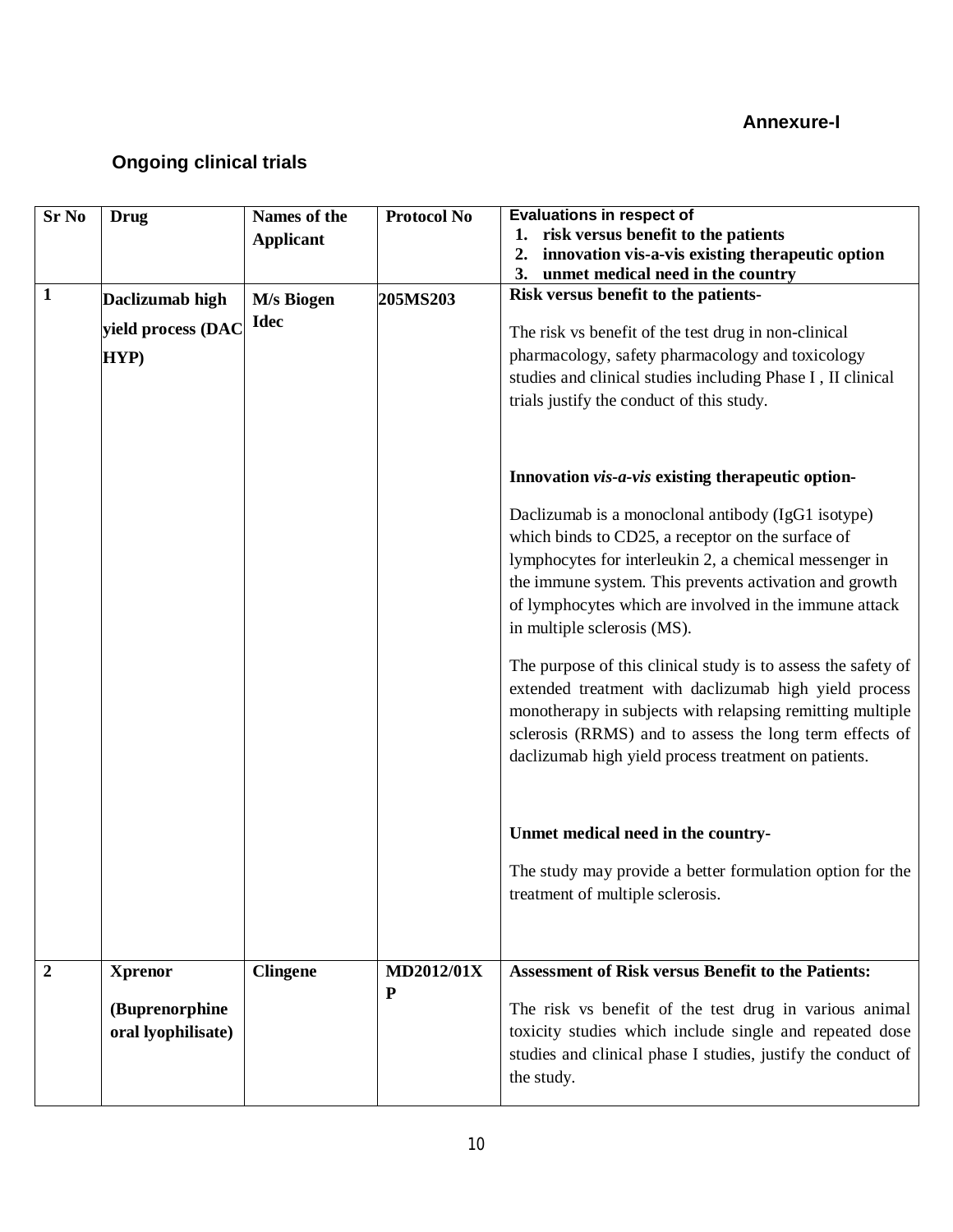|   |                  |                |          | Innovation vis-à-vis Existing Therapeutic Option                                                                                                                                                                                                                                        |
|---|------------------|----------------|----------|-----------------------------------------------------------------------------------------------------------------------------------------------------------------------------------------------------------------------------------------------------------------------------------------|
|   |                  |                |          | The test drug is a novel dosage form (oral lyophilisate) of<br>buprenorphine                                                                                                                                                                                                            |
|   |                  |                |          | The purpose of the study is to establish the safety and<br>efficacy of the test drug with that of a comparator product,<br>in opioid dependent patients.                                                                                                                                |
|   |                  |                |          | Unmet Medical Need in the Country (if any)-                                                                                                                                                                                                                                             |
|   |                  |                |          | The study may provide a novel oral dosage form of<br>buprenorphine for opioid dependent patients.                                                                                                                                                                                       |
| 3 | <b>Asenapine</b> | <b>Parexel</b> | P06384   | <b>Assessment of Risk- vs.- Benefit to the Patients:</b>                                                                                                                                                                                                                                |
|   |                  |                |          | The risk vs benefit of the test drug from various animal<br>pharmacology and toxicity studies including single dose,<br>carcinogenicity,<br>repeat dose,<br>reproductive<br>and<br>developmental toxicity and clinical phase I,II and III<br>studies justify the conduct of this study. |
|   |                  |                |          | Innovation vis-à-vis Existing Therapeutic Option-                                                                                                                                                                                                                                       |
|   |                  |                |          | The purpose of the study is to determine the efficacy and<br>safety of the test drug compared with placebo in<br>preventing the recurrence of any mood episodes.                                                                                                                        |
|   |                  |                |          | Unmet Medical Need in the Country (if any)-                                                                                                                                                                                                                                             |
|   |                  |                |          | The data generated from this study may provide long term<br>use of the test drug for the prevention of the recurrent<br>mood episode associated with bipolar I disorder.                                                                                                                |
|   |                  |                |          |                                                                                                                                                                                                                                                                                         |
| 4 | PF-03049423      | M/s Pfizer     | A9541004 | Risk versus benefit to the patients-                                                                                                                                                                                                                                                    |
|   |                  |                |          | The risk vs benefit of the test drug in non-clinical<br>pharmacology and safety pharmacology studies and<br>toxicology in animals and clinical studies including Phase<br>I, II clinical studies justify the conduct of this study.                                                     |
|   |                  |                |          | Innovation vis-a-vis existing therapeutic option-                                                                                                                                                                                                                                       |
|   |                  |                |          | The objective of the study is to assess the efficacy of PF-<br>03049423and evaluate the safety and tolerability of PF-                                                                                                                                                                  |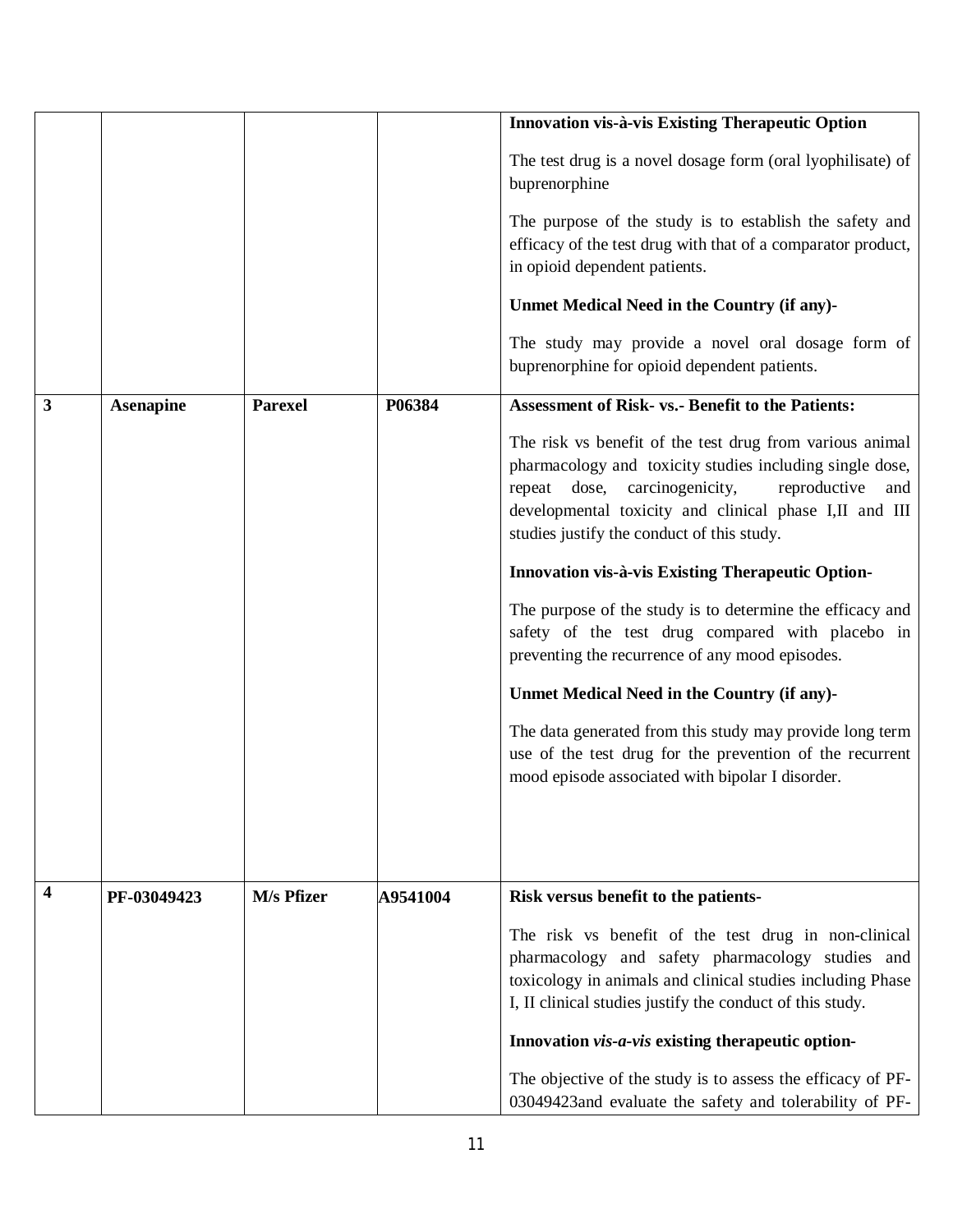|   |           |                  |                | 03049423 relative to placebo in subjects with ischemic<br>stroke.<br>Unmet medical need in the country-<br>PF-03049423 is a high affinity, selective, competitive and<br>reversible phosphodiestrase 5 inhibitor. This study may<br>provide a better treatment option for stroke to the Indian<br>patients.                                                                                                                                                                                                                                                                                                                                                                                                                                                                                                                                                                                   |
|---|-----------|------------------|----------------|-----------------------------------------------------------------------------------------------------------------------------------------------------------------------------------------------------------------------------------------------------------------------------------------------------------------------------------------------------------------------------------------------------------------------------------------------------------------------------------------------------------------------------------------------------------------------------------------------------------------------------------------------------------------------------------------------------------------------------------------------------------------------------------------------------------------------------------------------------------------------------------------------|
| 5 | RO4917838 | <b>Quintiles</b> | NN25307        | <b>Assessment of Risk versus Benefit to the Patients-</b><br>The risk vs benefit of the test drug in various safety<br>pharmacology and toxicology studies which include<br>single and repeat dose, reproductive developmental<br>studies, genotoxicity studies and Clinical Phase I and II<br>studies justify the conduct of the study.<br>Innovation vis-à-vis Existing Therapeutic Option-<br>The purpose of the study to evaluate the efficacy and<br>safety of the test drug in patients with sub-optimally<br>controlled symptoms of schizophrenia treated with<br>antipsychotics followed by a 40-week double-blind,<br>parallel-group, placebo-controlled treatment period.<br>Unmet Medical Need in the Country (if any) -<br>The test drug along with current antipsychotic regimens<br>may potentially provide an alternate therapy to achieve<br>better control of schizophrenia. |
| 6 | R04917838 | <b>Quintiles</b> | <b>NN25310</b> | <b>Assessment of Risk versus Benefit to the Patients-</b><br>The risk vs benefit of the test drug in various safety<br>pharmacology and toxicology studies which include<br>single and repeat dose studies in rats, mouse and monkeys<br>and Clinical Phase I and II studies justify the conduct of<br>the study.<br>Innovation vis-à-vis Existing Therapeutic Option-<br>The purpose of the study is to evaluate the safety and<br>efficacy of the test drug in stable patients with persistent,                                                                                                                                                                                                                                                                                                                                                                                             |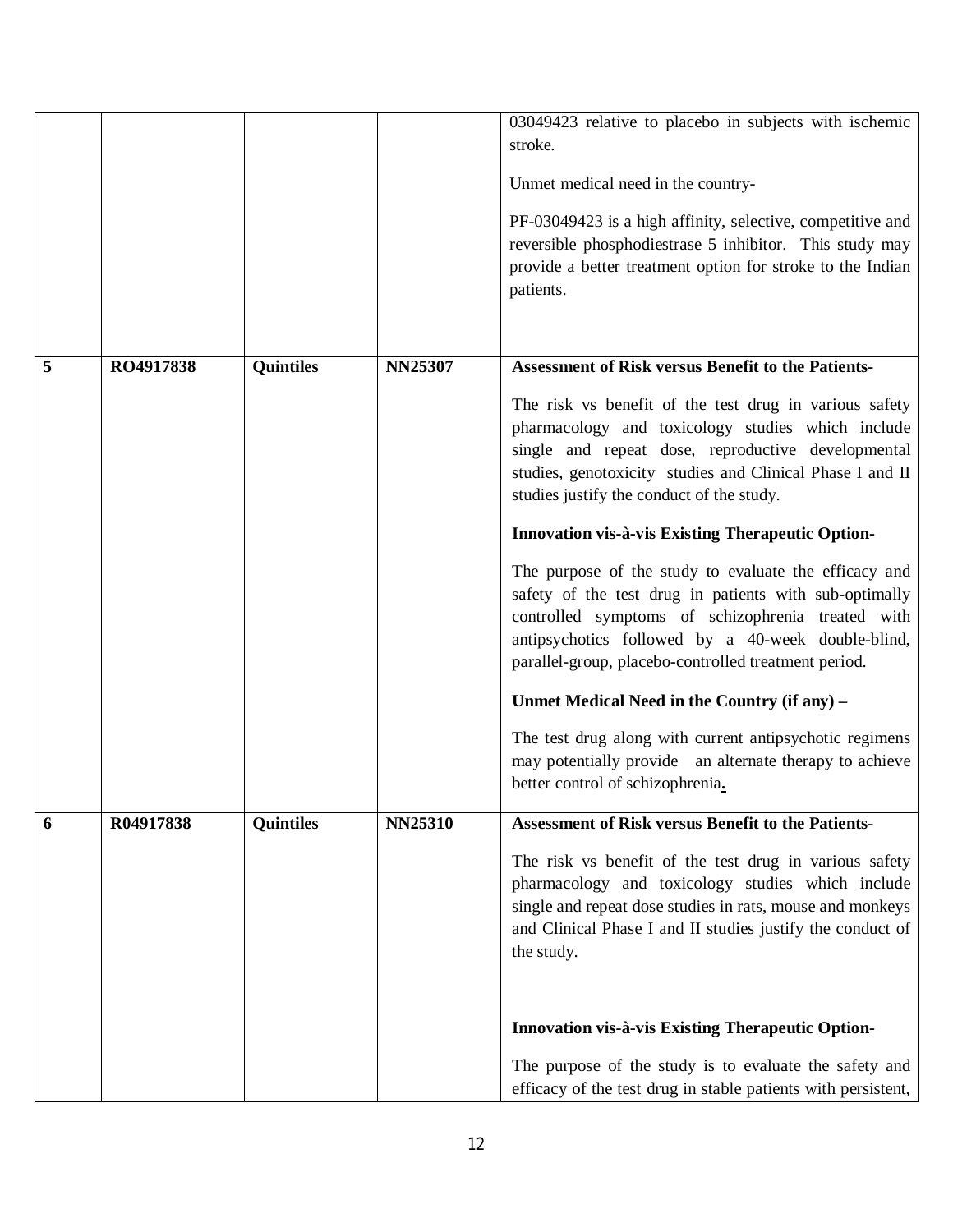|   |                                        |                    |           | predominant negative symptoms of schizophrenia.                |
|---|----------------------------------------|--------------------|-----------|----------------------------------------------------------------|
|   |                                        |                    |           |                                                                |
|   |                                        |                    |           |                                                                |
|   |                                        |                    |           | Unmet Medical Need in the Country (if any) -                   |
|   |                                        |                    |           | Present antipsychotic medications have minimal effects         |
|   |                                        |                    |           | on negative symptoms and cognitive function in patients        |
|   |                                        |                    |           | with Schizophrenia. The test drug may potentially              |
|   |                                        |                    |           | provide<br>an<br>alternative<br>/adjunctive<br>therapy<br>for  |
|   |                                        |                    |           | schizophrenia.                                                 |
| 7 | Cariprazine                            | <b>Quintiles</b>   | RGH-MD-06 | <b>Assessment of Risk versus Benefit to the Patients</b>       |
|   |                                        |                    |           | The risk vs benefit of the test drug in various safety         |
|   |                                        |                    |           | pharmacology and toxicology studies which include              |
|   |                                        |                    |           | single dose and repeated dose toxicity studies in rats,        |
|   |                                        |                    |           | mice, dogs, rabbits and phase I,II clinical trials justify the |
|   |                                        |                    |           | conduct of the study.                                          |
|   |                                        |                    |           | <b>Innovation vis-à-vis Existing Therapeutic Option</b>        |
|   |                                        |                    |           | The purpose of the study is to evaluate the safety and         |
|   |                                        |                    |           | efficacy of the test drug in the prevention of symptoms in     |
|   |                                        |                    |           | patients with schizophrenia.                                   |
|   |                                        |                    |           |                                                                |
|   |                                        |                    |           | Unmet Medical Need in the Country (if any)-                    |
|   |                                        |                    |           | A test drug may potentially provide an improved                |
|   |                                        |                    |           | /alternative antipsychotic therapy.                            |
|   |                                        |                    |           |                                                                |
|   |                                        |                    |           |                                                                |
| 8 | Recombinant                            | <b>Biogen Idec</b> | 9HB01EXT  | Risk versus benefit to the patients-                           |
|   | Human                                  |                    |           | The risk vs benefit of the test drug in non-clinical           |
|   | Coagulation<br><b>Factor IX fusion</b> |                    |           | pharmacology, toxicity and clinical studies including          |
|   | protein (rFIXFc)                       |                    |           | Phase I, II, III studies justify the conduct of this study.    |
|   |                                        |                    |           | Innovation vis-a-vis existing therapeutic option-              |
|   |                                        |                    |           | The objective of the study is to evaluate the long term        |
|   |                                        |                    |           | safety and efficacy of rFIXFc in Haemophilia-B male            |
|   |                                        |                    |           | patients who have completed the preceding studies of           |
|   |                                        |                    |           | recombinant human coagulation factor IX fusion protein.        |
|   |                                        |                    |           |                                                                |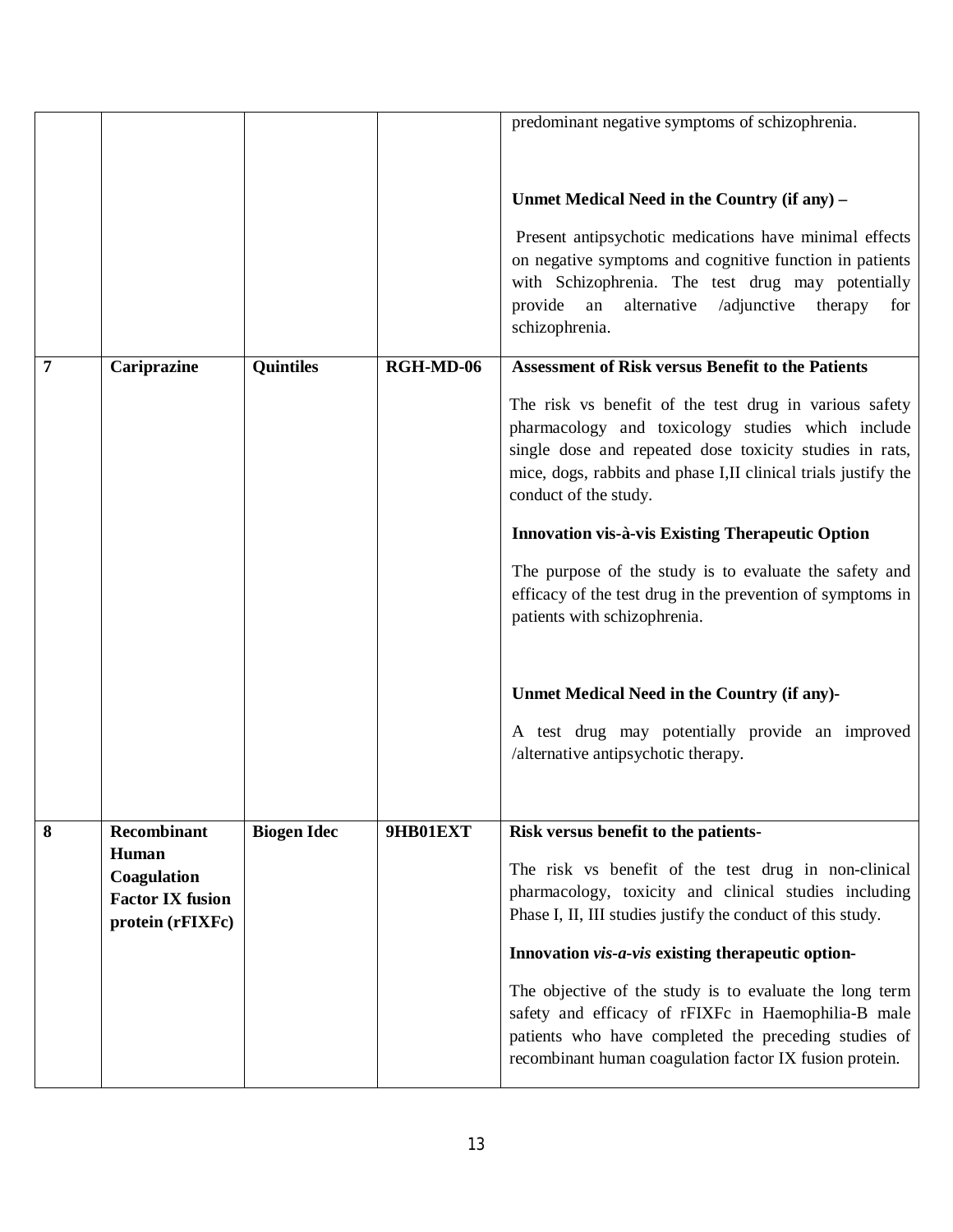|    |                                                                            |                    |                | Unmet medical need in the country-                                                                                                                                                                                                                                                                                                                                                                                                                                                          |
|----|----------------------------------------------------------------------------|--------------------|----------------|---------------------------------------------------------------------------------------------------------------------------------------------------------------------------------------------------------------------------------------------------------------------------------------------------------------------------------------------------------------------------------------------------------------------------------------------------------------------------------------------|
|    |                                                                            |                    |                | Recombinant human coagulation factor IX fusion protein<br>is a fully recombinant coagulation Factor IX protein<br>consisting of the human coagulation Factor IX sequence<br>linked to human $IgG_1$ . It is indicated for control and<br>prevention<br>of bleeding<br>episodes,<br>perioperative<br>management, and routine prophylaxis to prevent or reduce<br>the frequency of bleeding episodes<br>The test drug may provide an alternate treatment option<br>for Hemophilia B patients. |
| 9  | <b>Recombinant</b>                                                         | <b>Biogen Idec</b> | 8HA01EXT       | Risk versus benefit to the patients-                                                                                                                                                                                                                                                                                                                                                                                                                                                        |
|    | Human<br>Coagulation<br><b>Factor VIII</b><br>fusion protein<br>(rFVIIIFc) |                    |                | The risk vs benefit of the test drug in non-clinical<br>pharmacology, pharmacokinetic and toxicity studies and<br>clinical studies including Phase I/IIa and IIa/III studies<br>justify the conduct of this study.                                                                                                                                                                                                                                                                          |
|    |                                                                            |                    |                | Innovation vis-a-vis existing therapeutic option-                                                                                                                                                                                                                                                                                                                                                                                                                                           |
|    |                                                                            |                    |                | The objective of the study is to evaluate the long term<br>safety and efficacy of recombinant human coagulation<br>factor viii fusion protein in the prevention and treatment<br>of bleeding episodes in Haemophilia-A patients.                                                                                                                                                                                                                                                            |
|    |                                                                            |                    |                | Unmet medical need in the country-                                                                                                                                                                                                                                                                                                                                                                                                                                                          |
|    |                                                                            |                    |                | Haemophilia-A, treatment focuses on replacement of<br>factor VIII, the test drug i.e. recombinant human<br>coagulation factor viii fusion protein is designed to<br>provide longer circulating $t_{1/2}$ than currently available<br>factor VIII products and may provide an alternative<br>treatment option for Haemophilia-A patients.                                                                                                                                                    |
| 10 | <b>VGX-3100 (DNA</b>                                                       | M/s Max            | <b>HPV-003</b> | Risk versus benefit to the patients-                                                                                                                                                                                                                                                                                                                                                                                                                                                        |
|    | vaccine for cervical<br>cancer)                                            | <b>Neeman</b>      |                | The risk vs benefit of the test drug in the pre-clinical<br>bio-distribution<br>toxicology,<br>and<br>data<br>safety,<br>generated for this candidate vaccine (VGX-3100)<br>which includes plasmids for both human papiloma<br>viruses HPV-16 and HPV-18 and Phase I clinical<br>studies justify the conduct of this study.                                                                                                                                                                 |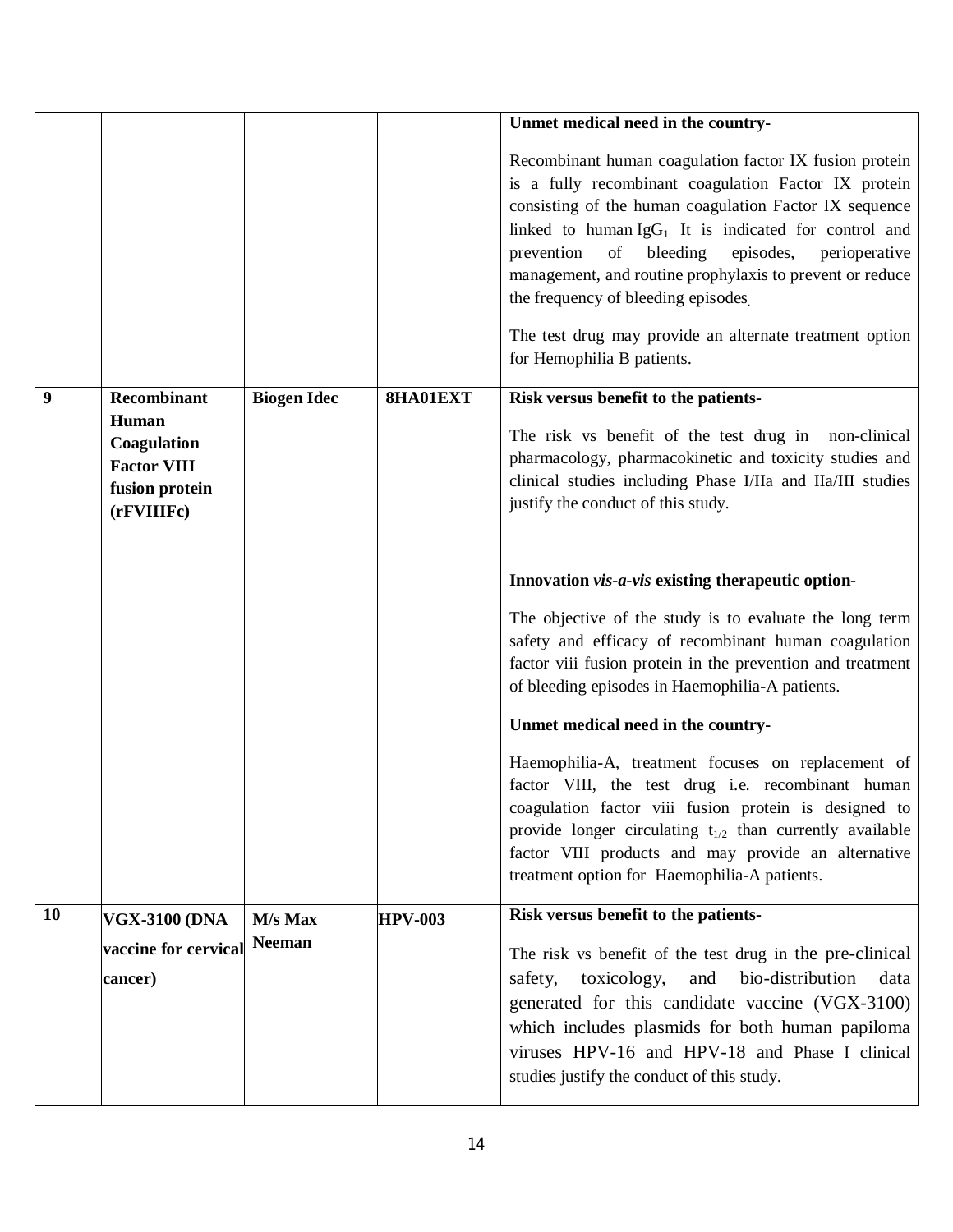| 11 | <b>OBI-1 Factor</b><br><b>VIII</b> | M/s Max<br><b>Neeman</b> | <b>OBI-1-301</b>  | Innovation vis-a-vis existing therapeutic option-<br>The objective of this study is to evaluate the safety and<br>efficacy of VGX-3100 administered by IM injection in<br>combination with EP delivered by CELLLECTRA®-5 P<br>in adult females with biopsy proven HPV 16 or 18.<br>Unmet medical need in the country-<br>The study may potentially provide a candidate vaccine for<br>treatment of cervical cancer.<br>Risk versus benefit to the patients-<br>The risk vs benefit of the test drug in non-clinical<br>pharmacology studies,<br>product metabolism, toxicity<br>studies and clinical studies including Phase I, II etc justify<br>the conduct of this study.<br>Innovation vis-a-vis existing therapeutic option-<br>The objective of the study is to evaluate the efficacy and<br>safety of OBI-1 for the treatment of serious bleeding<br>episodes in subjects with acquired hemophilia A with<br>autoimmune inhibitory antibodies to human factor VIII.<br>Unmet medical need in the country-<br><b>OBI-1</b> is a recombinant porcine coagulation factor VIII<br>being developed for the treatment of bleeding episodes in<br>subjects with congenital hemophilia A and acquired<br>hemophilia with inhibitors to human factor VIII. This<br>study may_provide a treatment option for the acquired<br>hemophilia A patients in India. |
|----|------------------------------------|--------------------------|-------------------|-----------------------------------------------------------------------------------------------------------------------------------------------------------------------------------------------------------------------------------------------------------------------------------------------------------------------------------------------------------------------------------------------------------------------------------------------------------------------------------------------------------------------------------------------------------------------------------------------------------------------------------------------------------------------------------------------------------------------------------------------------------------------------------------------------------------------------------------------------------------------------------------------------------------------------------------------------------------------------------------------------------------------------------------------------------------------------------------------------------------------------------------------------------------------------------------------------------------------------------------------------------------------------------------------------------------------------------------------------------|
| 12 | <b>Nilotinib</b>                   | <b>Novartis</b>          | CAMIN107E2<br>401 | Risk versus benefit to the patients<br>The risk vs benefit of the test drug in repeat dose toxicity<br>studies in mice, rat, dogs, and cynomolgus monkey,<br>genotoxicity study, reproductive-developmental toxicity,<br>pre-post natal developmental study and phase I, II and III                                                                                                                                                                                                                                                                                                                                                                                                                                                                                                                                                                                                                                                                                                                                                                                                                                                                                                                                                                                                                                                                       |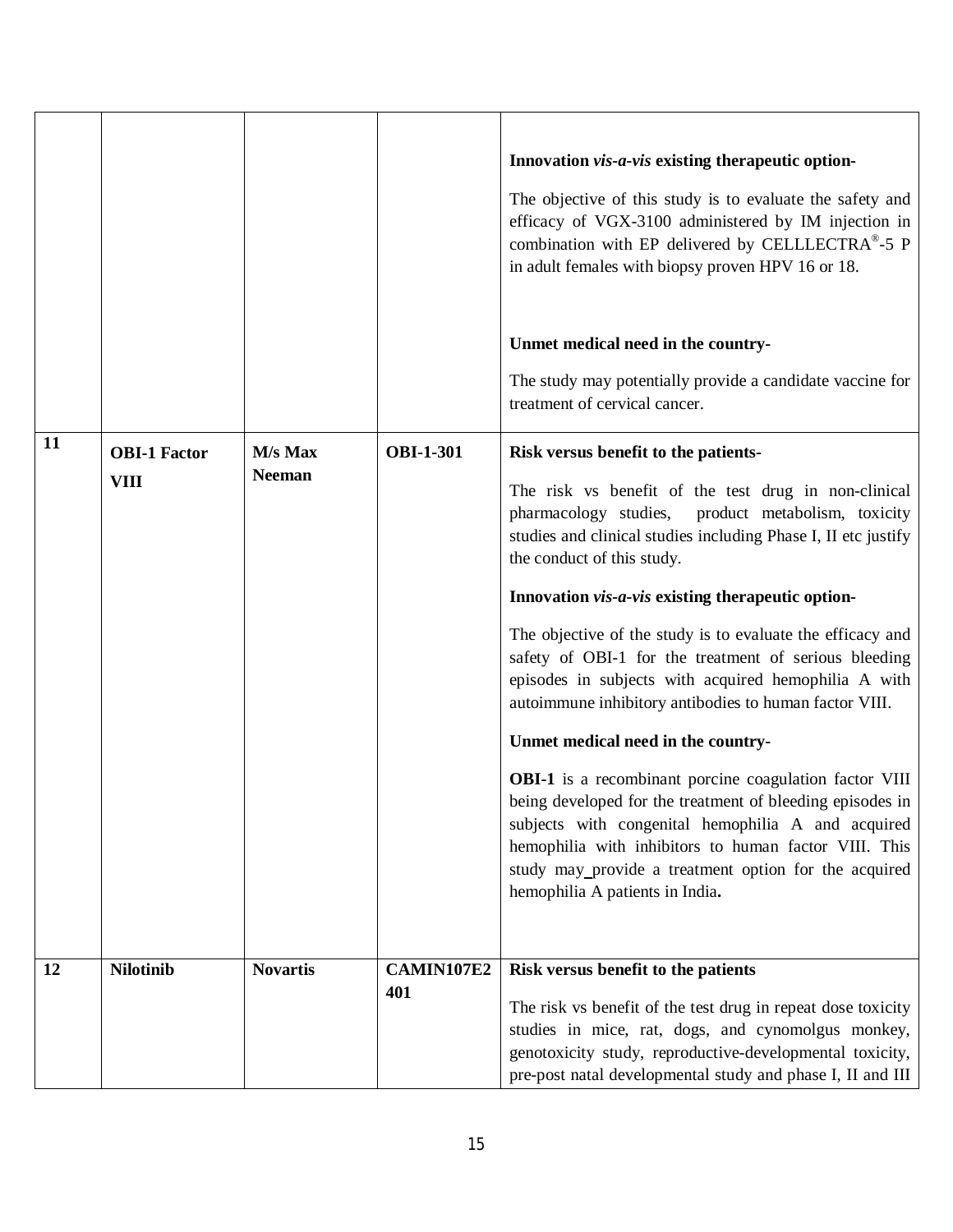|    |            |       |         | clinical trials justify the conduct of this study.                                                                  |
|----|------------|-------|---------|---------------------------------------------------------------------------------------------------------------------|
|    |            |       |         | Innovation vis-a-vis existing therapeutic option                                                                    |
|    |            |       |         | The purpose of the study is to evaluate efficacy, safety                                                            |
|    |            |       |         | and tolerability of nilotinib using molecular response in                                                           |
|    |            |       |         | the treatment of newly diagnosed Chronic Myelocytic                                                                 |
|    |            |       |         | Leukemia Cells in Chronic Phase patients.                                                                           |
|    |            |       |         |                                                                                                                     |
|    |            |       |         | Unmet medical need in the country                                                                                   |
|    |            |       |         | The study will provide information regarding the efficacy                                                           |
|    |            |       |         | and safety of frontline therapy with nilotinib in patients                                                          |
|    |            |       |         | with newly diagnosed Chronic Myelocytic Leukemia                                                                    |
|    |            |       |         | Cells<br>Chronic<br>Phase<br>in                                                                                     |
|    |            |       |         |                                                                                                                     |
| 13 | Pertuzumab | Roche | MO27775 | Risk versus benefit to the patients                                                                                 |
|    |            |       |         |                                                                                                                     |
|    |            |       |         |                                                                                                                     |
|    |            |       |         | The risk vs benefit of the test drug in repeated dose<br>reproductive<br>toxicity<br>and<br>study in<br>intravenous |
|    |            |       |         | cynomolgus monkey and phase I, Ia, Ib, II and III clinical                                                          |
|    |            |       |         | study justify the conduct of this study                                                                             |
|    |            |       |         |                                                                                                                     |
|    |            |       |         | Innovation vis-a-vis existing therapeutic option                                                                    |
|    |            |       |         | Pertuzumab is a humanized monoclonal antibody to                                                                    |
|    |            |       |         | human epidermal growth factor receptor 2 receptor, with                                                             |
|    |            |       |         | novel mechanism of action targeting inhibition of human                                                             |
|    |            |       |         | epidermal growth factor receptor 2 dimerization.                                                                    |
|    |            |       |         | Trastuzumab and pertuzumab monoclonal antibodies bind                                                               |
|    |            |       |         | to distinct epitopes on the human epidermal growth factor                                                           |
|    |            |       |         | receptor 2 receptor without competing with each other                                                               |
|    |            |       |         | and this mechanism may be complementary and result in<br>therapeutic efficacy when given<br>augmented<br>in         |
|    |            |       |         | combination.                                                                                                        |
|    |            |       |         | The purpose of the study is to assess the efficacy and                                                              |
|    |            |       |         | safety of pertuzumab given in combination with                                                                      |
|    |            |       |         | trastuzumab plus an aromatase inhibitor in first line<br>patients with human epidermal growth factor receptor 2 -   |
|    |            |       |         | positive<br>hormone receptor-positive<br>advanced<br>and                                                            |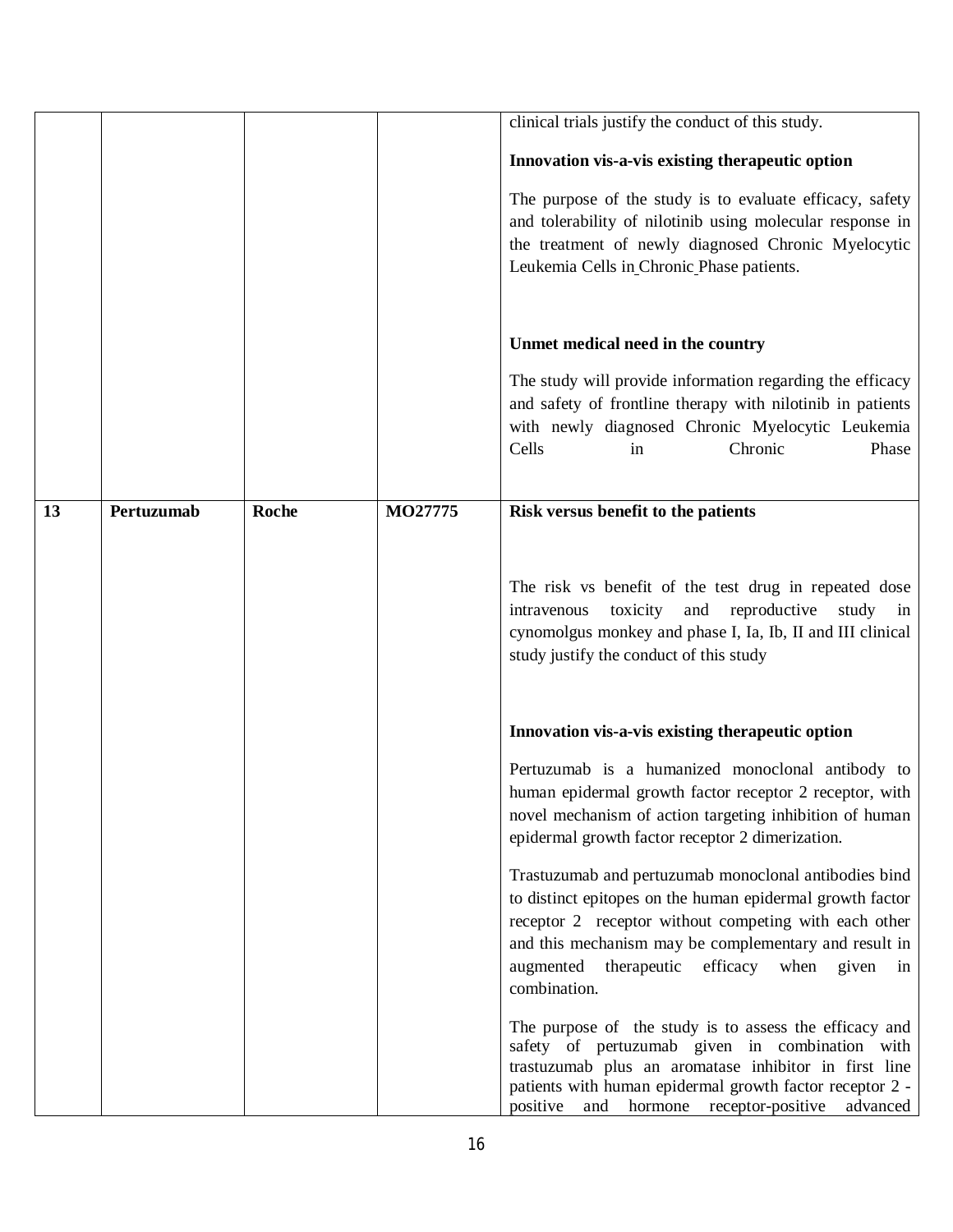|    |                                  |            |          | (metastatic or locally advanced) breast cancer.                                                                |
|----|----------------------------------|------------|----------|----------------------------------------------------------------------------------------------------------------|
|    |                                  |            |          |                                                                                                                |
|    |                                  |            |          |                                                                                                                |
|    |                                  |            |          | Unmet medical need in the country                                                                              |
|    |                                  |            |          | The combination of pertuzumab, transtuzumab and                                                                |
|    |                                  |            |          | chemotherapy may significantly improve overall survival                                                        |
|    |                                  |            |          | in patients with human epidermal growth factor receptor 2                                                      |
|    |                                  |            |          | positive metatstatic breast cancer, compared with                                                              |
|    |                                  |            |          | Trastuzumab and chemotherapy alone.                                                                            |
|    |                                  |            |          |                                                                                                                |
| 14 | Sunitinib (tyrosine   M/s Pfizer |            | A6181202 | Risk versus benefit to the patients-                                                                           |
|    | kinase inhibitor)                |            |          | The risk vs benefit of the test drug in non-clinical                                                           |
|    |                                  |            |          | pharmacology studies and product metabolism study in                                                           |
|    |                                  |            |          | animals and toxicity studies in rats and monkeys,                                                              |
|    |                                  |            |          | carcinogenicity, genotoxicity, and reproductive toxicity                                                       |
|    |                                  |            |          | and clinical studies including Phase I, II, III and clinical                                                   |
|    |                                  |            |          | pharmacokinetic and drug metabolism studies justify the                                                        |
|    |                                  |            |          | conduct of this study.                                                                                         |
|    |                                  |            |          | Innovation vis-a-vis existing therapeutic option-                                                              |
|    |                                  |            |          | The purpose of the study is to confirm the safety and                                                          |
|    |                                  |            |          | efficacy of the drug in subjects with unrespectable                                                            |
|    |                                  |            |          | pancreatic neuroendocrine tumours.                                                                             |
|    |                                  |            |          | Unmet medical need in the country-                                                                             |
|    |                                  |            |          |                                                                                                                |
|    |                                  |            |          | Sunitinib<br>is<br>small-molecule,<br>multi-<br>oral,<br>an                                                    |
|    |                                  |            |          | tyrosine<br>inhibitor<br>targeted receptor<br>kinase (RTK)                                                     |
|    |                                  |            |          | proposed for the treatment of unresectable pancreatic                                                          |
|    |                                  |            |          | neuroendocrine tumours which may provide a treatment                                                           |
|    |                                  |            |          | option for the Indian patients.                                                                                |
| 15 | PF-00299804                      | M/s Pfizer | A7471009 | Risk versus benefit to the patients-                                                                           |
|    | (Dacomitinib)                    |            |          |                                                                                                                |
|    |                                  |            |          | The risk vs benefit of the test drug in non-clinical<br>pharmacology and safety pharmacology studies, toxicity |
|    |                                  |            |          | studies and clinical studies including Phase I, II studies                                                     |
|    |                                  |            |          | justify the conduct of this study.                                                                             |
|    |                                  |            |          |                                                                                                                |
|    |                                  |            |          |                                                                                                                |
|    |                                  |            |          | Innovation vis-a-vis existing therapeutic option-                                                              |
|    |                                  |            |          | The objective of the study is to demonstrate that PF-                                                          |
|    |                                  |            |          | 00299804 treatment is superior to erlotinib treatment with                                                     |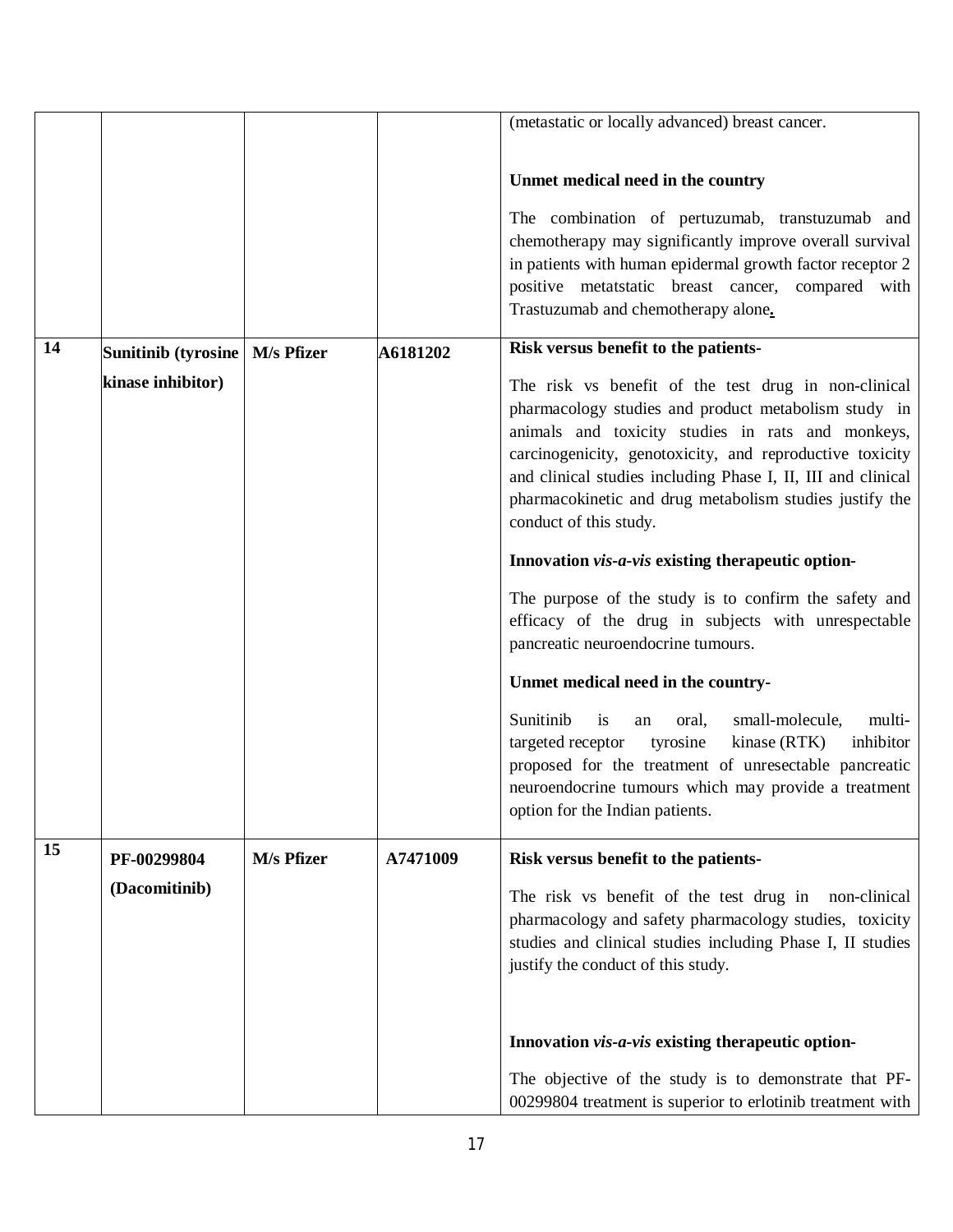|    |                   |                   |          | respect to progression free survival and further to evaluate<br>the safety and tolerability of PF-00299804 in advanced<br>Non-small-cell lung carcinoma patients.<br>Unmet medical need in the country-<br>This study data may provide a more advanced anticancer<br>drug for advanced and metastatic non-small cell lung<br>cancer patients                                                                                                      |
|----|-------------------|-------------------|----------|---------------------------------------------------------------------------------------------------------------------------------------------------------------------------------------------------------------------------------------------------------------------------------------------------------------------------------------------------------------------------------------------------------------------------------------------------|
| 16 | <b>Crizotinib</b> | M/s Pfizer        | A8081014 | Risk versus benefit to the patients-                                                                                                                                                                                                                                                                                                                                                                                                              |
|    |                   |                   |          | The risk vs benefit of the test drug in non-clinical<br>pharmacology and safety pharmacology studies, and<br>product metabolism in animals and toxicokinetics studies<br>in rats, dogs, mouse, rabbit and monkeys, carcinogenicity,<br>genotoxicity, developmental and reproductive toxicity and<br>clinical studies including Phase I, II and clinical<br>pharmacokinetic and drug metabolism studies etc. justify<br>the conduct of this study. |
|    |                   |                   |          | Innovation vis-a-vis existing therapeutic option-                                                                                                                                                                                                                                                                                                                                                                                                 |
|    |                   |                   |          | The purpose of the study is to demonstate that Crizotinib<br>is superior to the first line chemotherapy in prolonging<br>progression free survival in patients with advanced non-<br>squamous Non-small-cell lung carcinoma whose tumours<br>harbour a translocation or inversion event involving the<br>Anaplastic lymphoma kinase gene locus.                                                                                                   |
|    |                   |                   |          | Unmet medical need in the country-                                                                                                                                                                                                                                                                                                                                                                                                                |
|    |                   |                   |          | Crizotinib is a kinase inhibitor approved by USFDA on<br>Aug 2011 and indicated for the treatment of patients with<br>locally advanced or metastatic non-small cell lung cancer<br>(NSCLC) that is anaplastic lymphoma kinase (ALK)-<br>positive. The study may potentially provide an alternative<br>treatment option/better option for the Indian patients.                                                                                     |
| 17 | <b>Afatinib</b>   | <b>Boehringer</b> | 1200.125 | Risk versus benefit to the patients                                                                                                                                                                                                                                                                                                                                                                                                               |
|    |                   |                   |          | The risk vs benefit of the test drug in single and repeated<br>dose intravenous and subcutaneous toxicity study in<br>cynomolgus monkey and phase I, II, III clinical study                                                                                                                                                                                                                                                                       |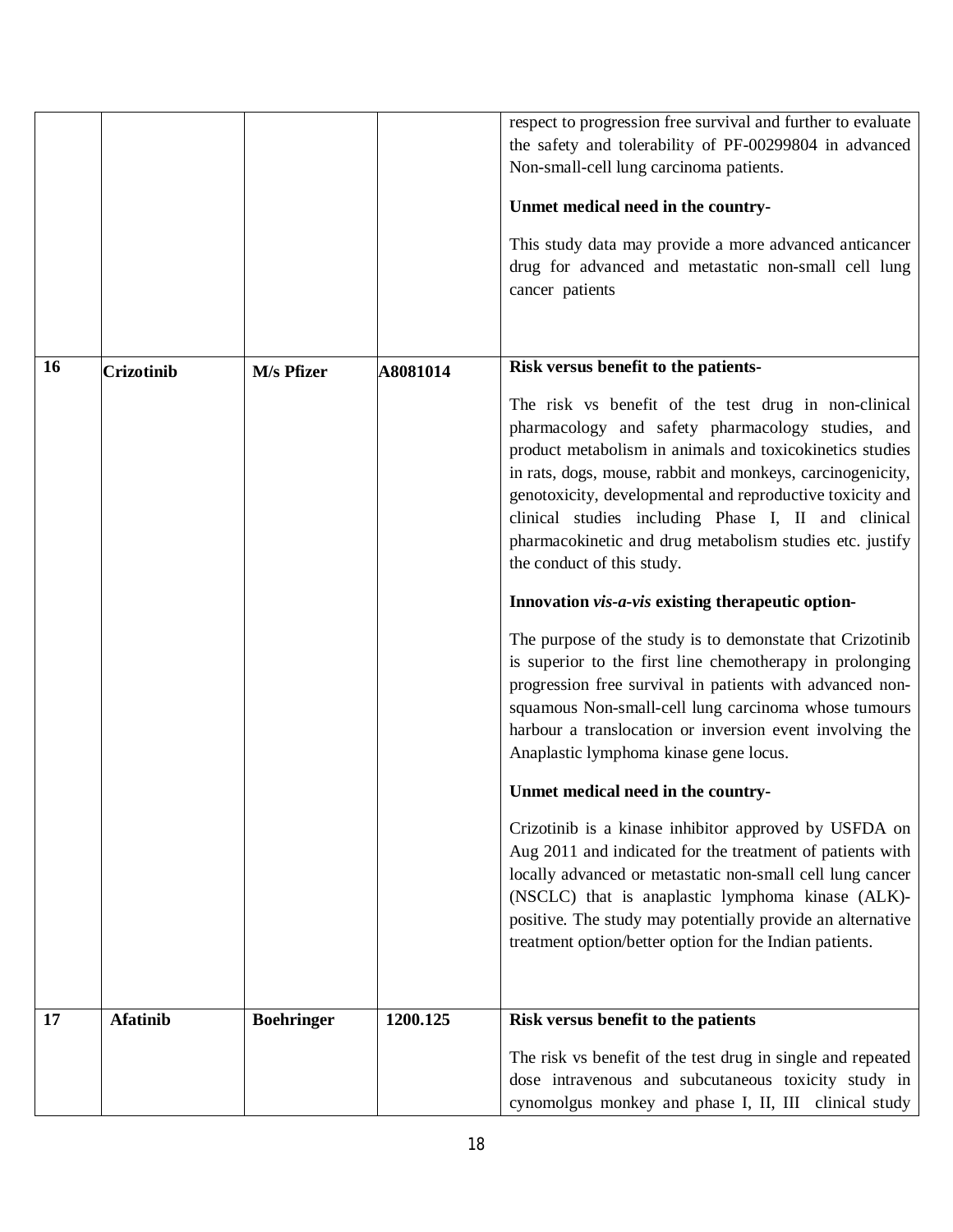|    |             |           |          | justify the conduct of this study                                                                                                                                                                                                      |
|----|-------------|-----------|----------|----------------------------------------------------------------------------------------------------------------------------------------------------------------------------------------------------------------------------------------|
|    |             |           |          |                                                                                                                                                                                                                                        |
|    |             |           |          | Innovation vis-a-vis existing therapeutic option                                                                                                                                                                                       |
|    |             |           |          | Afatinib is a member of the second generation tyrosin<br>kinase inhibitiors which binds irreversibly to the<br>epidermal growth factor receptor family of receptors.                                                                   |
|    |             |           |          | The prolonged and irreversible inhibition of the receptor<br>has the potential for further improvement in response to<br>treatment over the first generation tyrosin kinase<br>inhibitiors                                             |
|    |             |           |          | The purpose of the study is to assess efficacy of afatinib<br>with erlotinib as second line treatment for patients with<br>squamous cell carcinoma of the lung.                                                                        |
|    |             |           |          | Unmet medical need in the country-                                                                                                                                                                                                     |
|    |             |           |          | The study may potentially provide $2nd$ line options for<br>treatment of squamous cell non-small-cell<br>lung<br>carcinoma.                                                                                                            |
| 18 | Panitumumab | M/s Amgen | 20100007 | Risk versus benefit to the patients-                                                                                                                                                                                                   |
|    |             |           |          | The risk vs benefit of the test drug in non-clinical<br>pharmacology and various toxicity studies, antigenicity<br>and clinical studies including Phase I, II studies justify the<br>conduct of this study.                            |
|    |             |           |          |                                                                                                                                                                                                                                        |
|    |             |           |          | Innovation vis-a-vis existing therapeutic option-                                                                                                                                                                                      |
|    |             |           |          | Panitumumab is a fully human IgG2 antibody selectively<br>inhibits the growth and survival of selected tumor cells<br>expressing epidermal growth factor receptor (EGFR).                                                              |
|    |             |           |          | The objective of this study is to evaluate the effect of<br>Panitumumab and best supportive care (BSC) versus and<br>best supportive care alone on overall survival in subjects<br>with Chemo refractory Wild-type Kirsten rat sarcoma |
|    |             |           |          | viral oncogene Metastatic Colorectal Cancer'                                                                                                                                                                                           |
|    |             |           |          | Unmet medical need in the country-                                                                                                                                                                                                     |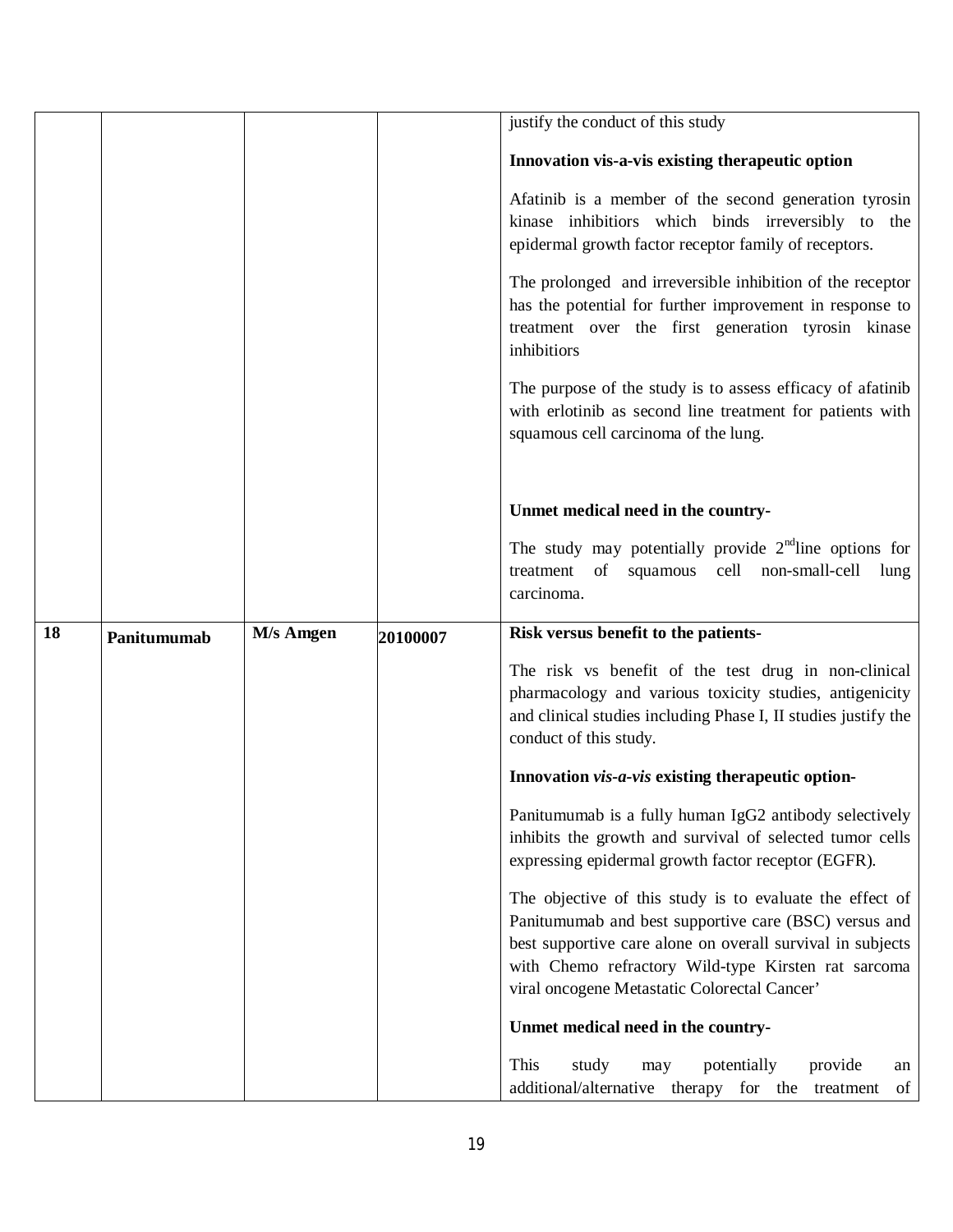|    |                   |                  |          | Metastatic Colorectal Cancer along with the Cetuximab                                                           |
|----|-------------------|------------------|----------|-----------------------------------------------------------------------------------------------------------------|
|    |                   |                  |          | and Bevacizumab.                                                                                                |
|    |                   |                  |          |                                                                                                                 |
|    |                   |                  |          |                                                                                                                 |
| 19 | <b>AMG-162</b>    | <b>AMGEN</b>     | 20110113 | Risk versus benefit to the patients-                                                                            |
|    | [Denosumab]       |                  |          |                                                                                                                 |
|    | (IgG2)            |                  |          | The risk vs benefit of the test drug in non-clinical<br>pharmacology, single dose pharmacokinetics and multiple |
|    | <b>Monoclonal</b> |                  |          | dose toxicokinetics (TK) studies following IV or SC                                                             |
|    | Antibody)]        |                  |          | administration and clinical studies including Phase I, II                                                       |
|    |                   |                  |          | and III. studies etc justify the conduct of this study.                                                         |
|    |                   |                  |          | Innovation vis-a-vis existing therapeutic option-                                                               |
|    |                   |                  |          | The purpose of the study is to facilitate the access of                                                         |
|    |                   |                  |          | Denosumab for subjects with advanced cancer who have                                                            |
|    |                   |                  |          | participated in a Denosumab Phase III study until                                                               |
|    |                   |                  |          | Denosumab is approved and available for use and to<br>further assess the safety of Denosumab for subjects who   |
|    |                   |                  |          | have participated in open label extensions of a                                                                 |
|    |                   |                  |          | Denosumab advanced cancer phase III study.                                                                      |
|    |                   |                  |          | Unmet medical need in the country-                                                                              |
|    |                   |                  |          | The study may provide long term safety data of                                                                  |
|    |                   |                  |          | Denosumab for the prevention of skeletal related events                                                         |
|    |                   |                  |          | in patients with advanced malignancies involving bone                                                           |
|    |                   |                  |          | which will be made available via this clinical trial                                                            |
| 20 | <b>Axitinib</b>   | <b>Quintiles</b> | AP311736 | <b>Assessment of Risk versus Benefit to the Patients-</b>                                                       |
|    |                   |                  |          | The risk vs benefit of the test drug in various safety                                                          |
|    |                   |                  |          | pharmacology and toxicology studies which include                                                               |
|    |                   |                  |          | Single and repeat dose studies in mice and dogs and                                                             |
|    |                   |                  |          | several Phase I,II, III clinical trials justify the conduct of                                                  |
|    |                   |                  |          | the study.                                                                                                      |
|    |                   |                  |          |                                                                                                                 |
|    |                   |                  |          | Innovation vis-à-vis Existing Therapeutic Option-                                                               |
|    |                   |                  |          | Already existing therapeutic options (Nephrectomy,                                                              |
|    |                   |                  |          | hormonal chemotherapeutics and radiation therapies)                                                             |
|    |                   |                  |          | have failed to significantly improve clinical outcomes.                                                         |
|    |                   |                  |          | The purpose of this study is to demonstrate an                                                                  |
|    |                   |                  |          | improvement with the test drug in disease free survival in                                                      |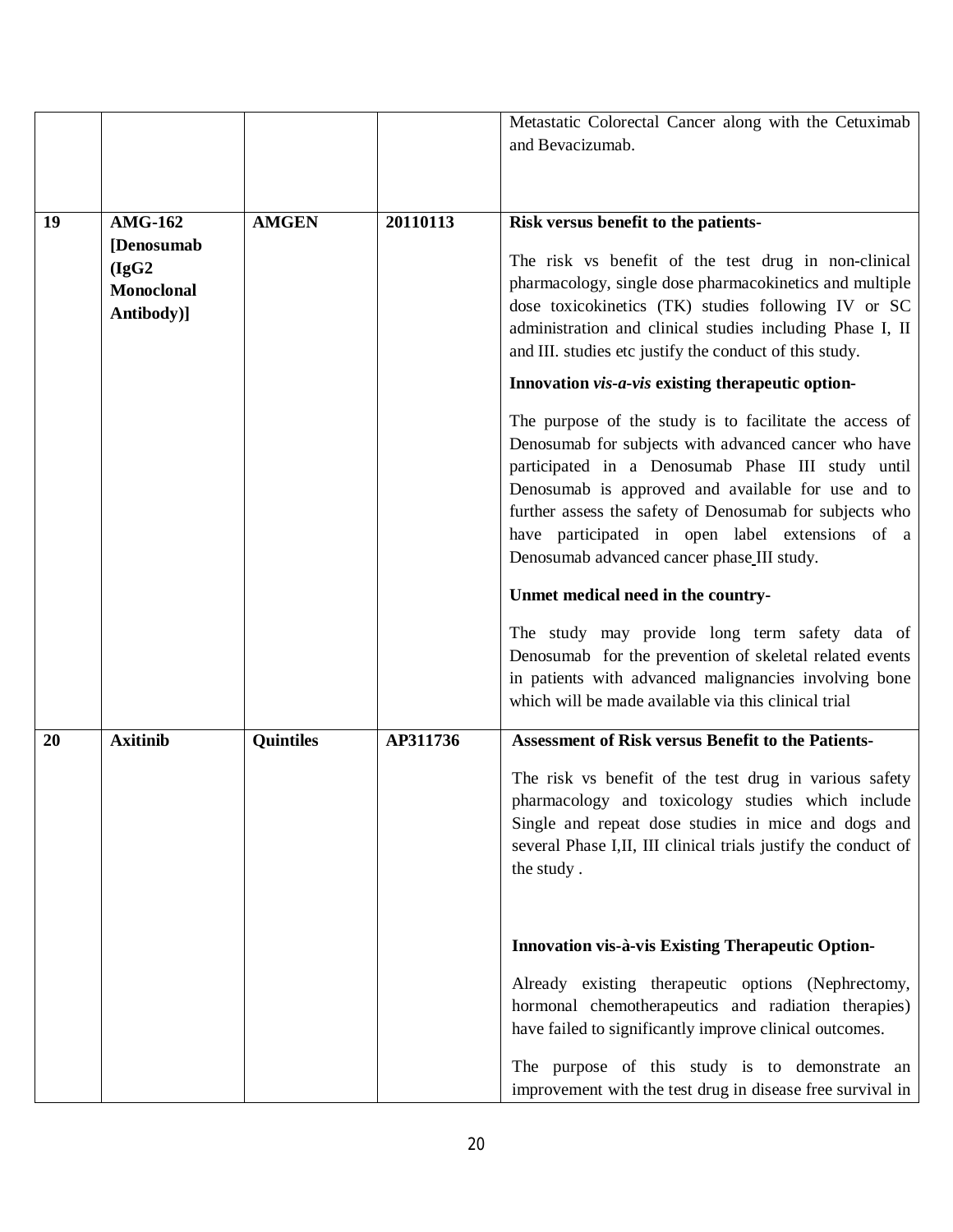|    |                                                                                |                    |                   | patients at high risk of recurrent renal cell carcinoma.                                                                                                                                                                                                                                                                                                   |
|----|--------------------------------------------------------------------------------|--------------------|-------------------|------------------------------------------------------------------------------------------------------------------------------------------------------------------------------------------------------------------------------------------------------------------------------------------------------------------------------------------------------------|
|    |                                                                                |                    |                   |                                                                                                                                                                                                                                                                                                                                                            |
|    |                                                                                |                    |                   | <b>Unmet Medical Need in the Country-</b>                                                                                                                                                                                                                                                                                                                  |
|    |                                                                                |                    |                   | This Study may provide an alternative / effective                                                                                                                                                                                                                                                                                                          |
|    |                                                                                |                    |                   | treatment in patients at high risk of recurrent renal cell<br>carcinoma, in addition to the existing options.                                                                                                                                                                                                                                              |
|    |                                                                                |                    |                   |                                                                                                                                                                                                                                                                                                                                                            |
| 21 | Symbicort <sup>®</sup> , a<br>fixed                                            | <b>Astrazeneca</b> | D589C00027        | Risk versus benefit to the patients                                                                                                                                                                                                                                                                                                                        |
|    | combination of                                                                 |                    |                   | The risk vs benefit of the study drug assessed in the pre-                                                                                                                                                                                                                                                                                                 |
|    | inhaled                                                                        |                    |                   | clinical single dose, repeated dose inhalation toxicity<br>study, embryo fetal developmental study and phase I, II,                                                                                                                                                                                                                                        |
|    | budesonide and<br>formoterol                                                   |                    |                   | III clinical studies justify the conduct of this study.                                                                                                                                                                                                                                                                                                    |
|    |                                                                                |                    |                   | Innovation vis-a-vis existing therapeutic option                                                                                                                                                                                                                                                                                                           |
|    |                                                                                |                    |                   | The purpose of this trial is to evaluate whether the<br>addition of formoterol to budesonide maintenance therapy<br>increases the incidence of serious asthma related events<br>compared to budesonide in patients with persistent<br>asthma.                                                                                                              |
|    |                                                                                |                    |                   | Unmet medical need in the country                                                                                                                                                                                                                                                                                                                          |
|    |                                                                                |                    |                   | This trial will provide data on the safety of long acting<br>beta agonist when taken in combination with inhaled<br>corticosteroid.                                                                                                                                                                                                                        |
| 22 | <b>OVA149</b>                                                                  | <b>Novartis</b>    | <b>COVA149A23</b> | Risk versus benefit to the patients                                                                                                                                                                                                                                                                                                                        |
|    | (is fixed dose<br>combination<br>indacaterol and<br>glycopyrronium<br>bromide) |                    | 39                | The risk vs benefit of the test drug in repeated dose<br>inhalation toxicity study, embryo fetal development study<br>and phase I, II, III clinical study justify the conduct of this<br>study.                                                                                                                                                            |
|    |                                                                                |                    |                   | Innovation vis-a-vis existing therapeutic option                                                                                                                                                                                                                                                                                                           |
|    |                                                                                |                    |                   | QVA149 is fixed dose combination of long acting beta 2<br>agonist indacaterol approved in country and long acting<br>muscarinic antagonist glycopyrronium bromide developed<br>for once daily treatment of chronic obstructive pulmonary<br>disease. The long acting beta agonist and long acting<br>muscarinic antagonist have complimentary mechanism of |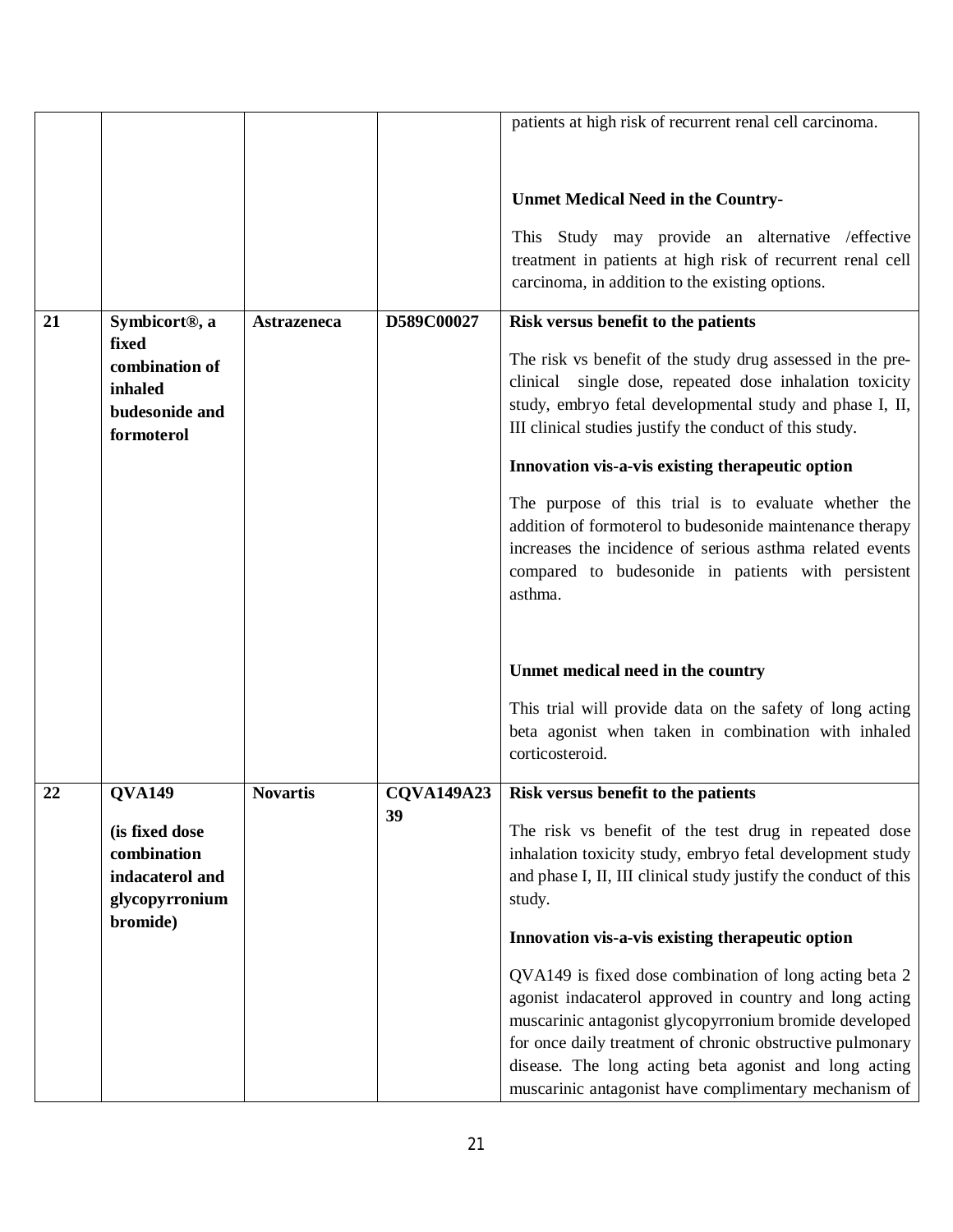|    | (Nintedanib)                                                        |                   | (Extension<br><b>Open Label</b><br>Trial) | The risk vs benefit of the test drug in single dose toxicity<br>study in rat and mice, repeated dose toxicity study in rat,<br>minipigs, cynomolgus monkey, dogs, genotoxicity study,<br>reproductive toxicity study and phase I, II, III clinical<br>study justify the conduct of this study. |
|----|---------------------------------------------------------------------|-------------------|-------------------------------------------|------------------------------------------------------------------------------------------------------------------------------------------------------------------------------------------------------------------------------------------------------------------------------------------------|
| 24 | <b>BIBF 1120</b>                                                    | <b>Boehringer</b> | 1199.33                                   | combination has the potential to improve patient<br>compliance and as a result overall disease management.<br>Risk versus benefit to the patients                                                                                                                                              |
|    |                                                                     |                   |                                           | ICS (Inhaled Corticosteroid) /LABA (Long Acting Beta<br>Agonist) combinations are currently available require<br>twice daily administration. A once daily administration<br>Inhaled Corticosteroid / Long Acting Beta Agonist                                                                  |
|    |                                                                     |                   |                                           | The purpose of the study is to prospectively evaluate the<br>effect of the once daily ICS (Inhaled Corticosteroid)<br>/LABA (Long Acting Beta Agonist) combination.<br>Unmet Medical Need in the Country (if any)-                                                                             |
|    |                                                                     |                   |                                           | Innovation vis-à-vis Existing Therapeutic Option                                                                                                                                                                                                                                               |
|    | <b>Furorate/Vilante</b><br>rol Inhalational<br>powder 100/25<br>mcg |                   |                                           | The risk-vs-benefit of the test drug from various animal<br>toxicity studies which include single and repeated dose<br>studies in rats, mice and dogs and clinical phase I, II<br>studies justify the conduct of the study                                                                     |
| 23 | <b>Fluticasone</b>                                                  | <b>Parexel</b>    | HZC113782                                 | taking two compounds as separate agents.<br><b>Assessment of Risk versus Benefit to the Patients:</b>                                                                                                                                                                                          |
|    |                                                                     |                   |                                           | This fix dose combination may potentially improve<br>broncho dilation in chronic obstructive pulmonary disease<br>and may provide more convenient dosing as compared to                                                                                                                        |
|    |                                                                     |                   |                                           | Unmet medical need in the country                                                                                                                                                                                                                                                              |
|    |                                                                     |                   |                                           | The purpose of study is to assess the long-term safety of<br>once daily QVA149 for 52 weeks in Chronic Obstructive<br>Pulmonary Disease (COPD) patients with moderate to<br>severe airflow limitation.                                                                                         |
|    |                                                                     |                   |                                           | action in improving broncho dilation in chronic<br>obstructive pulmonary disease compared to the respective<br>monotherapies.                                                                                                                                                                  |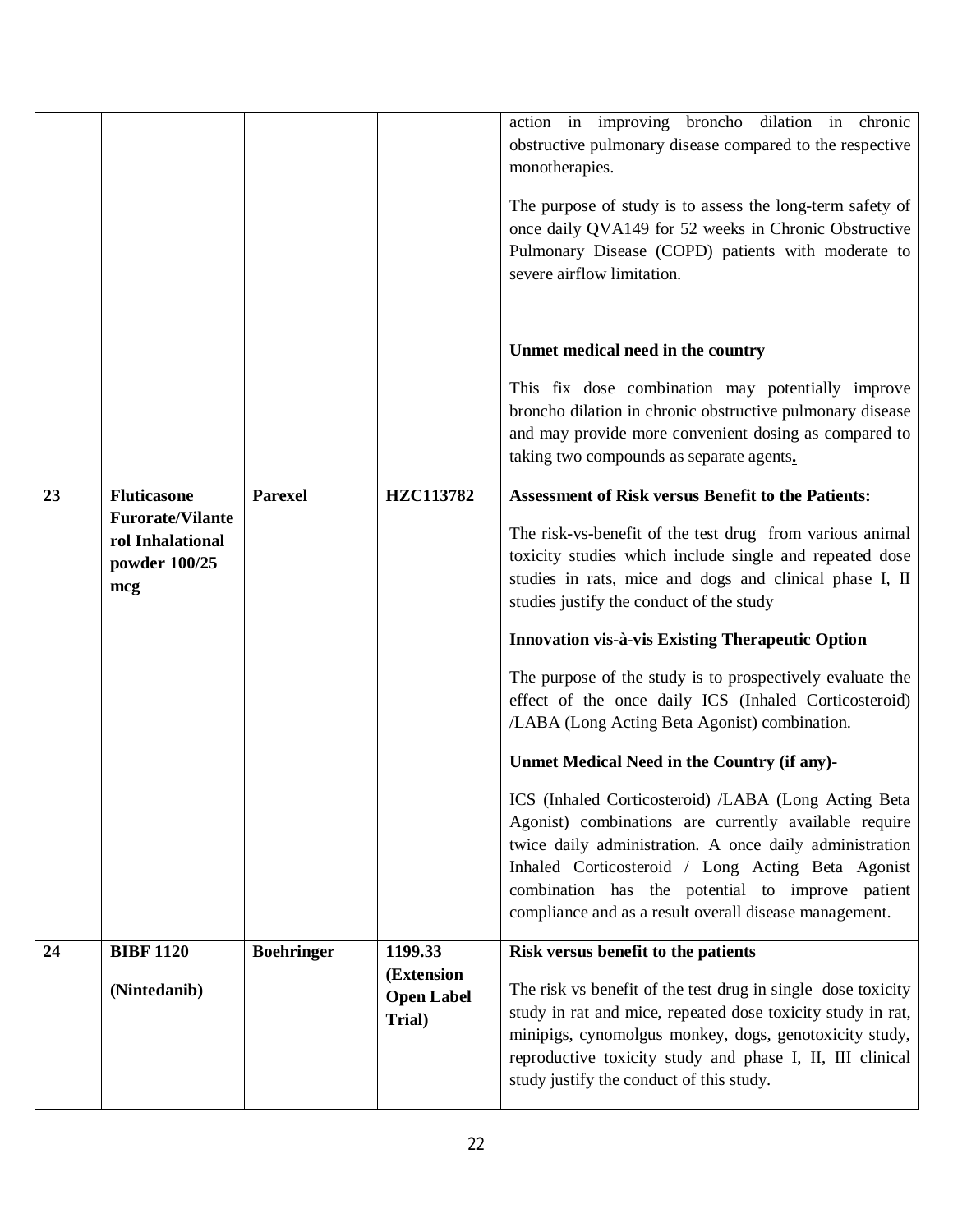|    |                                                                |                   |        | Innovation vis-a-vis existing therapeutic option<br>BIBF 1120 is small molecule which inhibits Fibroblast<br>growth factor receptor -1/3, Platelet derived growth factor<br>receptor $\alpha$ and $\beta$ , Vascular Endothelial Growth Factor<br>Receptors 1-3 tyrosine kinase receptor. The anti fibrotic<br>kinase inhibition interfere in fibrotic signally cascade<br>which is beneficial in treatment of idiopathic pulmonary<br>fibrosis.<br>The purpose of this study to assess the long term safety of<br>oral BIBF 1120 in patients with Idiopathic Pulmonary<br>Fibrosis<br>Unmet medical need in the country<br>The study drug may provide an alternative therapeutic<br>option in the treatment of idiopathic pulmonary fibrosis<br>as the therapeutic options currently available are limited                           |
|----|----------------------------------------------------------------|-------------------|--------|---------------------------------------------------------------------------------------------------------------------------------------------------------------------------------------------------------------------------------------------------------------------------------------------------------------------------------------------------------------------------------------------------------------------------------------------------------------------------------------------------------------------------------------------------------------------------------------------------------------------------------------------------------------------------------------------------------------------------------------------------------------------------------------------------------------------------------------|
| 25 | <b>Tiotropium and</b><br>olodaterol fix<br>dose<br>combination | <b>Boehringer</b> | 1237.5 | Risk versus benefit to the patients<br>The risk vs benefit of study drug in the<br>acute and<br>repeated dose inhalation toxicity study and phase I and II<br>clinical studies(with the fixed dose combination of<br>Tiotropium and olodaterol) justify the conduct of this<br>study.<br>Innovation vis-a-vis existing therapeutic option<br>The purpose of the study is to assess the efficacy and<br>safety of once daily treatment of orally inhaled tiotropium<br>+ olodaterol fixed dose combination compared with the<br>components in patients with<br>individual<br>Chronic<br>Obstructive Pulmonary Disease.<br>Unmet medical need in the country<br>This fixed dose combination may potentially improve<br>airflow, convenience and patient compliance compared<br>with tiotropium and olodaterol given alone //separately. |
| 26 | <b>Tiotropium and</b><br>olodaterol fix                        | <b>Boehringer</b> | 1237.6 | Risk versus benefit to the patients                                                                                                                                                                                                                                                                                                                                                                                                                                                                                                                                                                                                                                                                                                                                                                                                   |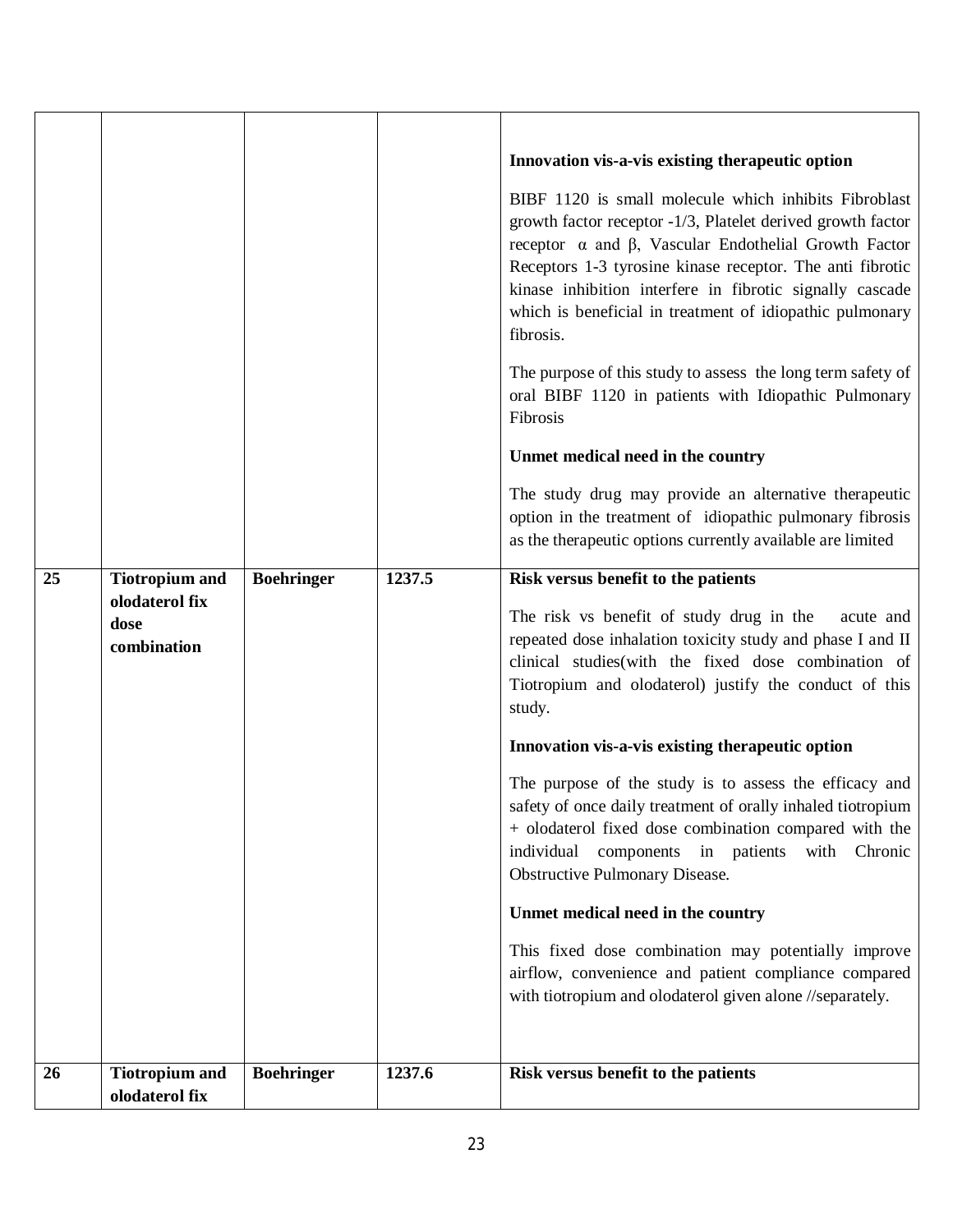|    | dose<br>combination               |                   |         | The risk vs benefit of study drug in acute and repeated<br>dose inhalation toxicity study and phase I and II clinical<br>study with the fixed dose combination of Tiotropium and<br>olodaterol justify the conduct of this study.<br>Innovation vis-a-vis existing therapeutic option<br>The purpose of the study is to assess the efficacy and<br>safety of once daily treatment of orally inhaled tiotropium<br>+ olodaterol fixed dose combination compared with the<br>individual components in patients with<br>Chronic<br><b>Obstructive Pulmonary Disease.</b>                                                                                      |
|----|-----------------------------------|-------------------|---------|------------------------------------------------------------------------------------------------------------------------------------------------------------------------------------------------------------------------------------------------------------------------------------------------------------------------------------------------------------------------------------------------------------------------------------------------------------------------------------------------------------------------------------------------------------------------------------------------------------------------------------------------------------|
|    |                                   |                   |         | Unmet medical need in the country<br>The tiotropium and olodaterol fixed dose combination<br>improve airflow, convenience and compliance<br>may<br>compared with the free combination of tiotropium and<br>olodaterol                                                                                                                                                                                                                                                                                                                                                                                                                                      |
| 27 | <b>BIBF 1120</b><br>(Nintendanib) | <b>Boehringer</b> | 1199.32 | Risk versus benefit to the patients<br>The risk vs benefit of study drug in single dose toxicity<br>study in rat and mice, repeated dose toxicity study in rat,<br>minipigs, cynomolgus monkey, dogs, genotoxicity study,<br>reproductive toxicity study and phase I, II, III clinical<br>study justify the conduct of this study.                                                                                                                                                                                                                                                                                                                         |
|    |                                   |                   |         | Innovation vis-a-vis existing therapeutic option<br>BIBF 1120 is small molecule which inhibits Fibroblast<br>growth factor receptor -1/3, Platelet derived growth factor<br>receptor $\alpha$ and $\beta$ , Vascular Endothelial Growth Factor<br>Receptors 1-3 tyrosine kinase receptor. The anti fibrotic<br>kinase inhibition interferes in fibrotic signaling cascade<br>which is beneficial in treatment of idiopathic pulmonary<br>fibrosis.<br>The purpose of this study is to assess efficacy of oral<br>BIBF 1120 in annual forced vital capacity decline in<br>patients with Idiopathic Pulmonary Fibrosis.<br>Unmet medical need in the country |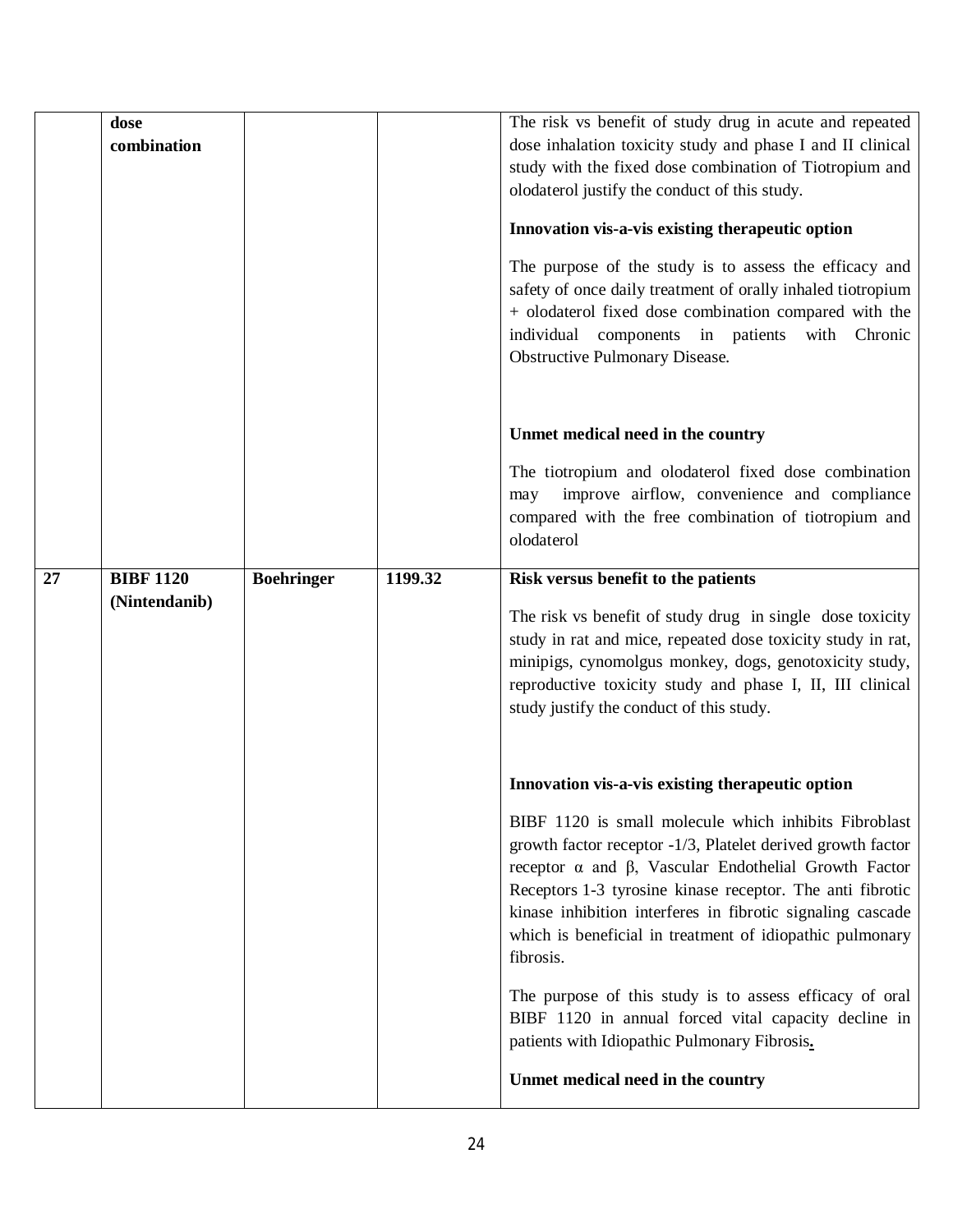|    |                    |                     |              | The study drug may provide an alternative therapeutic              |
|----|--------------------|---------------------|--------------|--------------------------------------------------------------------|
|    |                    |                     |              | option in the treatment of idiopathic pulmonary fibrosis           |
|    |                    |                     |              | as the therapeutic options currently available are limited         |
|    |                    |                     |              |                                                                    |
| 28 | <b>BIBF 1120</b>   | <b>Boehringer</b>   | 1199.34      | Risk versus benefit to the patients                                |
|    | <b>Nintendanib</b> |                     |              |                                                                    |
|    |                    |                     |              | The risk vs benefit of study drug in single dose toxicity          |
|    |                    |                     |              | study in rat and mice, repeated dose toxicity study in rat,        |
|    |                    |                     |              | minipigs, cynomolgus monkey, dogs, genotoxicity study,             |
|    |                    |                     |              | reproductive toxicity study and phase I, II, III clinical          |
|    |                    |                     |              | study justify the conduct of this study.                           |
|    |                    |                     |              |                                                                    |
|    |                    |                     |              | Innovation vis-a-vis existing therapeutic option                   |
|    |                    |                     |              | BIBF 1120 is a small molecule which inhibits Platelet              |
|    |                    |                     |              | derived growth factor receptor -1/3, Platelet derived              |
|    |                    |                     |              | growth factor receptor $\alpha$ and $\beta$ , Vascular Endothelial |
|    |                    |                     |              |                                                                    |
|    |                    |                     |              | Growth Factor Receptors 1-3 tyrosine kinase receptor.              |
|    |                    |                     |              | The anti fibrotic kinase inhibition interferes in fibrotic         |
|    |                    |                     |              | signaling cascade which is beneficial in treatment of              |
|    |                    |                     |              | idiopathic pulmonary fibrosis.                                     |
|    |                    |                     |              | The purpose of this study is to assess efficacy of oral            |
|    |                    |                     |              | BIBF 1120 in annual forced vital capacity decline in               |
|    |                    |                     |              | patients with Idiopathic Pulmonary Fibrosis.                       |
|    |                    |                     |              |                                                                    |
|    |                    |                     |              | Unmet medical need in the country:                                 |
|    |                    |                     |              | The study drug may provide an alternative therapeutic              |
|    |                    |                     |              | option in the treatment of idiopathic pulmonary fibrosis           |
|    |                    |                     |              | as the therapeutic options currently available are limited         |
|    |                    |                     |              |                                                                    |
| 29 | <b>Sifalimumab</b> | <b>Astra Zeneca</b> | CD-IA-       | Risk versus benefit to the patients                                |
|    |                    |                     | <b>MEDI-</b> | The risk vs benefit of the test drug in single and repeated        |
|    |                    |                     | 545/1067/D28 | dose intravenous and subcutaneous toxicity study in                |
|    |                    |                     | 00L00004     | cynomolgus monkey and phase I, II, clinical study justify          |
|    |                    |                     |              |                                                                    |
|    |                    |                     |              | the conduct of this study.                                         |
|    |                    |                     |              | Innovation vis-a-vis existing therapeutic option                   |
|    |                    |                     |              | Systemic lupus erythomatosus is a life threatening                 |
|    |                    |                     |              | condition and interferon $\alpha$ having pivotal role in the       |
|    |                    |                     |              |                                                                    |
|    |                    |                     |              | genesis and maintenance of active Systemic lupus                   |
|    |                    |                     |              | erythomatosus.                                                     |
|    |                    |                     |              | Sifalimumab is a human immunoglobulin G1 kappa                     |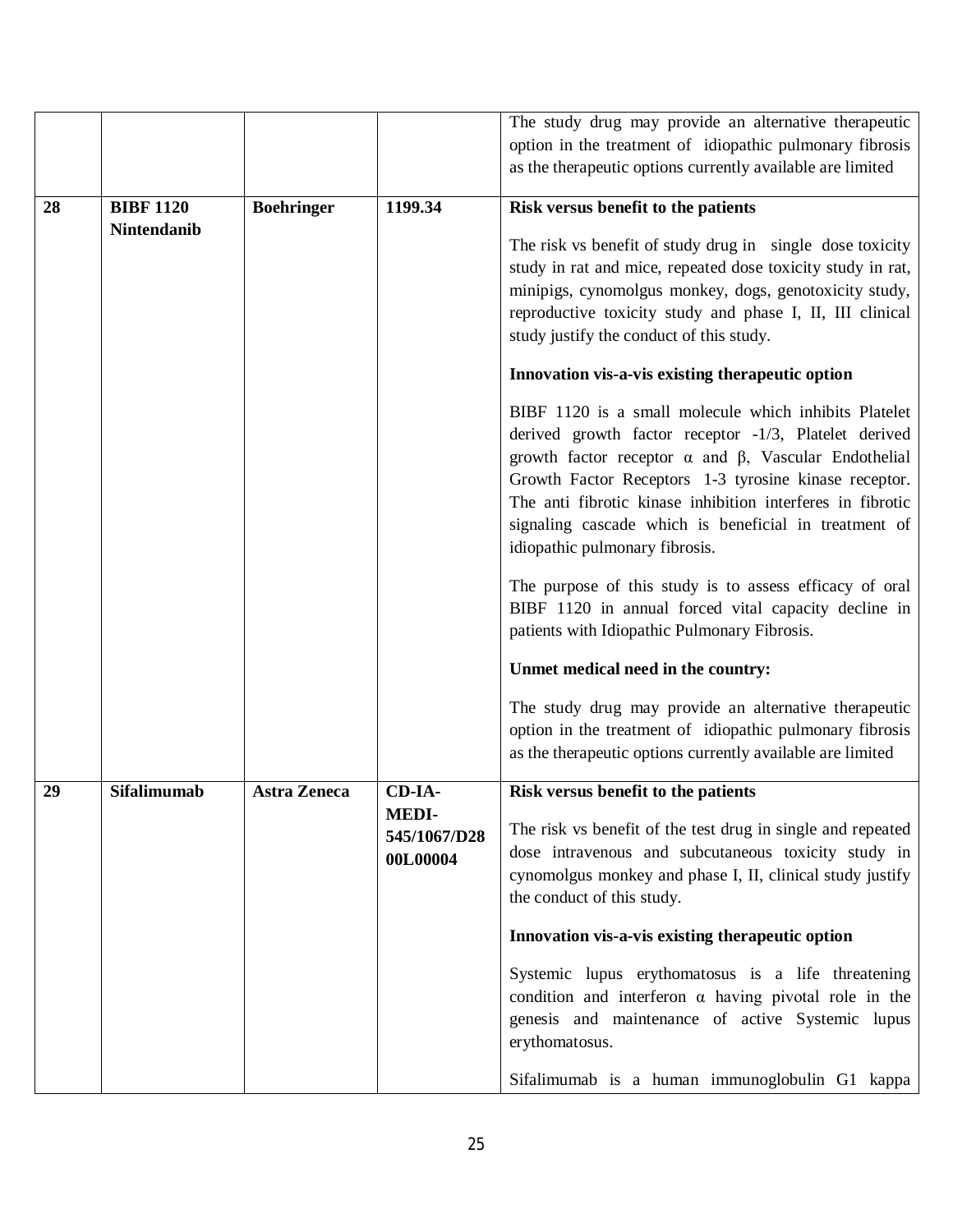|    |                   |                 |                   | monoclonal antibody that neutralizes human interferon $-\alpha$ .                                               |
|----|-------------------|-----------------|-------------------|-----------------------------------------------------------------------------------------------------------------|
|    |                   |                 |                   | The purpose of the study is to evaluate the efficacy and                                                        |
|    |                   |                 |                   | safety of sifalimumab in adults with systemic lupus                                                             |
|    |                   |                 |                   | erythematosus.                                                                                                  |
|    |                   |                 |                   | Unmet medical need in the country                                                                               |
|    |                   |                 |                   | The study drug may provide an alternative therapy for the                                                       |
|    |                   |                 |                   | treatment of Systemic lupus erythomatosus where limited                                                         |
|    |                   |                 |                   | options exist.                                                                                                  |
| 30 | PF-04171327       | M/s Pfizer      | A9391010          | Risk versus benefit to the patients-                                                                            |
|    |                   |                 |                   | The risk vs benefit of the test drug in non-clinical                                                            |
|    |                   |                 |                   | pharmacology,<br>safety<br>pharmacology<br>studies,                                                             |
|    |                   |                 |                   | pharmacokinetic and product metabolism in animals,                                                              |
|    |                   |                 |                   | studies in animals,<br>toxicokinetic<br>carcinogenicity,<br>genotoxicity, and developmental and<br>reproductive |
|    |                   |                 |                   | toxicity studies and clinical studies including Phase I and                                                     |
|    |                   |                 |                   | clinical pharmacokinetic and drug metabolism studies                                                            |
|    |                   |                 |                   | justify the conduct of this study.                                                                              |
|    |                   |                 |                   | Innovation vis-a-vis existing therapeutic option-                                                               |
|    |                   |                 |                   | PF-04171327 represents a therapeutic improvement                                                                |
|    |                   |                 |                   | relative to current glucocorticoids (GC).                                                                       |
|    |                   |                 |                   | The purpose of the study is to compare efficacy and safety                                                      |
|    |                   |                 |                   | of PF-041713227 against different doses of prednisolone                                                         |
|    |                   |                 |                   | and placebo in subjects with active rheumatoid arthritis                                                        |
|    |                   |                 |                   | (RA) on a stable background of methotrexate.                                                                    |
|    |                   |                 |                   | Unmet medical need in the country-                                                                              |
|    |                   |                 |                   | The study drug may provide an alternate treatment option                                                        |
|    |                   |                 |                   | for rheumatoid arthritic patients.                                                                              |
| 31 | <b>Alisporvir</b> | <b>Novartis</b> | <b>CDEB025A23</b> | Risk versus benefit to the patients                                                                             |
|    |                   |                 | 12                | The risk vs benefit of the test drug in single, repeat dose                                                     |
|    |                   |                 |                   | toxicity studies in mice, rat and cynomolgus monkey,                                                            |
|    |                   |                 |                   | genotoxicity study, reproductive-developmental toxicity                                                         |
|    |                   |                 |                   | studies and phase I and II clinical trials justify the conduct                                                  |
|    |                   |                 |                   | of this study                                                                                                   |
|    |                   |                 |                   |                                                                                                                 |
|    |                   |                 |                   |                                                                                                                 |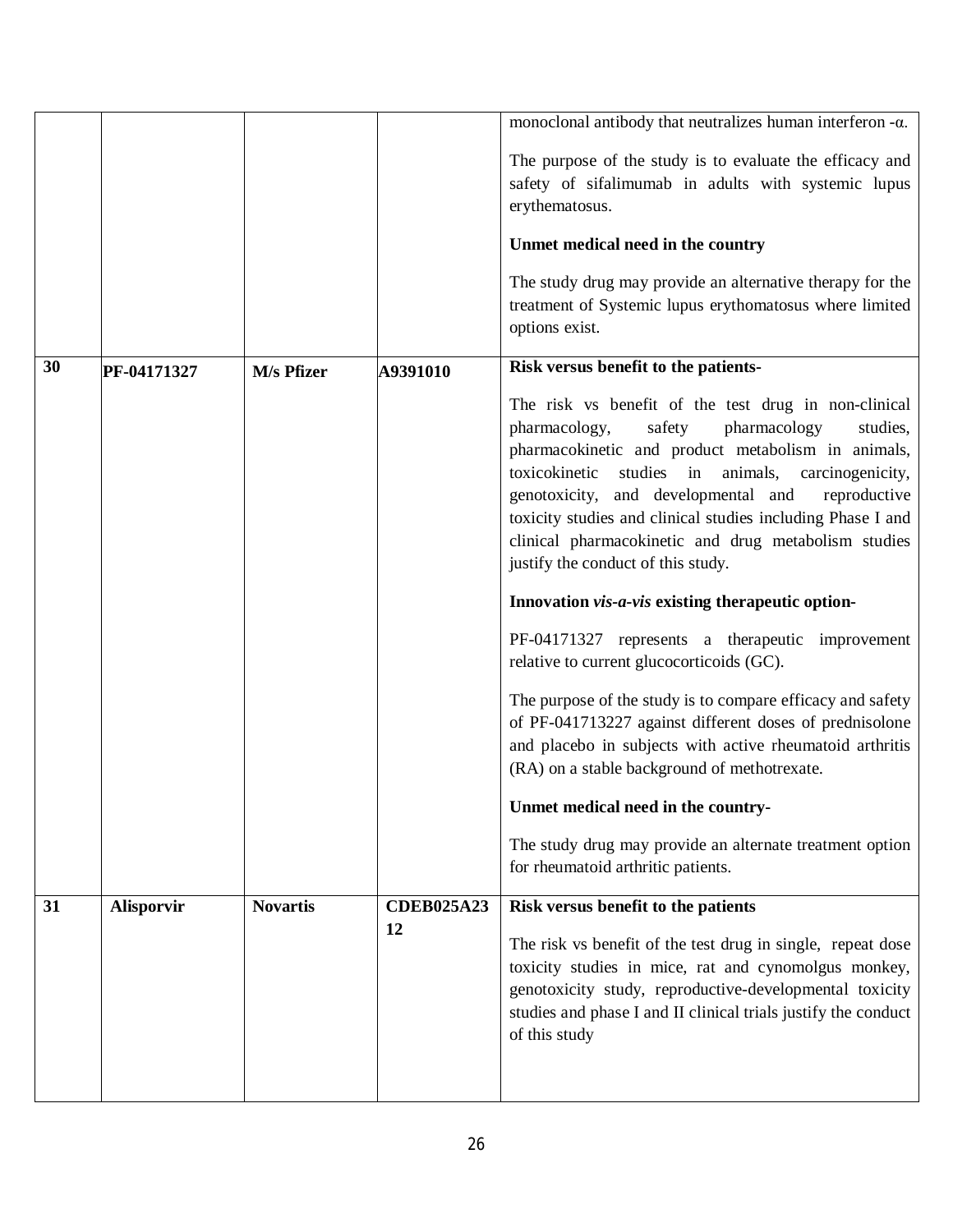|    |                     |                  |                          | Innovation vis-a-vis existing therapeutic option                                                                                                                                                                                                                                 |
|----|---------------------|------------------|--------------------------|----------------------------------------------------------------------------------------------------------------------------------------------------------------------------------------------------------------------------------------------------------------------------------|
|    |                     |                  |                          | Alisporvir is a cyclophilin inhibitor with a new<br>mechanism of action involving interaction at the host viral<br>interface.                                                                                                                                                    |
|    |                     |                  |                          | The proposed study is a follow up study on the patients<br>from the CDEBO25A2211 protocol who achieved<br>sustained virological response 24 to assess the durability<br>of sustained viriologic response.                                                                        |
|    |                     |                  |                          | For new therapies the pattern of relapse following<br>undetectable viremia at the end of treatment is unknown<br>and needs long term follow up in these patients.                                                                                                                |
|    |                     |                  |                          | Unmet medical need in the country                                                                                                                                                                                                                                                |
|    |                     |                  |                          | This study will provide confirmation whether sustained<br>virological response 24 is a reliable predictor of long term<br>hepatitis C cure.                                                                                                                                      |
| 32 | <b>NVC 422</b>      | <b>Quintiles</b> | <b>CL1104</b>            | <b>Assessment of Risk versus Benefit to the Patients</b>                                                                                                                                                                                                                         |
|    |                     |                  |                          | The risk vs benefit of the test drug in various animal<br>pharmacology and toxicity studies which include single<br>and repeated dose studies in rats, dogs, rabbits,<br>cynomolgus monkeys and minipigs and Clinical phase I<br>and II studies justify the conduct of the study |
|    |                     |                  |                          | Innovation vis-à-vis Existing Therapeutic Option                                                                                                                                                                                                                                 |
|    |                     |                  |                          | The purpose of the study is to evaluate the safety and<br>efficacy of test drug in treatment of adenoviral<br>keratoconjuctivitis.                                                                                                                                               |
|    |                     |                  |                          | Unmet Medical Need in the Country (if any)-                                                                                                                                                                                                                                      |
|    |                     |                  |                          | The test drug may potentially benefit patients with<br>adenoviral kerato-conjunctivitis.                                                                                                                                                                                         |
|    |                     |                  |                          |                                                                                                                                                                                                                                                                                  |
| 33 | <b>Vildagliptin</b> | <b>Novartis</b>  | <b>CLAF237A23</b><br>156 | Risk versus benefit to the patients<br>The risk vs benefit of study drug in the single, repeated<br>toxicity, genotoxicity, reproductive toxicity,<br>dose<br>carcinogencity studies and phase I, II, III clinical studies<br>justify the conduct of this study.                 |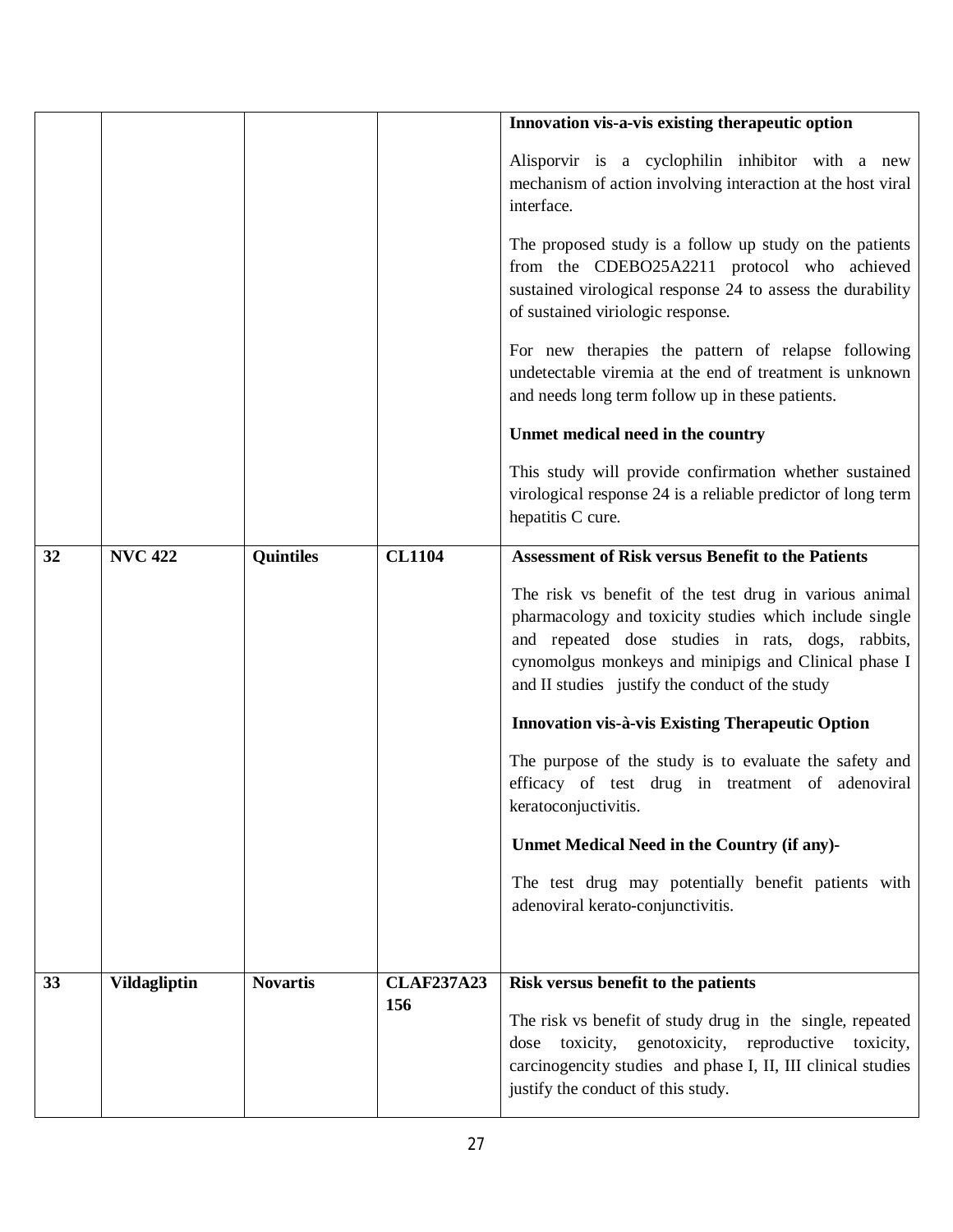|    |                   |                             |                        | Innovation vis-a-vis existing therapeutic option                                                                                                                                                                                                                                                        |
|----|-------------------|-----------------------------|------------------------|---------------------------------------------------------------------------------------------------------------------------------------------------------------------------------------------------------------------------------------------------------------------------------------------------------|
|    |                   |                             |                        | Vildagliptin is a Dipeptidyl peptidase -4 inhibitor and<br>highly selective substrate for Dipeptidyl peptidase -4<br>catalytic site with a slow reaction rate and blocks rapid<br>degradation of Glucagon-like peptide -1 and glucose-<br>dependent insulinotropic polypeptide.                         |
|    |                   |                             |                        | The purpose of the study is to demonstrate the superiority<br>combination of vildagliptin plus metformin for the<br>of<br>risk of initial treatment failure over metformin<br>monotherapy in treatment-naïve patients with type 2<br>diabetes mellitus.                                                 |
|    |                   |                             |                        | Unmet medical need in the country                                                                                                                                                                                                                                                                       |
|    |                   |                             |                        | The study will determine whether the vildagliptin plus<br>metformin combination regimen would result in more<br>durable glycemic control than metformin monotherapy in<br>treatment-naïve patients with type 2 diabetes mellitus.                                                                       |
|    |                   |                             |                        |                                                                                                                                                                                                                                                                                                         |
|    |                   |                             |                        |                                                                                                                                                                                                                                                                                                         |
| 34 | <b>Mipomersen</b> | <b>Sanofi</b><br>Synthelabo | <b>MIPO</b><br>3801011 | Assessment of Risk versus Benefit to the Patients-<br>The risk vs benefit of the test drug in various safety<br>pharmacology and toxicology studies which include<br>single and repeat dose study mice, monkeys and rats and<br>Clinical phase I,II and III studies justify the conduct of<br>the study |
|    |                   |                             |                        | Innovation vis-à-vis Existing Therapeutic Option-                                                                                                                                                                                                                                                       |
|    |                   |                             |                        | The purpose of the study is to determine whether<br>mipomersen significantly reduces atherogenic lipid levels<br>patients<br>with<br>heterozygous<br>severe<br>familial<br>in<br>hypercholesterolemia.                                                                                                  |
|    |                   |                             |                        | Unmet Medical Need in the Country (if any) -                                                                                                                                                                                                                                                            |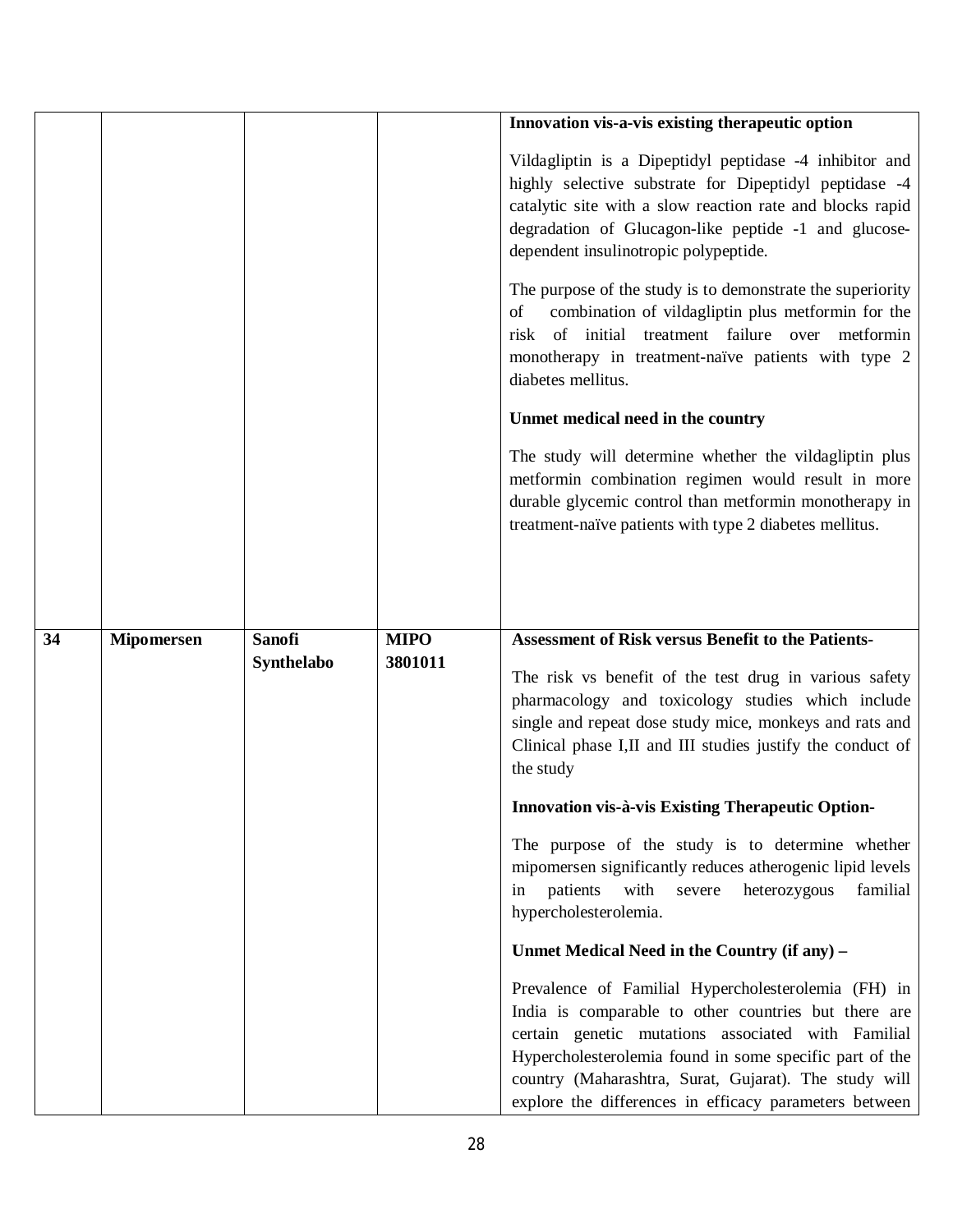|    |                      |                  |                 | the reference and test regimens and will help in collecting |
|----|----------------------|------------------|-----------------|-------------------------------------------------------------|
|    |                      |                  |                 | extended safety and efficacy data.                          |
|    |                      |                  |                 |                                                             |
|    |                      |                  |                 |                                                             |
| 35 | <b>Velaglucerase</b> | <b>Quintiles</b> | HGT-GCB-        | <b>Assessment of Risk versus Benefit to the Patients-</b>   |
|    | alfa (VPRIV®)        |                  | 068             |                                                             |
|    |                      |                  |                 | The risk vs benefit of the test drug in various safety      |
|    |                      |                  |                 | pharmacology and toxicology studies which include           |
|    |                      |                  |                 | single and repeat dose, reproductive toxicity and phase     |
|    |                      |                  |                 | I/II/III clinical studies justify the conduct of the study. |
|    |                      |                  |                 | Innovation vis-à-vis Existing Therapeutic Option-           |
|    |                      |                  |                 | Innovation vis-à-vis Existing Therapeutic Option-           |
|    |                      |                  |                 | The purpose of the study is to evaluate the efficacy and    |
|    |                      |                  |                 | Safety of Velaglucerase alfa enzyme replacement therapy     |
|    |                      |                  |                 | in children and adolescents with type 3 Gaucher Disease.    |
|    |                      |                  |                 | Unmet Medical Need in the Country (if any) –                |
|    |                      |                  |                 | Gaucher Disease is a rare disease and no specific           |
|    |                      |                  |                 | treatment is available. The test drug may be alternate      |
|    |                      |                  |                 | choice for enzyme replacement therapy in children and       |
|    |                      |                  |                 | adolescents with Type 3 Gaucher Disease.                    |
|    |                      |                  |                 |                                                             |
|    |                      |                  |                 |                                                             |
| 36 | <b>Saxagliptin</b>   | <b>BMS</b>       | <b>CV181147</b> | Risk versus benefit to the patients                         |
|    |                      |                  |                 | The risk vs benefit of study drug in the pre clinical       |
|    |                      |                  |                 | animal pharmacology, repeated dose toxicity, reproductive   |
|    |                      |                  |                 | toxicity study, carcinogenecity and phase I,II, and III     |
|    |                      |                  |                 | clinical studies justify the conduct of this study          |
|    |                      |                  |                 | Innovation vis-a-vis existing therapeutic option            |
|    |                      |                  |                 | The purpose of the study is to investigate the safety,      |
|    |                      |                  |                 | tolerability, and efficacy of saxagliptin in combination    |
|    |                      |                  |                 | with metformin Instant Release or metformin Xtended         |
|    |                      |                  |                 | Release in pediatric patients with type 2 diabetes who      |
|    |                      |                  |                 | have inadequate glycemic control on metformin alone.        |
|    |                      |                  |                 | Unmet medical need in the country                           |
|    |                      |                  |                 | The data emerging from the study may benefit pediatric      |
|    |                      |                  |                 | patients having type 2 diabetes. Saxagliptin in             |
|    |                      |                  |                 | combination with metformin may provide a better             |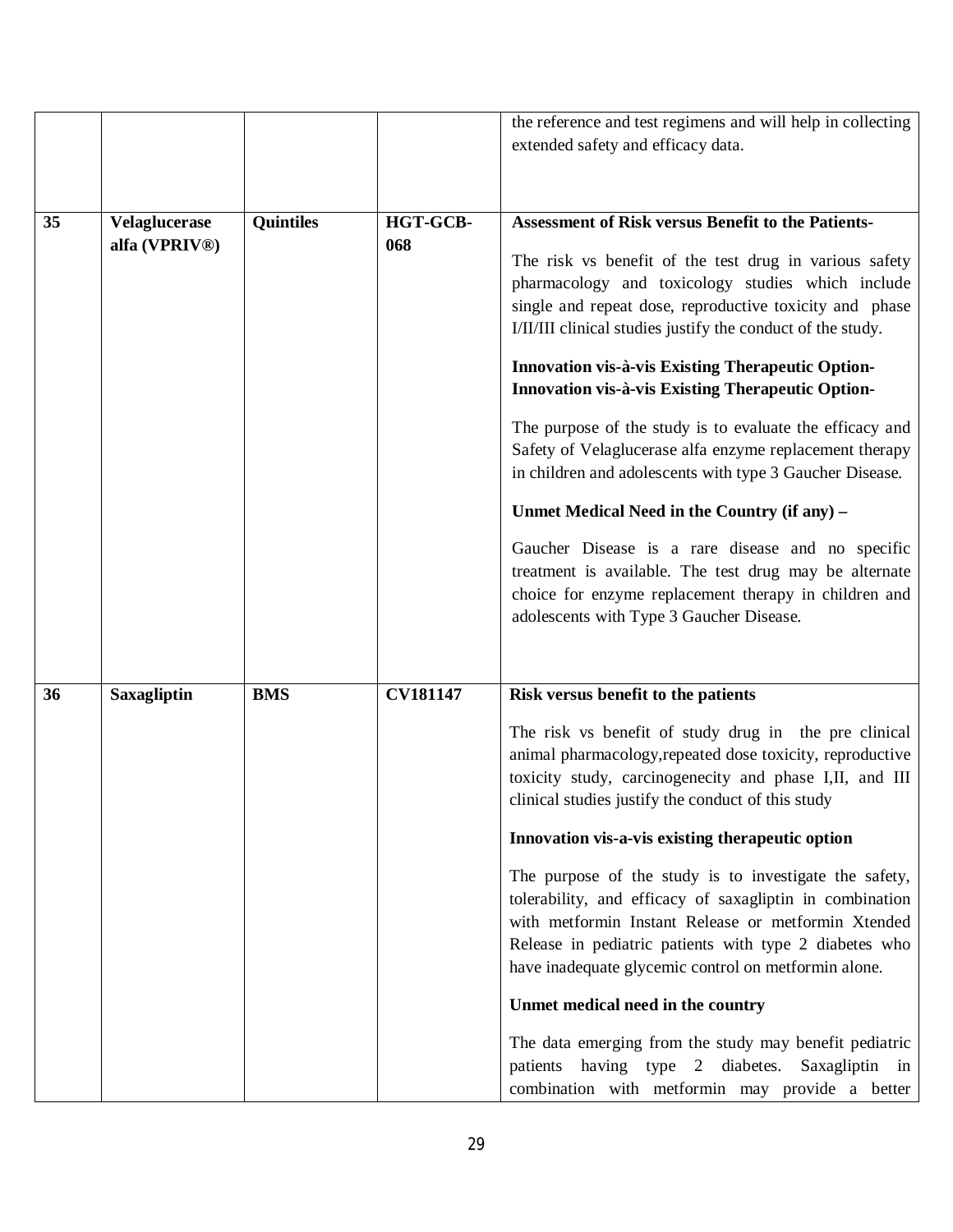|    |                                                                           |                     |                             | alternative for such patients.                                                                                                                                                                                                                                                                                                                                                                                                                                                                                                                                                                                                                                                                                                                            |
|----|---------------------------------------------------------------------------|---------------------|-----------------------------|-----------------------------------------------------------------------------------------------------------------------------------------------------------------------------------------------------------------------------------------------------------------------------------------------------------------------------------------------------------------------------------------------------------------------------------------------------------------------------------------------------------------------------------------------------------------------------------------------------------------------------------------------------------------------------------------------------------------------------------------------------------|
| 37 | <b>Denosumab</b><br>$(AMG-162)$                                           | Ms/ Amgen           | 20080560                    | Risk versus benefit to the patients-<br>The risk vs benefit of the test drug in non-clinical<br>pharmacology, drug metabolism and toxicology studies<br>in animals and clinical studies including Phase I, II studies<br>justify the conduct of this study.<br>Innovation <i>vis-a-vis</i> existing the rapeutic option-<br>The objective of this study is to Evaluate New or<br>Worsening Lens Opacifications in Subjects with Non-<br>metastatic Prostate Cancer Receiving Denosumab for<br>Bone Loss due to Androgen-deprivation<br>Unmet medical need in the country-                                                                                                                                                                                 |
|    |                                                                           |                     |                             | The study will provide additional safety data of the test<br>drug in patients with non-metastatic prostate cancer<br>receiving denosumab for bone loss.                                                                                                                                                                                                                                                                                                                                                                                                                                                                                                                                                                                                   |
| 38 | <b>NT 201</b> (<br><b>Botulinum</b><br><b>Neurotoxin Type</b><br>$\bf{I}$ | <b>Kendle India</b> | <b>MRZ60201/S</b><br>P/3001 | <b>Assessment of Risk versus Benefit to the Patients:</b><br>The risk vs benefit of the test drug from various<br>preclinical toxicity studies including single dose, repeat<br>dose toxicity, reproductive/ fertility toxicity studies and<br>phase I, II.III clinical studies etc. justify the conduct of<br>this study.<br><b>Innovation vis-à-vis Existing Therapeutic Option-</b><br>The purpose of the study is to assess the efficacy and<br>safety of test drug in the treatment of post stroke spasticity<br>of the upper limb.<br>Unmet Medical Need in the Country (if any)-<br>The data generated from this study may contribute to the<br>use of test drug in the treatment of post stoke spasticity of<br>the upper limb as new indication. |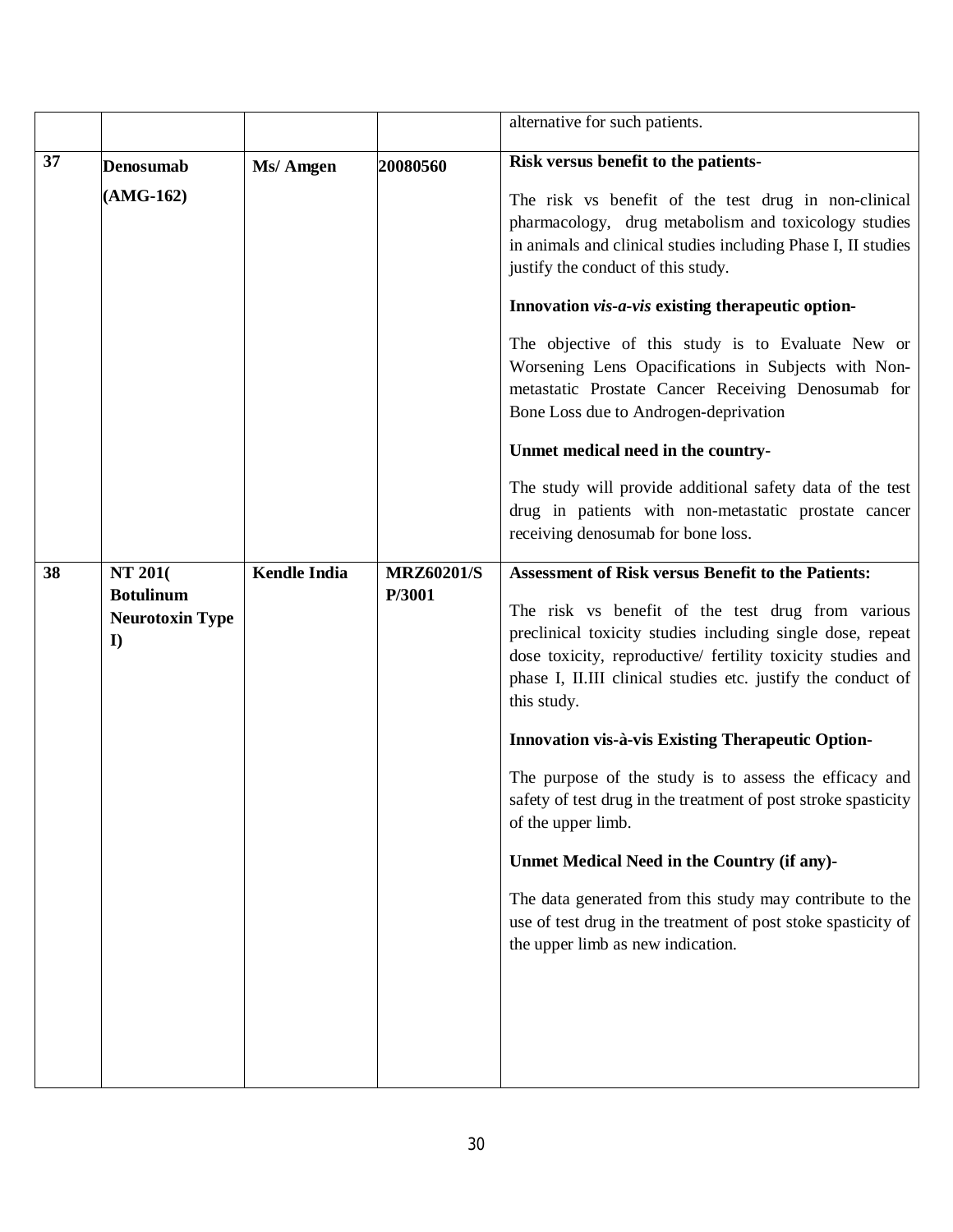| $\overline{39}$ | <b>INNO-206</b>        | <b>INC GVK Bio</b> | <b>INNO-206-P2-</b> | <b>Assessment of Risk versus Benefit to the Patients-</b>                                                                                                                                                                                                                                                         |
|-----------------|------------------------|--------------------|---------------------|-------------------------------------------------------------------------------------------------------------------------------------------------------------------------------------------------------------------------------------------------------------------------------------------------------------------|
|                 | (Doxorubicin-          |                    | <b>STS-01</b>       |                                                                                                                                                                                                                                                                                                                   |
|                 | <b>EMCH)</b>           |                    |                     | The risk vs benefit of the test drug in various safety                                                                                                                                                                                                                                                            |
|                 |                        |                    |                     | pharmacology and toxicology studies which include                                                                                                                                                                                                                                                                 |
|                 |                        |                    |                     | single and repeat dose study in mice, rats and dogs and                                                                                                                                                                                                                                                           |
|                 |                        |                    |                     | Clinical phase I study, justify the conduct of the study.                                                                                                                                                                                                                                                         |
|                 |                        |                    |                     | Innovation vis-à-vis Existing Therapeutic Option-                                                                                                                                                                                                                                                                 |
|                 |                        |                    |                     | The purpose of this study is to determine the preliminary<br>efficacy and tolerability of administration of INNO-206<br>compared to Doxorubicin in subjects with metastatic,<br>locally advanced, or unresectable soft tissue sarcoma.                                                                            |
|                 |                        |                    |                     | Unmet Medical Need in the Country (if any)-                                                                                                                                                                                                                                                                       |
|                 |                        |                    |                     | INNO-206 is an albumin binding pro-drug<br>of<br>doxorubicin. It is being developed to circumvent the<br>limitations (toxic dose related side effects) possessed by<br>Doxorubicin (used for the treatment of haematological<br>and solid cancers) and to improve the therapeutic<br>potential of anthracyclines. |
| 40              | <b>SH T00658ID</b>     | M/s Bayer          | <b>BAY 86-</b>      | Risk versus benefit to the patients-                                                                                                                                                                                                                                                                              |
|                 |                        |                    | 5027/91773          |                                                                                                                                                                                                                                                                                                                   |
|                 | -Estradiol             |                    |                     | The risk vs benefit of the test drug in non-clinical<br>pharmacology, safety pharmacology and toxicity studies                                                                                                                                                                                                    |
|                 | valerate (EV)/         |                    |                     | carcinogenicity, genotoxicity, reproductive toxicity &                                                                                                                                                                                                                                                            |
|                 | <b>Dienogest (DNG)</b> |                    |                     | teratogenicity, immunotoxicity and antigenicity studies                                                                                                                                                                                                                                                           |
|                 | (Qlaira)               |                    |                     | and clinical studies including Phase I, II, III studies justify                                                                                                                                                                                                                                                   |
|                 |                        |                    |                     | the conduct of this study.                                                                                                                                                                                                                                                                                        |
|                 |                        |                    |                     | Innovation vis-a-vis existing therapeutic option-                                                                                                                                                                                                                                                                 |
|                 |                        |                    |                     | The objective of the study is to investigate the<br>contraceptive efficacy and safety of 4 phasic oral<br>contraceptive SH TOO658ID containing Estradiol<br>valerate (EV)/ Dienogest in 28 days regimen for 13 day<br>cycle in healthy female subjects.                                                           |
|                 |                        |                    |                     | Unmet medical need in the country-                                                                                                                                                                                                                                                                                |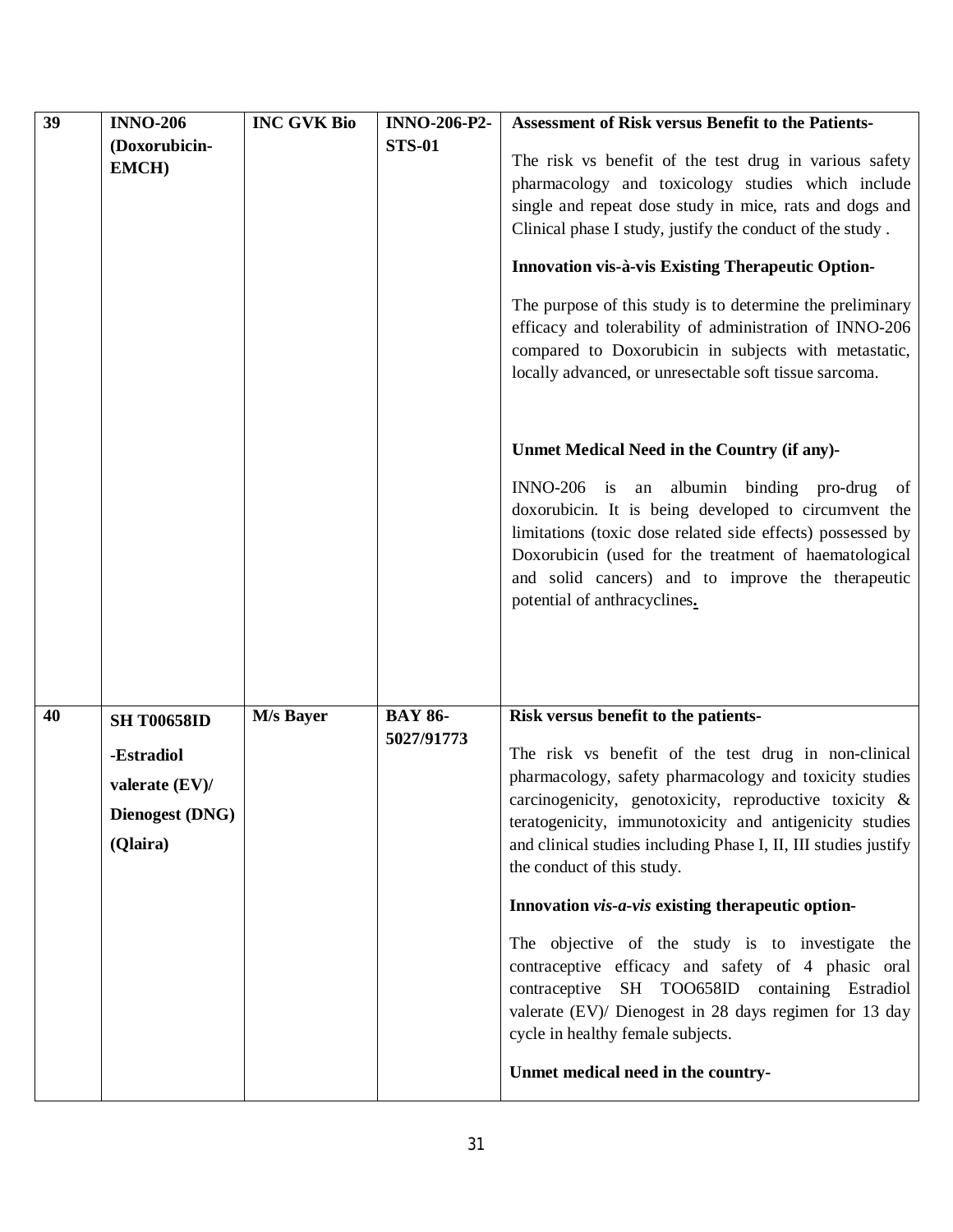|    |                |                  |                               | SH T00658ID is a combined oral contraceptive (COC)<br>intended for use by women between the ages of 18 and 50<br>years requiring contraception. This study may provide an<br>alternative oral contraceptive for women of child bearing<br>potential.                                                                                                                                                                                                                                                                                                                                                                                                                                                                                                         |
|----|----------------|------------------|-------------------------------|--------------------------------------------------------------------------------------------------------------------------------------------------------------------------------------------------------------------------------------------------------------------------------------------------------------------------------------------------------------------------------------------------------------------------------------------------------------------------------------------------------------------------------------------------------------------------------------------------------------------------------------------------------------------------------------------------------------------------------------------------------------|
| 41 | <b>CXA-201</b> | <b>PRA</b>       | <b>CXA-cUTI-</b><br>$10 - 05$ | <b>Assessment of Risk versus Benefit to the Patients</b><br>The risk vs benefit of the test drug in various safety<br>pharmacology and single dose and repeat dose toxicity<br>studies and phase I, II clinical trials justify the conduct of<br>the study<br>Innovation vis-à-vis Existing Therapeutic Option<br>The purpose of the study is to demonstrate non-inferiority<br>of test drug versus comparator in adult subjects with<br>complicated urinary tract infection.<br>Unmet Medical Need in the Country (if any)-<br>The study may potentially provide an alternative<br>treatment option for the treatment of complicated urinary<br>tract infection.                                                                                            |
| 42 | <b>AMR 101</b> | <b>PharmaNet</b> | AMR-01-01-<br>0019            | <b>Assessment of Risk versus Benefit to the Patients:</b><br>The risk vs benefit of the test drug from various animal<br>toxicity studies includingsingle dose, repeat dose,<br>genotoxicity, carcinogenicity, developmental toxicity and<br>clinical phase I, III studies justify the conduct of this<br>study.<br><b>Innovation vis-à-vis Existing Therapeutic Option-</b><br>The purpose of this study is to evaluate whether the<br>triglyceride lowering test drug, combined with a statin<br>therapy, will be superior to the satin therapy alone, when<br>used as prevention in reducing long term clinical events in<br>patients with mixed dyslipidemia at a high risk for<br>cardiovascular events.<br>Unmet Medical Need in the Country (if any)- |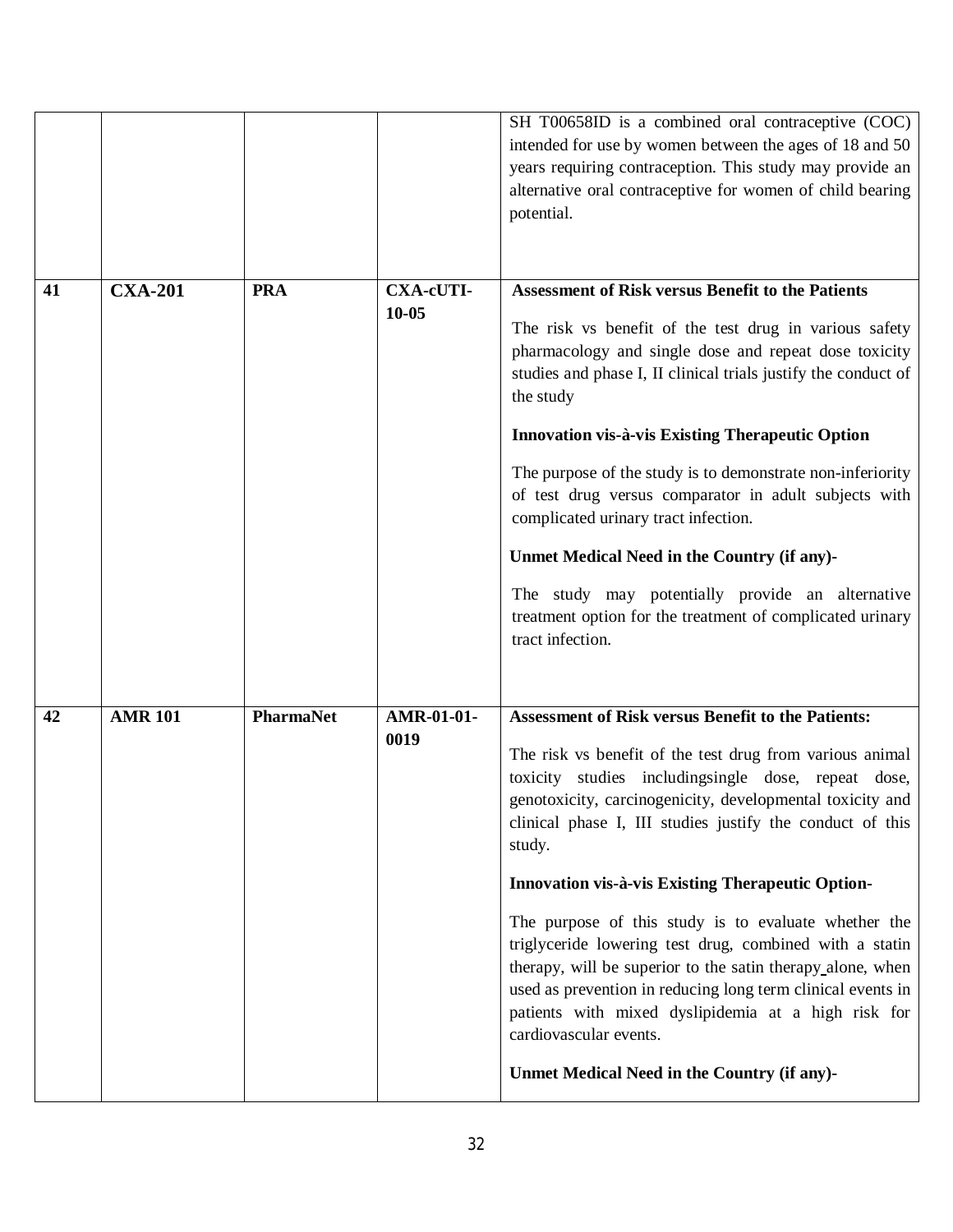|    |                                   |                 |                 | The test drug in combination with existing statins therapy<br>beneficial<br>be<br>in<br>the<br>treatment<br>of<br>may<br>hypertriaglyceridemic<br>patients with<br>cardiovascular<br>disease.                             |
|----|-----------------------------------|-----------------|-----------------|---------------------------------------------------------------------------------------------------------------------------------------------------------------------------------------------------------------------------|
| 43 | <b>Tasquinimod</b>                | <b>PPD</b>      | <b>10TASQ10</b> | <b>Assessment of Risk versus Benefit to the Patients-</b>                                                                                                                                                                 |
|    |                                   |                 |                 | The risk vs benefit of the test drug in various animal<br>toxicity studies which include single and repeated dose<br>studies in rats, mice and dogs, Clinical phase I and II<br>studies, justify the conduct of the study |
|    |                                   |                 |                 | Innovation vis-à-vis Existing Therapeutic Option                                                                                                                                                                          |
|    |                                   |                 |                 | The purpose of the study is to assess the safety and to<br>confirm the effect of tasquinimod on delaying disease<br>progression or death in metastatic castrate resistant<br>prostate cancer.                             |
|    |                                   |                 |                 | Unmet Medical Need in the Country (if any)-                                                                                                                                                                               |
|    |                                   |                 |                 | The study may provide an alternative treatment therapy<br>for metastatic castrate resistant prostate cancer.                                                                                                              |
| 44 | GP2013                            | <b>PPD</b>      | GP13-301        | <b>Assessment of Risk versus Benefit to the Patients:</b>                                                                                                                                                                 |
|    | (Rituximab<br><b>Biosimilar</b> ) |                 |                 | The risk vs benefit of the test drug in various animal<br>toxicity studies which include repeated dose studies in<br>monkeys, and clinical study justify the conduct of the<br>study.                                     |
|    |                                   |                 |                 | Innovation vis-à-vis Existing Therapeutic Option                                                                                                                                                                          |
|    |                                   |                 |                 | The purpose of the study is to demonstrate the clinical<br>comparability of GP2013 to the innovator/comparator<br>product                                                                                                 |
|    |                                   |                 |                 | Unmet Medical Need in the Country (if any)-                                                                                                                                                                               |
|    |                                   |                 |                 | Availability of biosimilar GP2013 is expected to enhance<br>patient access and availability of sufficient supplies.                                                                                                       |
| 45 | ceftazidimeaviba                  | PPDPharma       | D4280C00001     | <b>Assessment of Risk versus Benefit to the Patients:</b>                                                                                                                                                                 |
|    | ctam                              | ceftazidimeavib | and             | The risk vs benefit of the test drug from various                                                                                                                                                                         |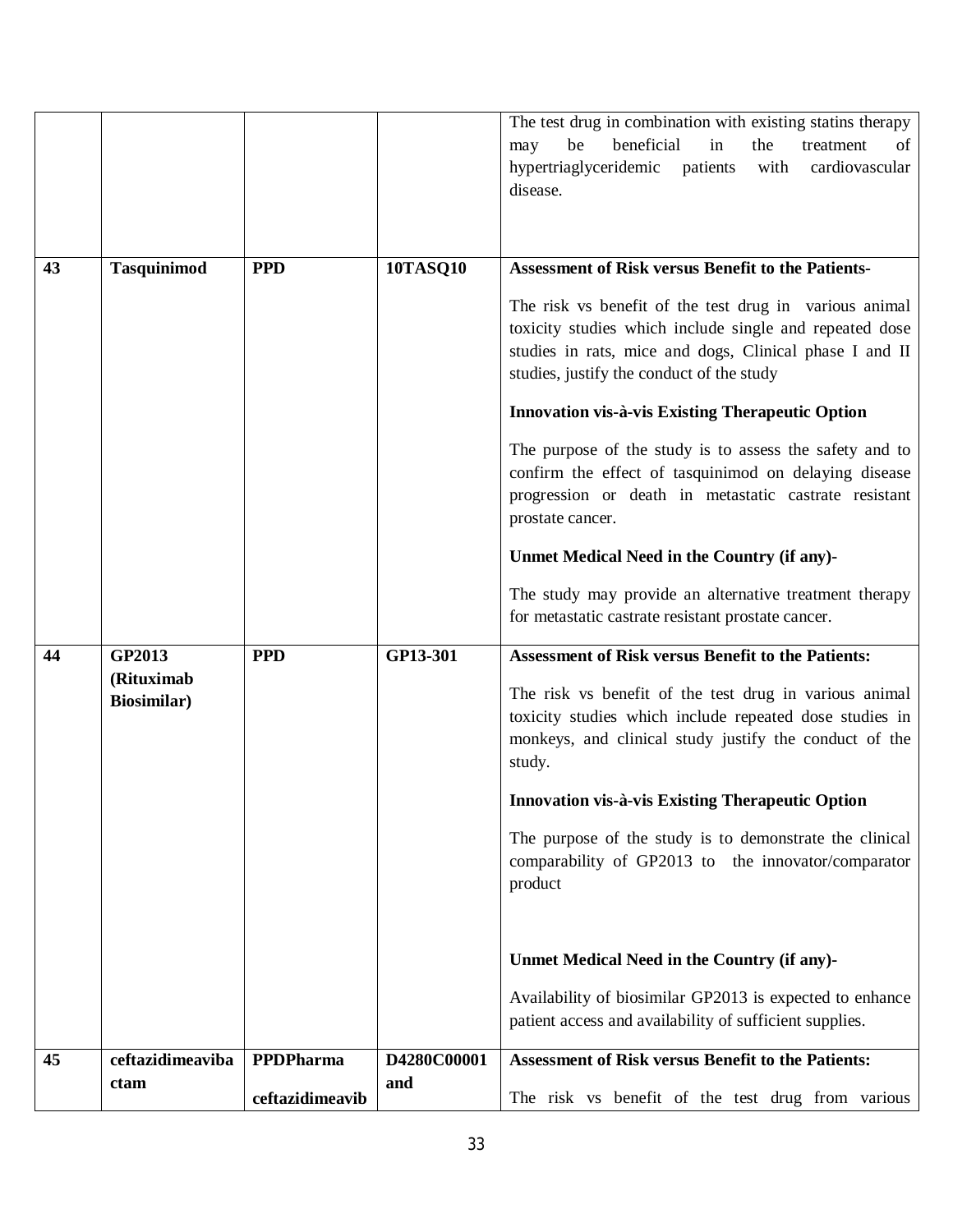|    |                  | actam             | D4280C00005    | preclinical toxicity studies including repeat dose toxicity,    |
|----|------------------|-------------------|----------------|-----------------------------------------------------------------|
|    |                  |                   |                | reproductive, fertility toxicity, local toxicity studies and    |
|    |                  |                   |                | phase I, II clinical studies justify the conduct of this study. |
|    |                  |                   |                |                                                                 |
|    |                  |                   |                | Innovation vis-à-vis Existing Therapeutic Option-               |
|    |                  |                   |                | The purpose of the study is to assess the efficacy, safety      |
|    |                  |                   |                | and tolerability of the test drug with metronidazole versus     |
|    |                  |                   |                | meropenem in the treatment of complicated intra-                |
|    |                  |                   |                | abdominal infections in hospitalized adults.                    |
|    |                  |                   |                | Unmet Medical Need in the Country (if any)-                     |
|    |                  |                   |                | Currently<br>available<br>treatment<br>Gram-negative<br>of      |
|    |                  |                   |                | infections, especially multidrug resistant strains including    |
|    |                  |                   |                | extended spectrum $\beta$ -lactamases producers are extremely   |
|    |                  |                   |                | limited. The test drug may be potentially effective in the      |
|    |                  |                   |                | treatment of Gram negative infections or complicated            |
|    |                  |                   |                | intra-abdominal infections.                                     |
| 46 | <b>USL255</b>    | <b>PPD Pharma</b> | P09-005        | Assessment of Risk versus Benefit to the Patients- In           |
|    |                  |                   |                | light of the fact that the test drug are approved in India,     |
|    | (Topiramate)     |                   |                | the safety and efficacy profile justify conduct of the study.   |
|    |                  |                   |                |                                                                 |
|    |                  |                   |                | Innovation vis-à-vis Existing Therapeutic Option-               |
|    |                  |                   |                | The purpose of the study is to assess the efficacy and          |
|    |                  |                   |                | safety of adjunctive therapy of the test drug, compared to      |
|    |                  |                   |                | placebo, in patients with refractory partial onset seizures     |
|    |                  |                   |                | with or without secondary generalized seizures.                 |
|    |                  |                   |                | Unmet Medical Need in the Country (if any)-                     |
|    |                  |                   |                | The extended release formula of the test drug may allow         |
|    |                  |                   |                | once daily dose, minimizes problem associated with              |
|    |                  |                   |                | patient compliance related to breakthrough seizures.            |
|    |                  |                   |                |                                                                 |
|    |                  |                   |                |                                                                 |
|    |                  |                   |                |                                                                 |
|    |                  |                   |                |                                                                 |
|    |                  |                   |                |                                                                 |
| 47 | <b>Stavudine</b> | <b>PPD</b>        | <b>WRHI001</b> | <b>Assessment of Risk versus Benefit to the Patients:</b>       |
|    |                  |                   |                | In light of the fact that the test drug is approved for the     |
|    |                  |                   |                | treatment of HIV, risk vs benefit of the test drug justify      |
|    |                  |                   |                | conduct of the study.                                           |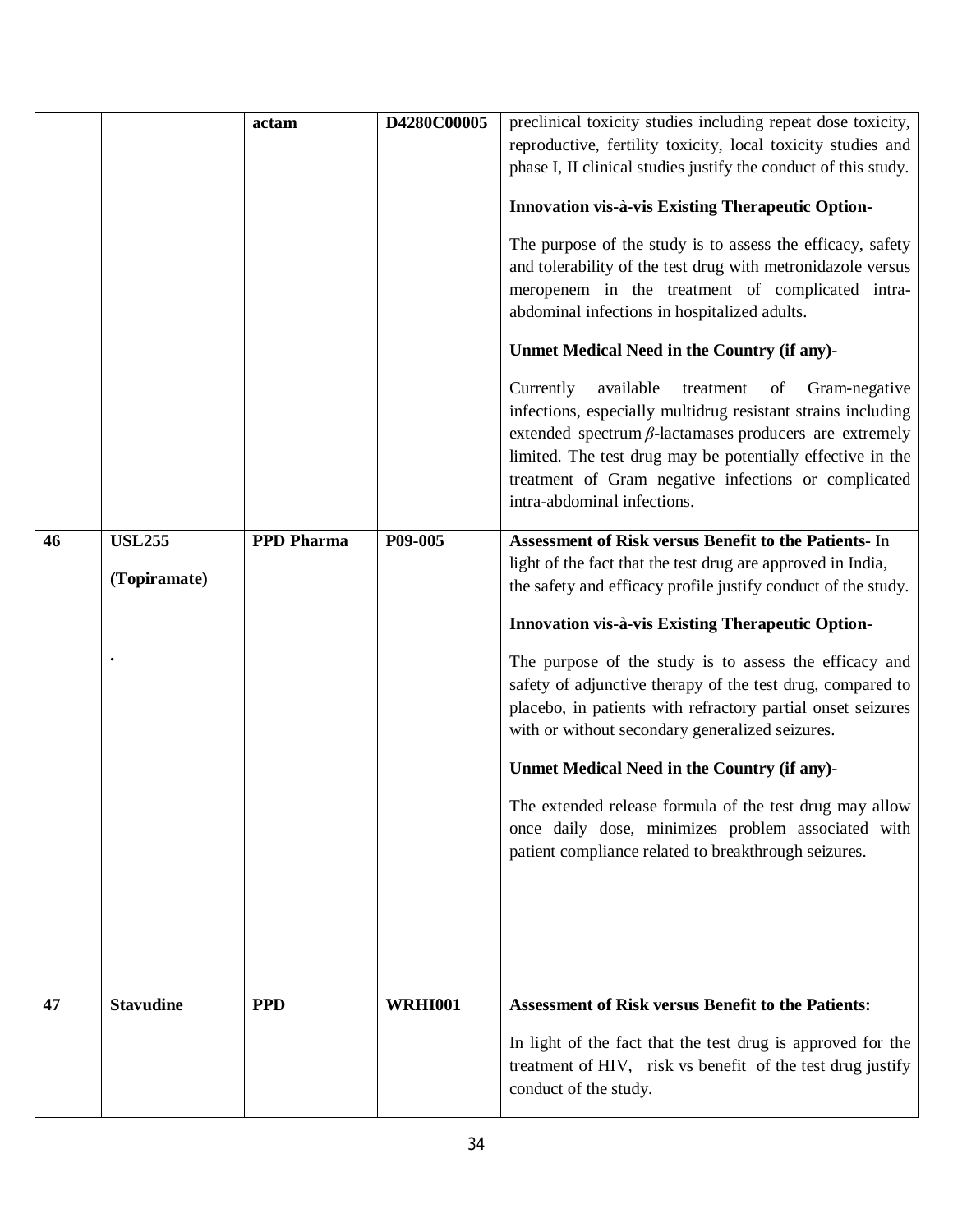|    |                             |                                                                                              |                    | Innovation vis-à-vis Existing Therapeutic Option                                                                                                                                                                                                                                                                          |
|----|-----------------------------|----------------------------------------------------------------------------------------------|--------------------|---------------------------------------------------------------------------------------------------------------------------------------------------------------------------------------------------------------------------------------------------------------------------------------------------------------------------|
|    |                             |                                                                                              |                    | The purpose of the study is to demonstrate the non-<br>inferiority of stavudine plus lamivudine and efavirenz<br>when compared with tenofovir disoproxil fumarate plus<br>lamivudine<br>efavirenz in the treatment<br>and<br>of<br>antiretroviral-naïve patients infected with HIV-1.                                     |
|    |                             |                                                                                              |                    | Unmet Medical Need in the Country (if any)-                                                                                                                                                                                                                                                                               |
|    |                             |                                                                                              |                    | The study will provide information on the dosing of<br>stavudine i.e. whether low dose drug is non-inferior to<br>tenofovir after 2 years in terms of both viral suppression<br>and toxicity. The study may also help reduce the cost of<br>anti retroviral treatment.                                                    |
| 48 | Perampanel<br>(Oral Tablet) | <b>PPD</b><br><b>Pharmaceutical</b><br><b>Development</b><br>India<br><b>Private Limited</b> | E2007-G000-<br>332 | Assessment of Risk versus Benefit to the Patients: The<br>risk versus Benefit of the test drug in various animal<br>pharmacology and toxicology studies including single<br>dose and repeat dose studies in rats, dogs, mice and<br>monkeys and Clinical phase I, II and III studies justify the<br>conduct of the study. |
|    |                             |                                                                                              |                    | Innovation vis-à-vis Existing Therapeutic Option                                                                                                                                                                                                                                                                          |
|    |                             |                                                                                              |                    | The purpose of the study is to demonstrate the efficacy of<br>adjunctive perampanel therapy in primary generalized<br>tonic-clonic seizures (PGTC)                                                                                                                                                                        |
|    |                             |                                                                                              |                    | Unmet Medical Need in the Country (if any)-                                                                                                                                                                                                                                                                               |
|    |                             |                                                                                              |                    | The study with the test drug may provide an alternative/<br>effective treatment option for primary generalized tonic-<br>clonic seizures (PGTC)                                                                                                                                                                           |
| 49 | <b>Boceprevir</b>           | M/s MSD                                                                                      | <b>Boceprevir</b>  | Risk versus benefit to the patients-                                                                                                                                                                                                                                                                                      |
|    |                             |                                                                                              |                    | The risk vs benefit of the test drug in non-<br>clinicalpharmacology and toxicology in animals and<br>clinical studies including Phase I, II, III studies justify the<br>conduct of this study.                                                                                                                           |
|    |                             |                                                                                              |                    | Innovation vis-a-vis existing therapeutic option-                                                                                                                                                                                                                                                                         |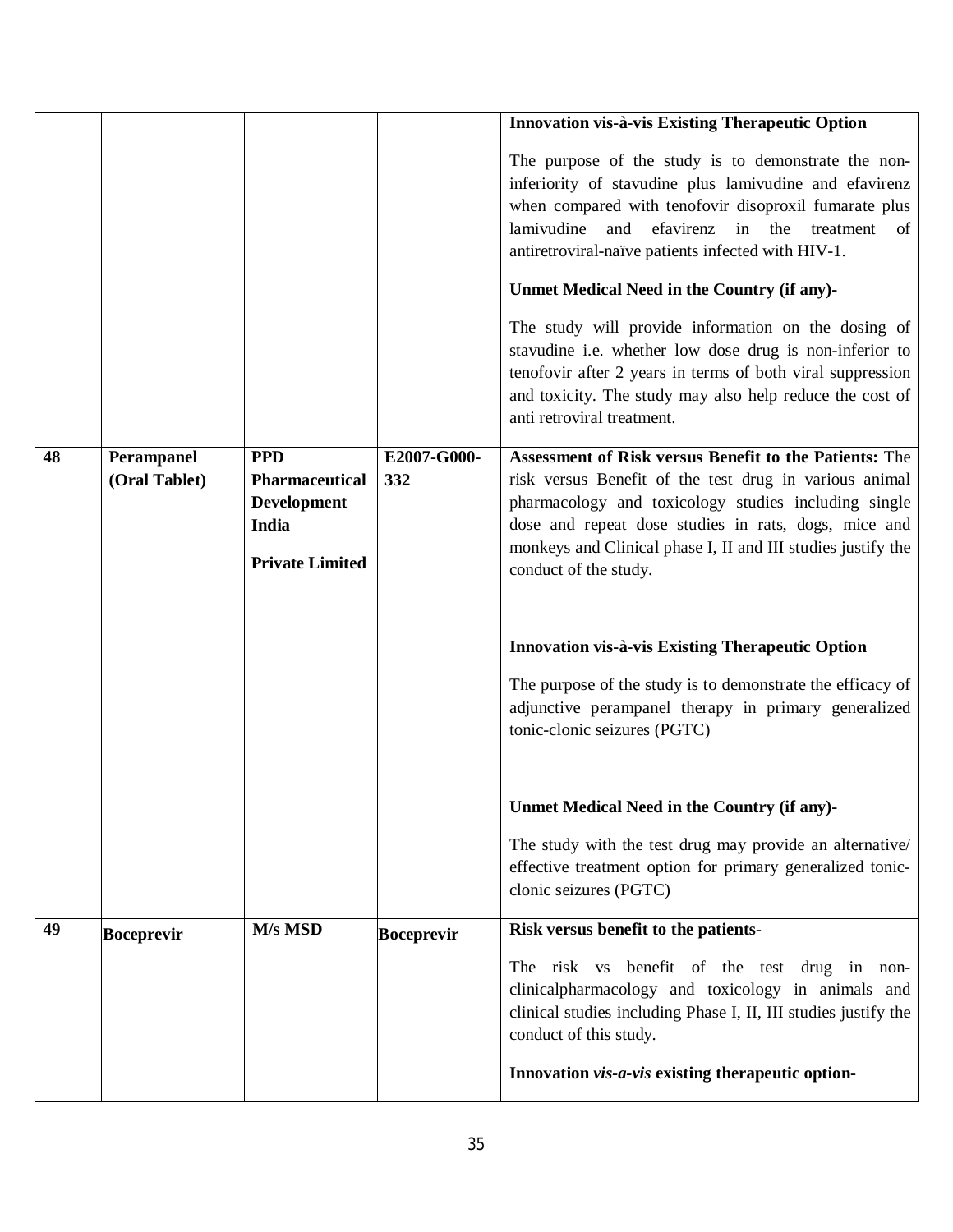| 51 | FST-100 (0.1%) | <b>Excel life</b> | <b>FTS100-AVC-</b>  | <b>Assessment of Risk versus Benefit to the Patients:</b>                                                                                                                                                                                                                                                                                                                                                                                                                                                                                                                                                                |
|----|----------------|-------------------|---------------------|--------------------------------------------------------------------------------------------------------------------------------------------------------------------------------------------------------------------------------------------------------------------------------------------------------------------------------------------------------------------------------------------------------------------------------------------------------------------------------------------------------------------------------------------------------------------------------------------------------------------------|
|    |                |                   |                     | Unmet medical need in the country<br>The study will examine the efficacy of lapatinib in<br>subjects who have received prior neoadjuvant and /or<br>adjuvant Trastuzumab and evaluate a potential benefits in<br>survival when dual vs single HER2 targeted therapy is<br>administered in combination with an aromatase inhibitor.                                                                                                                                                                                                                                                                                       |
|    |                |                   |                     | Innovation vis-a-vis existing therapeutic option<br>The purpose of the study is to demonstrate efficacy, safety<br>and superiority of lapatinib/Trastuzumab/aromatase<br>inhibitor combination vs Trastuzumab<br>/aromatase<br>inhibitor in post-menopausal subjects with hormone<br>receptor positive, human epidermal growth factor receptor<br>2-positive metastatic breast cancer. This study will<br>provide understanding of role of dual human epidermal<br>growth factor receptor 2 suppression in this population.                                                                                              |
| 50 | Lapatinib      | <b>GSK</b>        | UM2010/0009<br>9/00 | Risk versus benefit to the patients<br>The risk vs benefit of the test drug<br>in reproductive<br>developmental<br>toxicity<br>study,<br>carcinogenicity,<br>genotoxicity and phase I, II, III clinical study justify the<br>conduct of this study.                                                                                                                                                                                                                                                                                                                                                                      |
|    |                |                   |                     | The objective of the study is to assess the safety and<br>efficacy of Boceprevir/ peginterferon alfa /ribavirin in<br>chronic Hepatitis C Virus genotype I patients.<br>Unmet medical need in the country-<br>Boceprevir is a novel orally administered potent serine<br>protease inhibitor specifically designed to inhibit the HCV<br>NS3 protease and may potentially benefit patient with<br>compensated liver disease, including cirrhosis, who are<br>previously untreated or who have failed previous<br>interferon and ribavirin therapy, including prior null<br>responders, partial responders, and relapsers. |
|    |                |                   |                     |                                                                                                                                                                                                                                                                                                                                                                                                                                                                                                                                                                                                                          |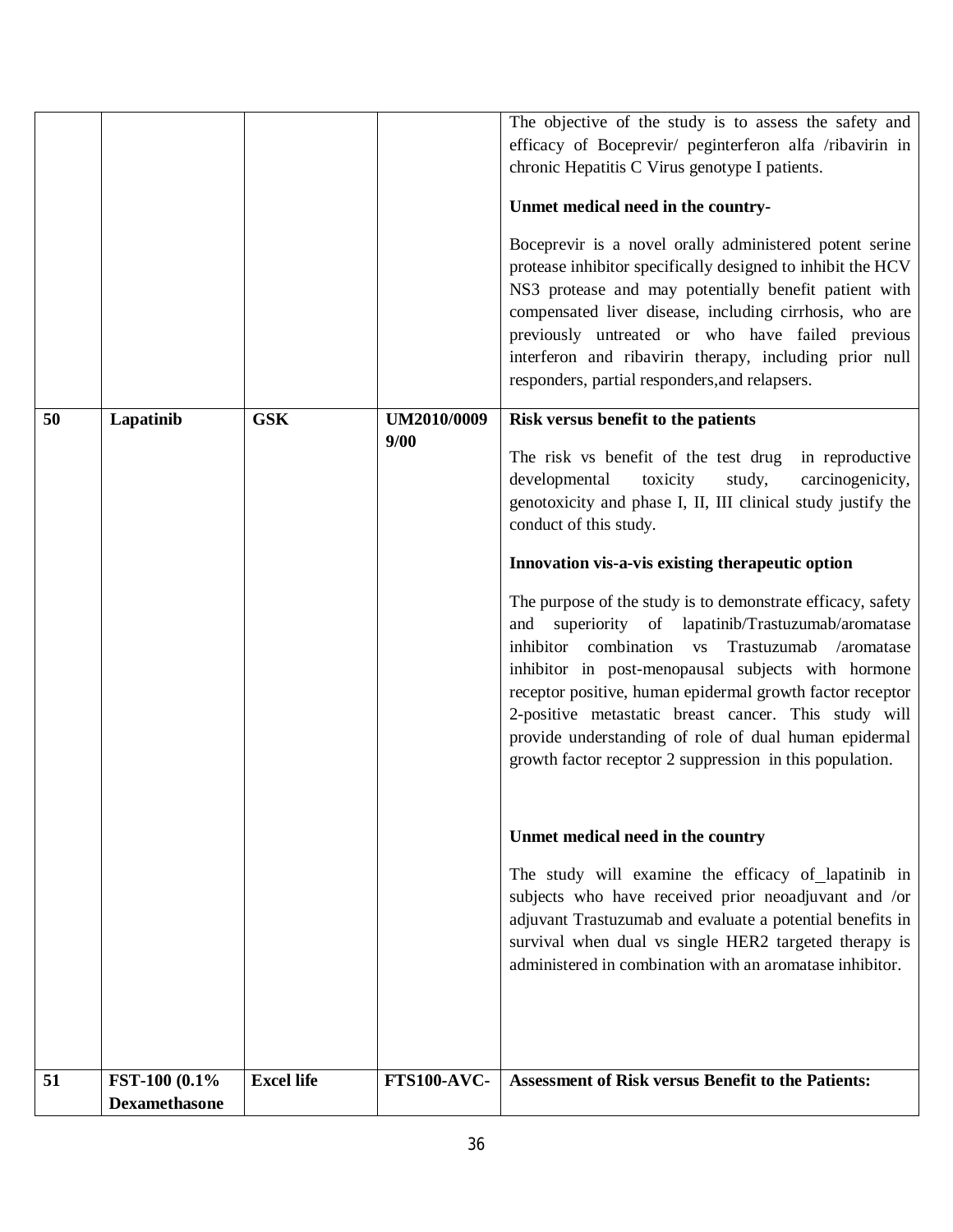|    | and 0.6 % PVP-<br>Iodine)                                                | <b>Science</b>                                                           | 004    | The test drug is a new formulation of dexamethasone<br>combined with PVP-Iodine. The risk versus benefit<br>profile of the test drug from preclinical anti- bacterial,<br>antiviral activity and clinical studies etc. justify the<br>conduct of the proposed study.<br>Innovation vis-à-vis Existing Therapeutic Option:<br>The purpose of the study is to evaluate the efficacy and<br>safety of test drug in the treatment of acute adenoviral<br>conjunctivitis.<br>Unmet Medical Need in the Country (if any)-<br>The test drug may be a better /alternate therapy for the<br>treatment of acute adenoviral conjunctivitis.                                                                                                               |
|----|--------------------------------------------------------------------------|--------------------------------------------------------------------------|--------|------------------------------------------------------------------------------------------------------------------------------------------------------------------------------------------------------------------------------------------------------------------------------------------------------------------------------------------------------------------------------------------------------------------------------------------------------------------------------------------------------------------------------------------------------------------------------------------------------------------------------------------------------------------------------------------------------------------------------------------------|
| 52 | <b>DE-109</b> (<br><b>Sirolimus</b><br><b>Intraverial</b><br>formulation | <b>Excel life</b><br><b>Science</b>                                      | 32-001 | <b>Assessment of Risk versus Benefit to the Patients:</b><br>The risk versus benefit profile of the test drug from<br>preclinical toxicity studies including single dose,<br>pharmacokinetics, ocular toxicity and phase I, II clinical<br>studies, etc., justify the conduct of the study.<br><b>Innovation vis-à-vis Existing Therapeutic Option:</b><br>The purpose of the study is to evaluate the efficacy and<br>safety of test drug for the treatment of active, non-<br>infectious uveitis of the posterior segment of the eye.<br>Unmet Medical Need in the Country (if any)-<br>The test drug may be a better /alternative therapeutic<br>option for the treatment of non-infectious uveitis of the<br>posterior segment of the eye. |
| 53 | Valacyclovir                                                             | <b>RML Hospital,</b><br><b>New Delhi</b><br>(Dr. Smita. N.<br>Deshpande) |        | <b>Assessment of Risk versus Benefit to the Patients-</b><br>In light of the fact that the test drug is already approved<br>for chronic suppressive therapy of herpes virus infections,<br>including HSV-1, the risk vs. benefit profile of the study<br>drug justifies the conduct of this study.<br>Innovation vis-à-vis Existing Therapeutic Option-                                                                                                                                                                                                                                                                                                                                                                                        |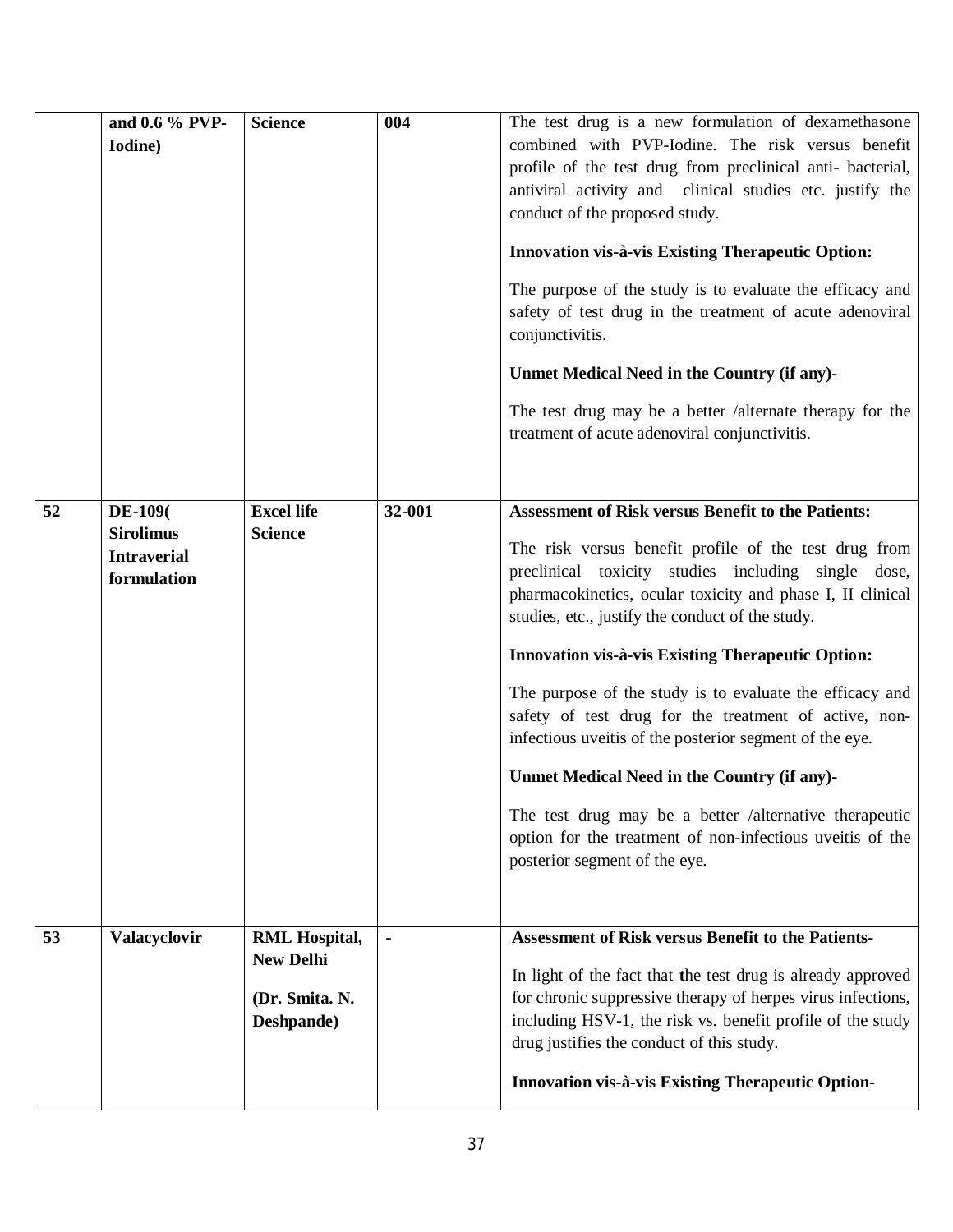|    |                                        |               |             | Valacyclovir augmentation may improve cognitive and<br>overall function among Herpes simplex viruses -1<br>exposed Early Course Schizophrenia patients.<br>Unmet Medical Need in the Country (if any)-<br>Augmentation of antipsychotic treatment by valacyclovir<br>may provide an additional/alternative treatment option for<br>this disabling, chronic and severe disorder.                                                                                                                                                                                                                                                                                                                                                                        |
|----|----------------------------------------|---------------|-------------|--------------------------------------------------------------------------------------------------------------------------------------------------------------------------------------------------------------------------------------------------------------------------------------------------------------------------------------------------------------------------------------------------------------------------------------------------------------------------------------------------------------------------------------------------------------------------------------------------------------------------------------------------------------------------------------------------------------------------------------------------------|
|    |                                        |               |             |                                                                                                                                                                                                                                                                                                                                                                                                                                                                                                                                                                                                                                                                                                                                                        |
| 54 | <b>Vandetanib</b>                      | Quintiles     | D4200C00097 | <b>Assessment of Risk versus Benefit to the Patients-</b><br>The risk vs benefit profile of the test drug in various<br>safety pharmacology and toxicology studies which<br>include single and repeat dose studies in mice, rats and<br>dogs and Clinical Phase I, II and III studies justify the<br>conduct of the study.<br>Innovation vis-à-vis Existing Therapeutic Option-<br>The purpose of the study is to evaluate the safety and<br>efficacy of test drug in patients with unresectable locally<br>advanced or metastatic thyroid carcinoma.<br>Study with the test drug may provide additional<br>information to prescribers of the likely range of response<br>rates with a starting dose of 150mg/day or a starting dose<br>of 300 mg/day. |
|    |                                        |               |             | Unmet Medical Need in the Country (if any) -                                                                                                                                                                                                                                                                                                                                                                                                                                                                                                                                                                                                                                                                                                           |
|    |                                        |               |             | Medullay Thyroid Carcinoma (MTC) is a rare disease for<br>which the test drug has been granted Orphan Drug Status<br>by USFDA. In the absence of any effective treatment for<br>patients with Medullay Thyroid Carcinoma, the study<br>with the test drug may provide beneficial effect to such<br>patients.                                                                                                                                                                                                                                                                                                                                                                                                                                           |
| 55 | <b>Recombinant</b><br><b>Factor IX</b> | <b>Baxter</b> | 251001      | <b>Assessment of Risk versus Benefit to the Patients-</b><br>The risk vs benefit profile of the test drug in various<br>safety pharmacology and toxicology studies which<br>include single and repeat dose study in mice, rats and<br>monkeys and phase 1/3 clinical trials justify the conduct                                                                                                                                                                                                                                                                                                                                                                                                                                                        |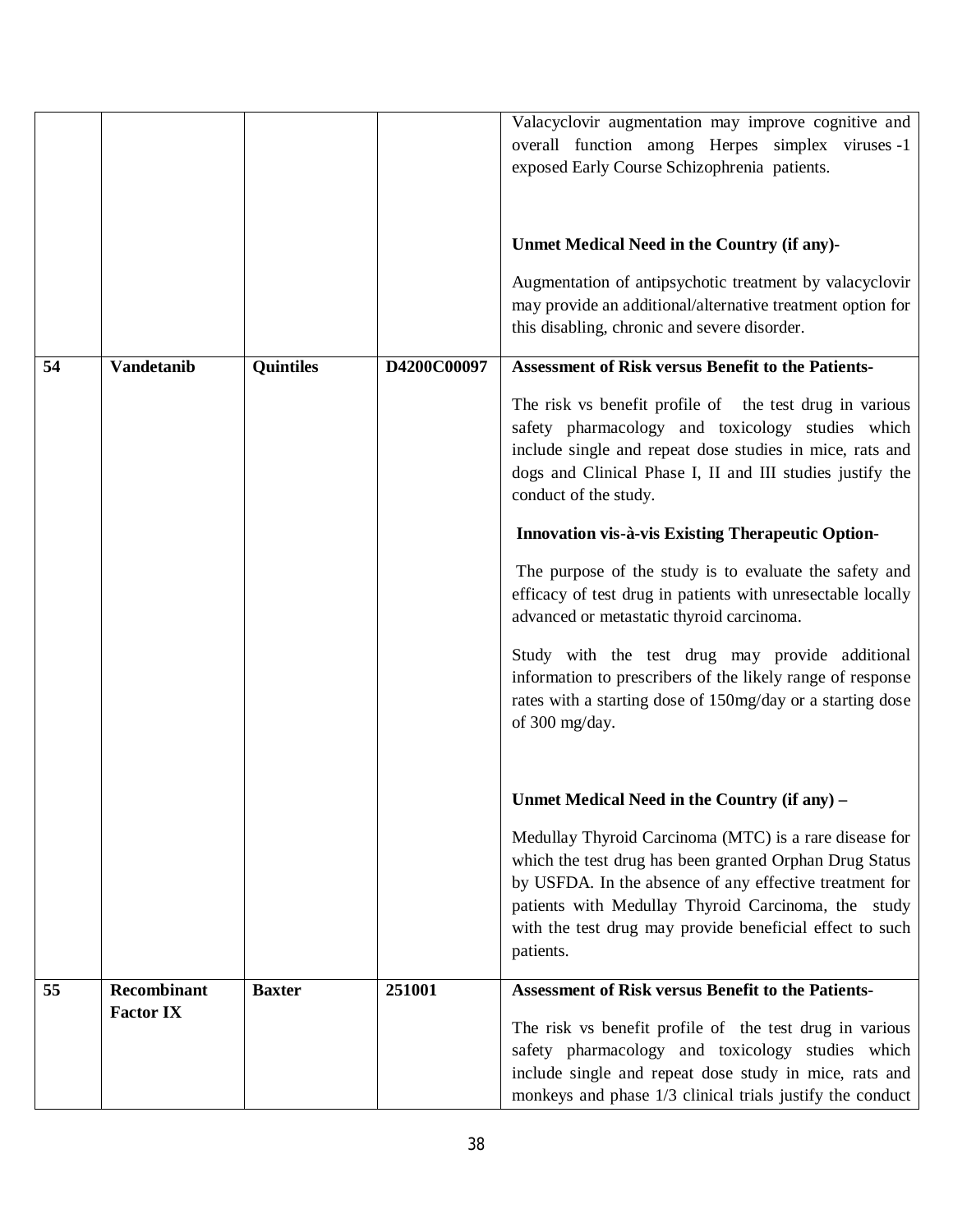|    |                                      |                                    |                   | of the study                                                                                                   |
|----|--------------------------------------|------------------------------------|-------------------|----------------------------------------------------------------------------------------------------------------|
|    |                                      |                                    |                   |                                                                                                                |
|    |                                      |                                    |                   | Innovation vis-à-vis Existing Therapeutic Option-                                                              |
|    |                                      |                                    |                   | The purpose of this study is to further evaluate the safety,                                                   |
|    |                                      |                                    |                   | immunogenicity and hemostatic efficacy in previously                                                           |
|    |                                      |                                    |                   | treated patients with haemophilia B.                                                                           |
|    |                                      |                                    |                   |                                                                                                                |
|    |                                      |                                    |                   | Unmet Medical Need in the Country (if any)-                                                                    |
|    |                                      |                                    |                   |                                                                                                                |
|    |                                      |                                    |                   | The test drug may provide an alternative to the existing<br>therapies/approaches for treating Haemophilia B.   |
|    |                                      |                                    |                   |                                                                                                                |
|    |                                      |                                    |                   |                                                                                                                |
| 56 | <b>Polycap(Simvast</b>               | Cadila                             | TIPS <sub>3</sub> | <b>Assessment of Risk versus Benefit to the Patients:-</b>                                                     |
|    | atin<br>$(40mg) +$ Ramipir           | <b>Pharmaceutical</b><br>s Limited |                   | All the drugs are approved in India. The risk vs.benefit                                                       |
|    | $il(10mg) + Atenol$                  |                                    |                   | profile of the test drug justifies the conduct of the study.                                                   |
|    | $ol(100mg)+Hydr$                     |                                    |                   | <b>Innovation vis-à-vis Existing Therapeutic Option: -</b>                                                     |
|    | ochlorothiazide(                     |                                    |                   |                                                                                                                |
|    | 25mg)), Aspirin<br>(75 mg), Vitamin  |                                    |                   | The purpose of the study is to determine whether Polycap<br>reduces the risk of the composite outcome of major |
|    | D                                    |                                    |                   | Cardiovascular Disease (CVD), Aspirin reduces the risk                                                         |
|    | (Cholecalciferol)                    |                                    |                   | of composite outcome of Cardiovascular (CV) events and                                                         |
|    | <b>Sachet</b>                        |                                    |                   | cancers and Vitamin D reduces the risk of fractures.                                                           |
|    |                                      |                                    |                   |                                                                                                                |
|    |                                      |                                    |                   | Unmet Medical Need in the Country (if any)-                                                                    |
|    |                                      |                                    |                   |                                                                                                                |
|    |                                      |                                    |                   | The study will provide efficacy of the test drugs in<br>reducing Cardiovascular diseases/ events and long term |
|    |                                      |                                    |                   | safety of Polycap, Aspirin and vitamin D.                                                                      |
|    |                                      | <b>YRG</b> Care                    | A5273             | <b>Assessment of Risk versus Benefit to the Patients-</b>                                                      |
| 57 | Lopinavir/Riton<br>avir, Raltegravir |                                    |                   |                                                                                                                |
|    |                                      |                                    |                   | In light of the fact that all the test drugs are approved for                                                  |
|    |                                      |                                    |                   | the treatment of HIV, risk vs. benefit profilse of the test<br>drugs justifies conduct of the study.           |
|    |                                      |                                    |                   |                                                                                                                |
|    |                                      |                                    |                   | Innovation vis-à-vis Existing Therapeutic Option-                                                              |
|    |                                      |                                    |                   | Study with the test drugs may provide a newer regimen                                                          |
|    |                                      |                                    |                   | for Anti retroviral therapy (ART) without nucleosid(t)e<br>reverse transcriptase inhibitor (NRTI's)            |
|    |                                      |                                    |                   |                                                                                                                |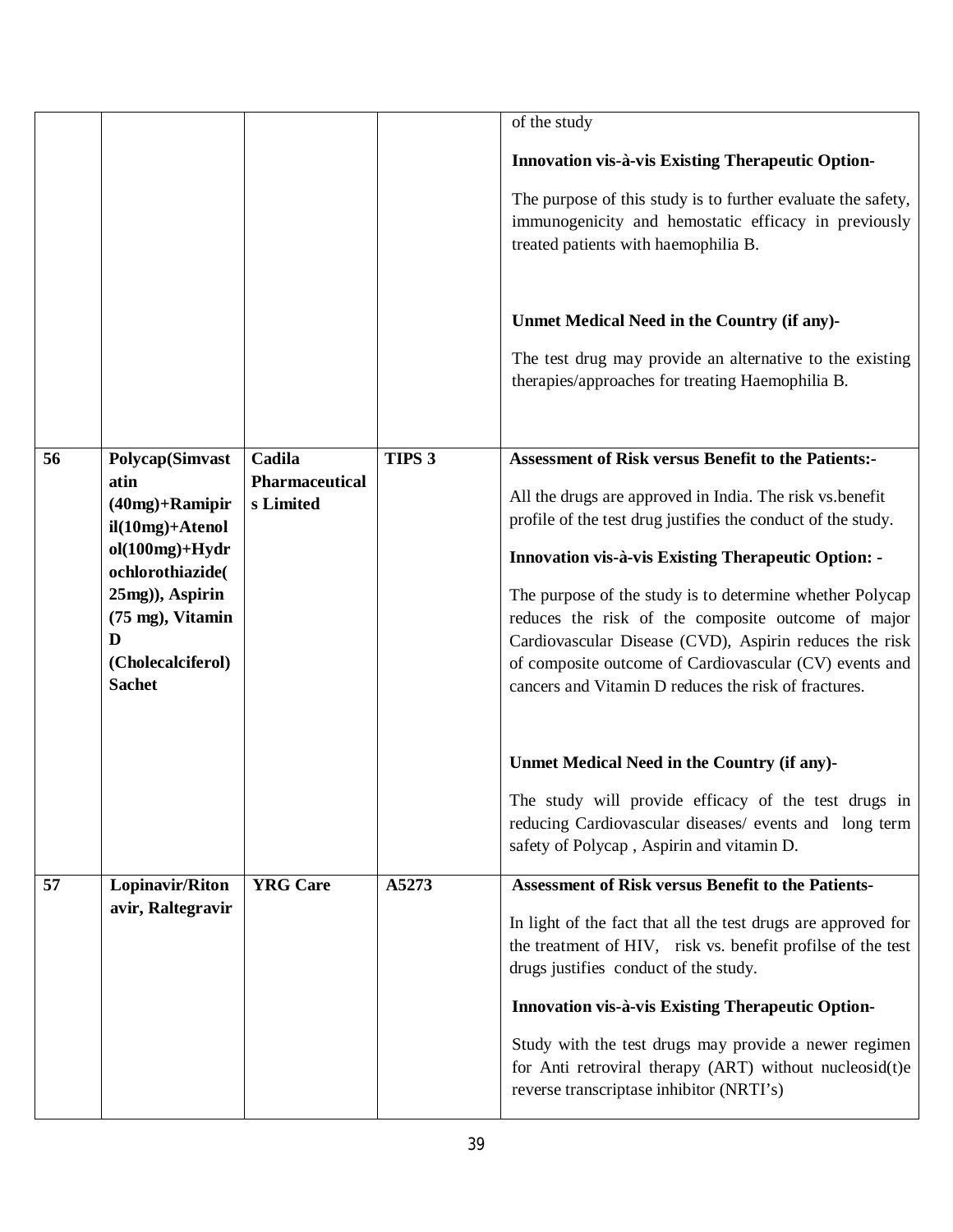|    |                                                                                                                                                                                                                                                                                                                                                                                         |                 |                  | The purpose of the study is to determine whether the<br>combination of Lopinavir plus Raltegravir is associated<br>with virologic efficacy that is non inferior to that<br>achieved with Lopinavir plus best available nucleoside<br>reverse transcriptase inhibitor.<br>Unmet Medical Need in the Country -<br>are patients where nucleosid(t)e<br>There<br>reverse<br>transcriptase inhibitors are problematic because of their<br>side effects and few underlying diseases. In such cases<br>there is a need for newer regimen without nucleosid(t)e<br>reverse transcriptase inhibitor                                                                                                                                                                                                                                                                                                                                                                                                                                                                        |
|----|-----------------------------------------------------------------------------------------------------------------------------------------------------------------------------------------------------------------------------------------------------------------------------------------------------------------------------------------------------------------------------------------|-----------------|------------------|-------------------------------------------------------------------------------------------------------------------------------------------------------------------------------------------------------------------------------------------------------------------------------------------------------------------------------------------------------------------------------------------------------------------------------------------------------------------------------------------------------------------------------------------------------------------------------------------------------------------------------------------------------------------------------------------------------------------------------------------------------------------------------------------------------------------------------------------------------------------------------------------------------------------------------------------------------------------------------------------------------------------------------------------------------------------|
| 58 | <b>Atazanavir</b><br>(Reyataz),<br><b>Efavirenz</b><br>(Stocrin),<br><b>Emtricitbine/Te</b><br>nofovir<br>(Truvada),<br>Lamivudine/Zid<br>ovudine<br>(Combivir),<br>Lopinavir/Riton<br>avir<br>(Kaletra/Aluvia),<br>Raltegravir<br>(Isentress),<br><b>Ritonavir</b><br>(Norvir),<br>Abacavir/Lamiv<br>udine (Epzicom),<br><b>Darunavir</b><br>(Prezista),<br>Elvitegravir<br>(Stribild) | <b>YRG</b> Care | <b>START 001</b> | <b>Assessment of Risk versus Benefit to the Patients-</b><br>In light of the fact that all the test drugs are approved for<br>the treatment of HIV, risk vs. benefit profile of the test<br>drugs justifies conduct of the study.<br>Innovation vis-à-vis Existing Therapeutic Option-<br>The purpose of this study is to determine whether<br>immediate initiation of antiretroviral treatment (ART) is<br>superior to deferral of antiretroviral until the CD4+<br>declines below $360$ cells/mm <sup>3</sup> in terms of morbidity and<br>mortality in HIV-1 infected persons who are antiretroviral<br>naïve with a CD4+ count above 500 cells/mm <sup>3</sup> .<br><b>Unmet Medical Need in the Country (if any</b><br>The study data will provide a different therapeutic<br>regimen option for<br>initiating early antiretroviral<br>treatment in HIV patients.<br>Current data available is insufficient and do not inform<br>whether the benefits of initiating antiretroviral at CD4+<br>cell counts above 500 cells/mm <sup>3</sup> outweigh the risks |
| 59 | Rifampin/isoniaz<br>id/ethambutol/                                                                                                                                                                                                                                                                                                                                                      | <b>YRG</b> Care | A5274            | Risk versus benefit to the patients, Innovation vis-a-<br><i>vis</i> existing therapeutic option, Unmet medical need in                                                                                                                                                                                                                                                                                                                                                                                                                                                                                                                                                                                                                                                                                                                                                                                                                                                                                                                                           |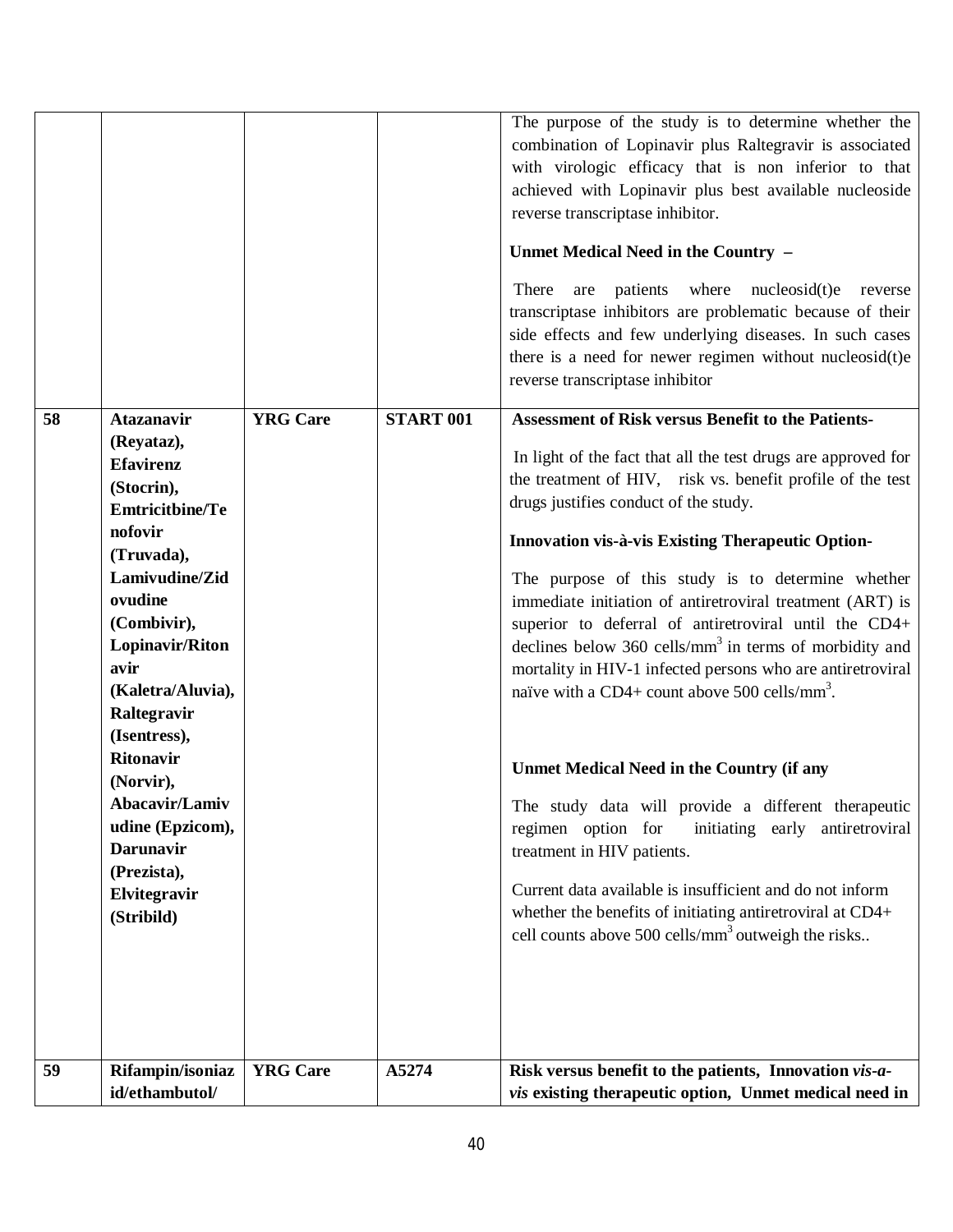|    | pyrazinamide +   |                   |                    | the country -                                                                                                                                                                                                                                                                                                                                                                                                                                                                    |
|----|------------------|-------------------|--------------------|----------------------------------------------------------------------------------------------------------------------------------------------------------------------------------------------------------------------------------------------------------------------------------------------------------------------------------------------------------------------------------------------------------------------------------------------------------------------------------|
|    | <b>ARTs</b>      |                   |                    | Test drugs are already approved.                                                                                                                                                                                                                                                                                                                                                                                                                                                 |
|    |                  |                   |                    | The purpose of this study is to reduce early mortality and<br>early morbidity by empiric tuberculosis treatment regime<br>in HIV infected antiretroviral naïve patients.                                                                                                                                                                                                                                                                                                         |
|    |                  |                   |                    | The prophylactic anti TB treatment is acceptable.<br>However, empiric treatment with anti TB drugs in HIV<br>patients may not be justified, given the risk vs benefits to<br>the patients. Therefore the report of the data safety<br>monitoring board for this trial shall be submitted to the<br>committee for evaluation. Till such time data safety<br>monitoring board repot is evaluated by the committee,<br>there should be no enrollment of any subjects in this trial. |
| 60 | <b>AMG-785</b>   | <b>M</b> /s Amgen | 20070337           | Risk versus benefit to the patients-                                                                                                                                                                                                                                                                                                                                                                                                                                             |
|    | (Romosozumab)    |                   |                    | The risk vs benefit of the test drug in non-                                                                                                                                                                                                                                                                                                                                                                                                                                     |
|    | (Anti-Sclerostin |                   |                    | clinicalpharmacology and toxicology in animals and                                                                                                                                                                                                                                                                                                                                                                                                                               |
|    | monoclonal       |                   |                    | clinical studies including Phase I, II studies justify the                                                                                                                                                                                                                                                                                                                                                                                                                       |
|    | antibody)        |                   |                    | conduct of this study.                                                                                                                                                                                                                                                                                                                                                                                                                                                           |
|    |                  |                   |                    | Innovation vis-a-vis existing therapeutic option-                                                                                                                                                                                                                                                                                                                                                                                                                                |
|    |                  |                   |                    | The objective of this study is to assess the efficacy and<br>safety of AMG 785 treatment in Postmenopausal Women<br>with Osteoporosis                                                                                                                                                                                                                                                                                                                                            |
|    |                  |                   |                    | Unmet medical need in the country-                                                                                                                                                                                                                                                                                                                                                                                                                                               |
|    |                  |                   |                    | Romosozumab (AMG-785) is humanized monoclonal<br>antibody<br>targets sclerostin for<br>that<br>the<br>treatment<br>of osteoporosis. This study may provide an alternative<br>treatment option in Postmenopausal Women with<br>Osteoporosis.                                                                                                                                                                                                                                      |
|    |                  |                   |                    |                                                                                                                                                                                                                                                                                                                                                                                                                                                                                  |
| 61 | <b>CF101</b>     | <b>Karmic</b>     | <b>CF101-204RA</b> | <b>Assessment of Risk versus Benefit to the Patients:</b>                                                                                                                                                                                                                                                                                                                                                                                                                        |
|    |                  |                   |                    | The risk vs benefit profile of the test drug in various<br>animal toxicity studies which include single and repeated<br>dose studies and Clinical phase I, II studies justify the<br>conduct of the study                                                                                                                                                                                                                                                                        |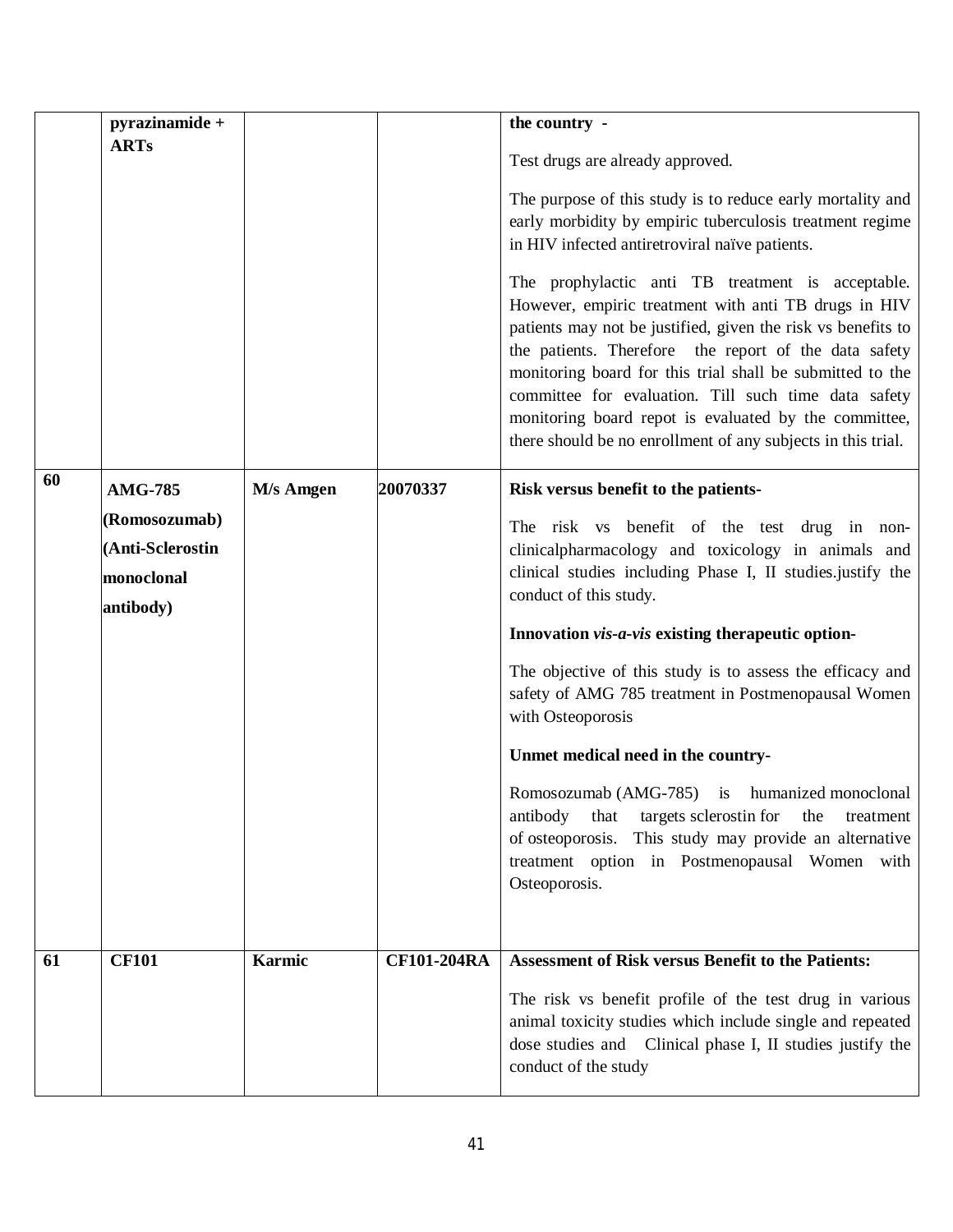|    |                            |              |                  | Innovation vis-à-vis Existing Therapeutic Option<br>$CF101$ is a selective adenosine-3 $(A3)$ receptor agonist,<br>under development for thetreatment of RA as well as<br>other conditions<br>The purpose of the study is to determine the efficacy of<br>oral CF101 when administered daily as monotherapy.<br>Unmet Medical Need in the Country (if any)-<br>The study may provide an alternative therapeutic option<br>for rheumatoid artheritis patients. |
|----|----------------------------|--------------|------------------|---------------------------------------------------------------------------------------------------------------------------------------------------------------------------------------------------------------------------------------------------------------------------------------------------------------------------------------------------------------------------------------------------------------------------------------------------------------|
| 62 | RO5185426                  | <b>Roche</b> | MO25512          | Risk versus benefit to the patients                                                                                                                                                                                                                                                                                                                                                                                                                           |
|    | (Vemurafenib)              |              |                  | The risk vs benefit profile of the test drug in single dose<br>dose<br>toxicity<br>repeated<br>study,<br>reproductive<br>and<br>development toxicity study, carcinogenicity, genotoxicity<br>and phase I, II, III clinical study justify the conduct of this<br>study.<br>Innovation vis-a-vis existing therapeutic option<br>The purpose of the study is to assess efficacy and safety                                                                       |
|    |                            |              |                  | of RO5185426 in patients with metastatic melanoma.                                                                                                                                                                                                                                                                                                                                                                                                            |
|    |                            |              |                  | Unmet medical need in the country                                                                                                                                                                                                                                                                                                                                                                                                                             |
|    |                            |              |                  | Metastatic melanoma is one of the refractory disease for<br>which limited treatment options are available. The study<br>may provide better /alternate treatment options for this<br>condition.                                                                                                                                                                                                                                                                |
| 63 | <b>Sativex</b>             | <b>PRA</b>   | <b>GWCA11.03</b> | <b>Assessment of Risk versus Benefit to the Patients-</b>                                                                                                                                                                                                                                                                                                                                                                                                     |
|    | Oromucosal<br><b>Spray</b> |              |                  | The risk vs benefit of the test drug in various safety<br>pharmacology and toxicology studies which include<br>single and repeat dose toxicity studies in mice, rats, dogs<br>and monkeys and Clinical phaseI, II and III studies justify<br>the conduct of the study.                                                                                                                                                                                        |
|    |                            |              |                  | Innovation vis-à-vis Existing Therapeutic Option-                                                                                                                                                                                                                                                                                                                                                                                                             |
|    |                            |              |                  | Majority of patients achieve inadequate pain relief with                                                                                                                                                                                                                                                                                                                                                                                                      |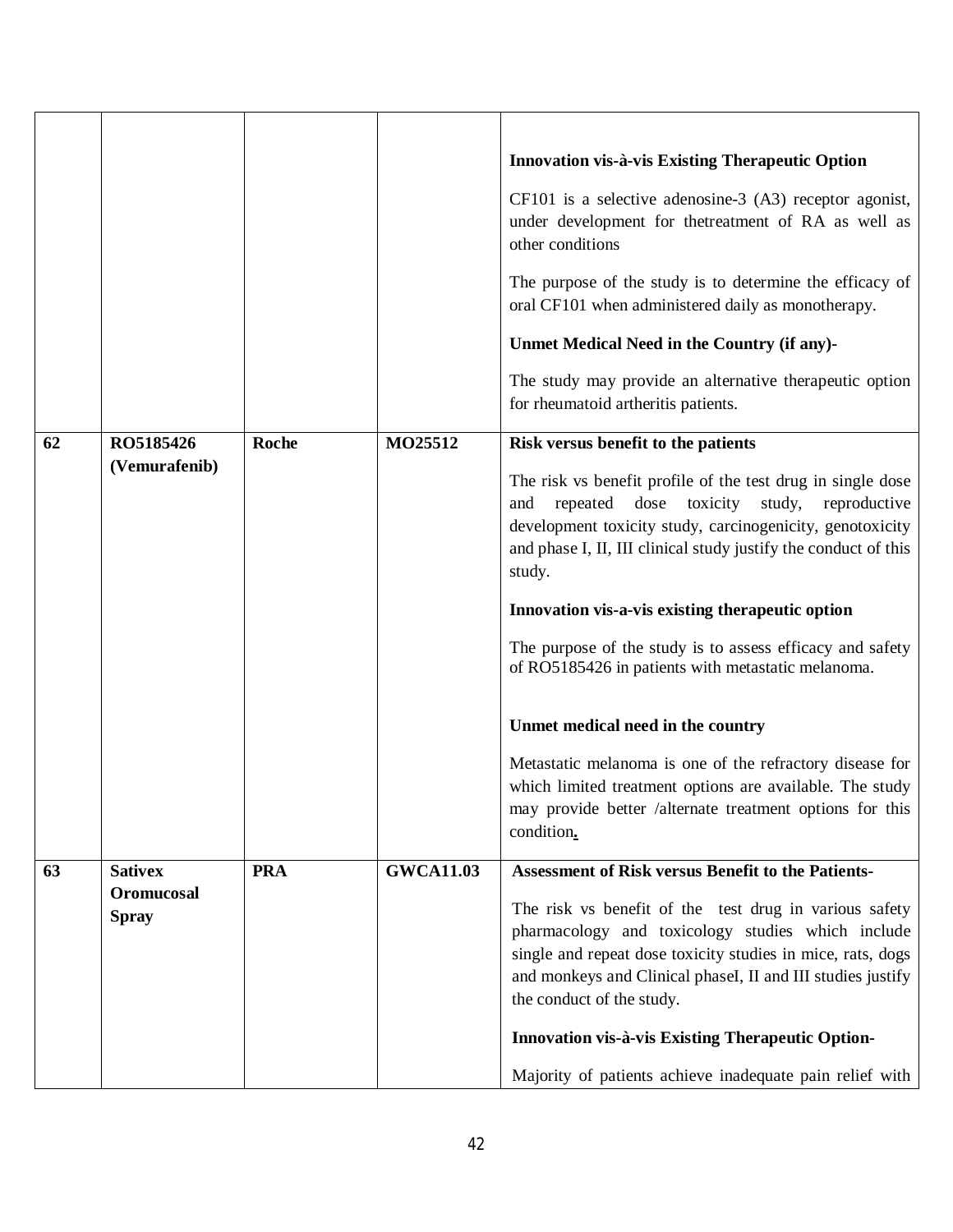|    |                 |                 |                  | existing opioid based approaches.                                                                                                                                                                                                                                                                         |
|----|-----------------|-----------------|------------------|-----------------------------------------------------------------------------------------------------------------------------------------------------------------------------------------------------------------------------------------------------------------------------------------------------------|
|    |                 |                 |                  | The purpose of the study is to evaluate the efficacy of test                                                                                                                                                                                                                                              |
|    |                 |                 |                  | drug in relieving uncontrolled persistent pain in patients                                                                                                                                                                                                                                                |
|    |                 |                 |                  | with advanced cancer.                                                                                                                                                                                                                                                                                     |
|    |                 |                 |                  |                                                                                                                                                                                                                                                                                                           |
|    |                 |                 |                  |                                                                                                                                                                                                                                                                                                           |
|    |                 |                 |                  | Unmet Medical Need in the Country (if any)-                                                                                                                                                                                                                                                               |
|    |                 |                 |                  | The Study may potentially provide an adjunctive therapy                                                                                                                                                                                                                                                   |
|    |                 |                 |                  | in advanced cancer patients for the treatment of chronic                                                                                                                                                                                                                                                  |
|    |                 |                 |                  | pain                                                                                                                                                                                                                                                                                                      |
| 64 |                 | <b>Novotech</b> | <b>CDX110-04</b> | <b>Assessment of Risk versus Benefit to the Patients:</b>                                                                                                                                                                                                                                                 |
|    | Rindopepimut,   |                 |                  |                                                                                                                                                                                                                                                                                                           |
|    |                 |                 |                  | The risk vs benefit profile of the test drug from various<br>preclinical toxicity studies including repeat dose toxicity,<br>carcinogenicity,<br>genotoxicity,<br>reproductive<br>and<br>developmental toxicity studies, phase I, II, II/III clinical<br>studies etc., justify the conduct of this study. |
|    |                 |                 |                  | <b>Innovation vis-à-vis Existing Therapeutic Option:</b>                                                                                                                                                                                                                                                  |
|    |                 |                 |                  | The purpose of the study is to assess if the addition of<br>the test drug to adjuvant temozolomide improves overall<br>survival in patient with newly diagnosed resected,<br>epidermal growth factor receptor variant III positive<br>glioblastoma patients.                                              |
|    |                 |                 |                  | Unmet Medical Need in the Country (if any)-                                                                                                                                                                                                                                                               |
|    |                 |                 |                  | The test drug in combination with ranulocyte-macrophage<br>colony-stimulating factor and temozolomide may improve<br>overall survival in patient with epidermal growth factor<br>receptor variant III positive glioblastoma patients.                                                                     |
| 65 | <b>MEDI-567</b> | M/s Kendle      | CD-IA-           | Risk versus benefit to the patients-                                                                                                                                                                                                                                                                      |
|    |                 | India Pvt Ltd.  | <b>MEDI-546-</b> |                                                                                                                                                                                                                                                                                                           |
|    |                 |                 | 1013             | The risk vs benefit profile of the test drug from preclinical<br>studies including single dose, repeat dosetoxicity and                                                                                                                                                                                   |
|    |                 |                 |                  | phase I, II clinical trials etc, justify the conduct of this                                                                                                                                                                                                                                              |
|    |                 |                 |                  | study.                                                                                                                                                                                                                                                                                                    |
|    |                 |                 |                  |                                                                                                                                                                                                                                                                                                           |
|    |                 |                 |                  | Innovation vis-a-vis existing therapeutic option-                                                                                                                                                                                                                                                         |
|    |                 |                 |                  | The test drug MEDI-546 is a human IgG1k MAb directed                                                                                                                                                                                                                                                      |
|    |                 |                 |                  | against Type I IFNARI. Type I IFNs have been implicated                                                                                                                                                                                                                                                   |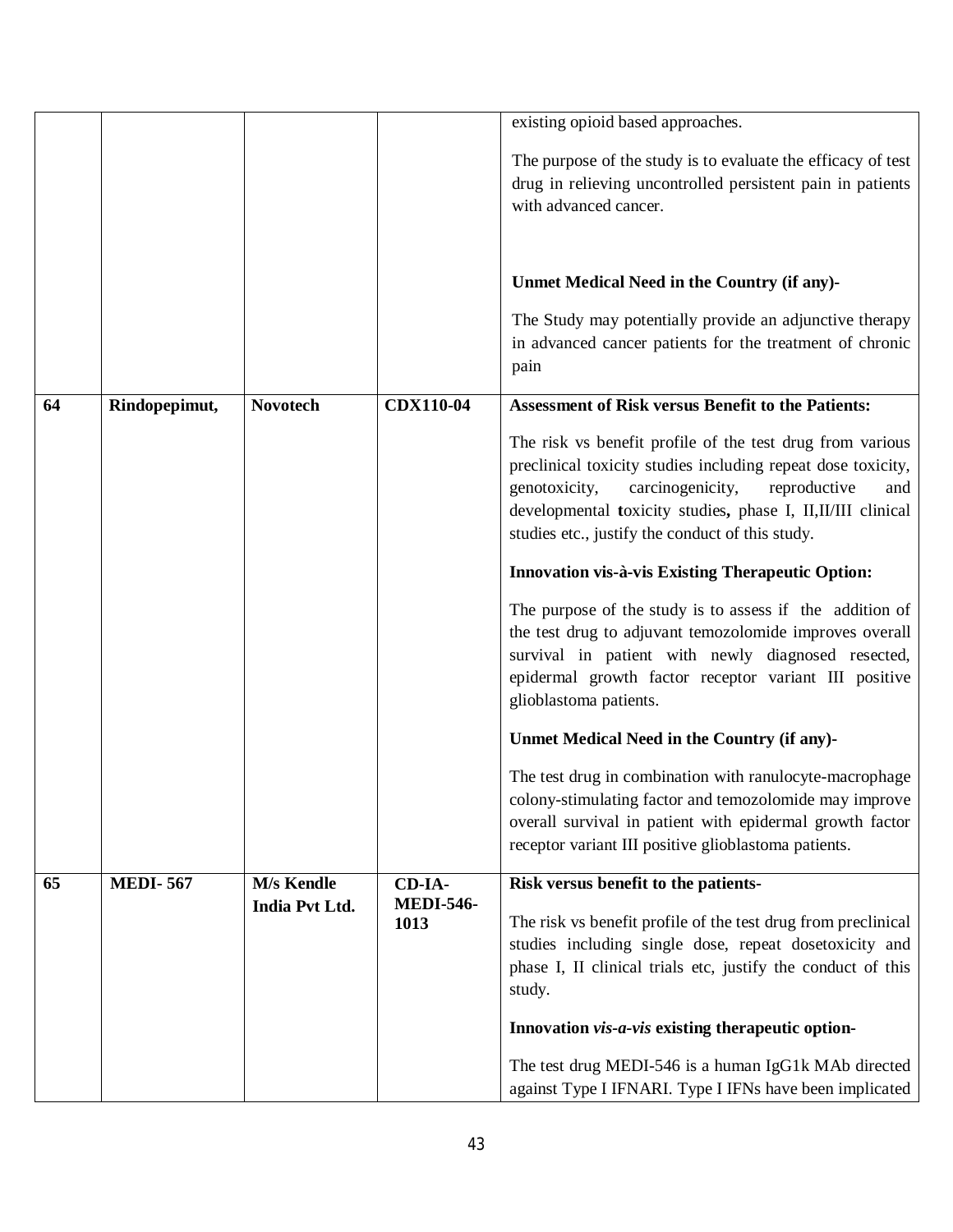|  | in the pathogenesis of autoimmune and inflammatory<br>disease such as systemic lupus erythomatous. The test<br>drug may potentially benefit patients with autoimmune<br>disease and similar disease such as systemic lupus<br>erythomatous. |
|--|---------------------------------------------------------------------------------------------------------------------------------------------------------------------------------------------------------------------------------------------|
|  | Unmet medical need in the country-                                                                                                                                                                                                          |
|  | The test drug may potentially provide an alternative<br>treatment option_for those subjects who have had an<br>inadequate response to steroids, anti-malarial, or slow<br>acting immuno-suppressants.                                       |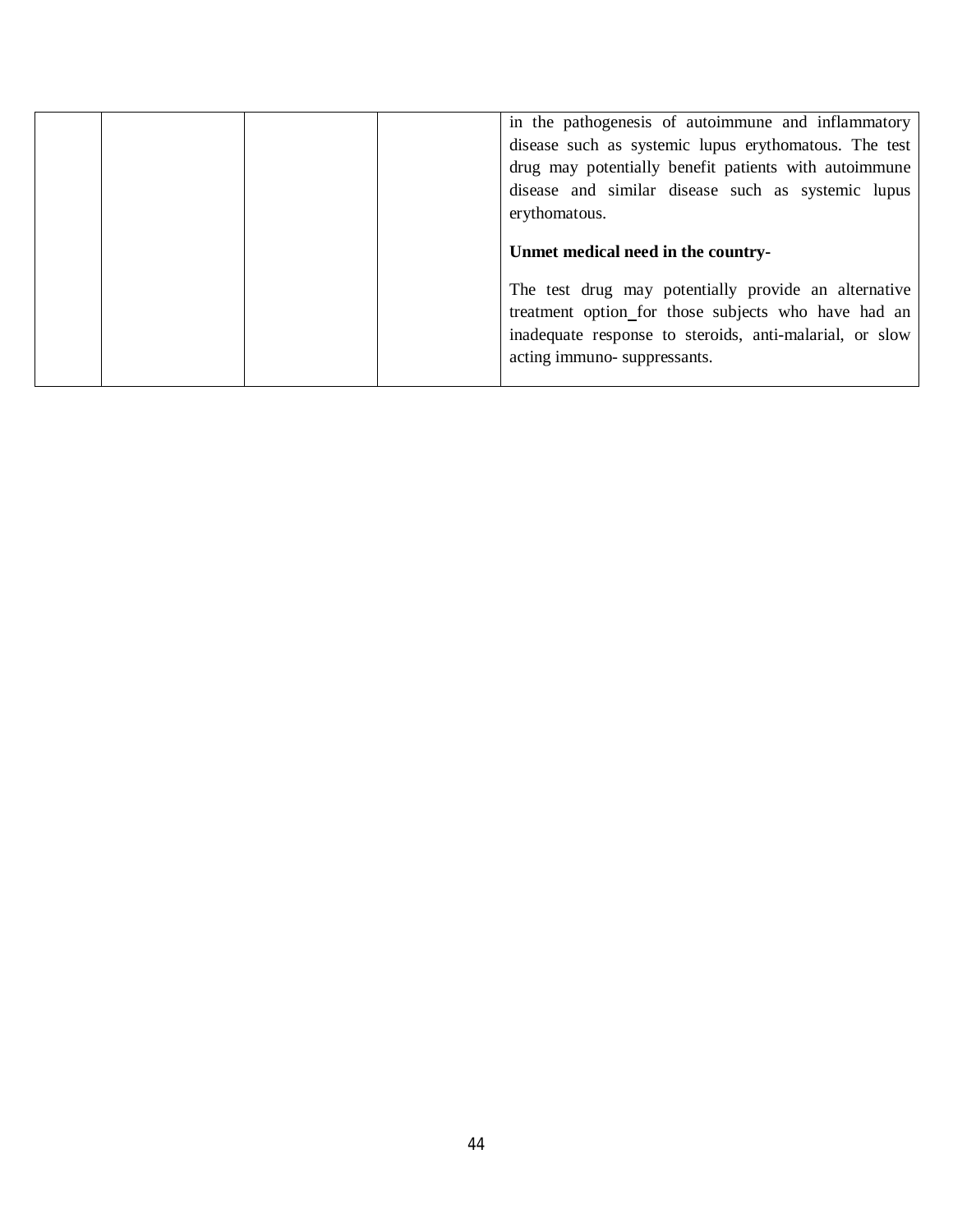## **Not Initiated Cases**

| <b>Sr No</b>   | <b>Drug</b>           | Names of the      | <b>Protocol No</b> | <b>Evaluations in respect of</b>                                |
|----------------|-----------------------|-------------------|--------------------|-----------------------------------------------------------------|
|                |                       | <b>Applicant</b>  |                    | 1. risk versus benefit to the patients                          |
|                |                       |                   |                    | innovation vis-a-vis existing therapeutic option<br>2.          |
|                | <b>Kendrion</b>       |                   | <b>KB053</b>       | 3. unmet medical need in the country                            |
| $\mathbf{1}$   |                       | M/s<br><b>Max</b> |                    | Risk versus benefit to the patients-                            |
|                | Factor<br><b>VIII</b> | <b>Neeman</b>     |                    | In light of the fact that this product is already approved for  |
|                | conc.(                |                   |                    | replacement of the factor VIII in severe to moderate            |
|                | EMOCLOT)              |                   |                    | Haemophilia, the risk vs benefit profile of the drug            |
|                |                       |                   |                    | justifies the conduct of this phase III study.                  |
|                |                       |                   |                    |                                                                 |
|                |                       |                   |                    | Innovation vis-a-vis existing therapeutic options:              |
|                |                       |                   |                    | The purpose of the study is to obtain data that can be used     |
|                |                       |                   |                    | evaluate the treatment of severe hemophilia<br>to               |
|                |                       |                   |                    | $A(Factor VIII \leq 1$ percent) in children > 12 yrs of age who |
|                |                       |                   |                    | have been treated previously with other factor VIII             |
|                |                       |                   |                    | product.                                                        |
|                |                       |                   |                    |                                                                 |
|                |                       |                   |                    | Unmet medical need in the country-                              |
|                |                       |                   |                    | The data may potentially provide an alternative therapy         |
|                |                       |                   |                    | for such Hemophilia A patients.                                 |
|                |                       |                   |                    |                                                                 |
|                |                       |                   |                    |                                                                 |
| $\overline{2}$ | Low                   | M/s<br><b>Max</b> | <b>TMS03</b>       | Risk versus benefit to the patients-                            |
|                | anticoagulant         | <b>Neeman</b>     |                    |                                                                 |
|                | heparin               |                   |                    | The risk vs benefit profile of the test drug from preclinical   |
|                | Sevuparin/DF02)       |                   |                    | studies including single dose, repeat dose toxicity studies     |
|                |                       |                   |                    | and phase I clinical trials etc, justify the conduct of this    |
|                |                       |                   |                    | study.                                                          |
|                |                       |                   |                    | Innovation vis-a-vis existing therapeutic option-               |
|                |                       |                   |                    | The purpose of the study is to evaluate the safety and          |
|                |                       |                   |                    | tolerability of test drug (Sevuparin/DF02) as adjunctive        |
|                |                       |                   |                    | therapy on adult patients with moderate to severe               |
|                |                       |                   |                    | plasmodium. falciparam malaria.                                 |
|                |                       |                   |                    |                                                                 |
|                |                       |                   |                    | Unmet medical need in the country-                              |
|                |                       |                   |                    | Due to low anticoagulant potency the test drug in               |
|                |                       |                   |                    | combination with other anti malarial drugs, may                 |
|                |                       |                   |                    | contribute to a more efficient treatment of moderate to         |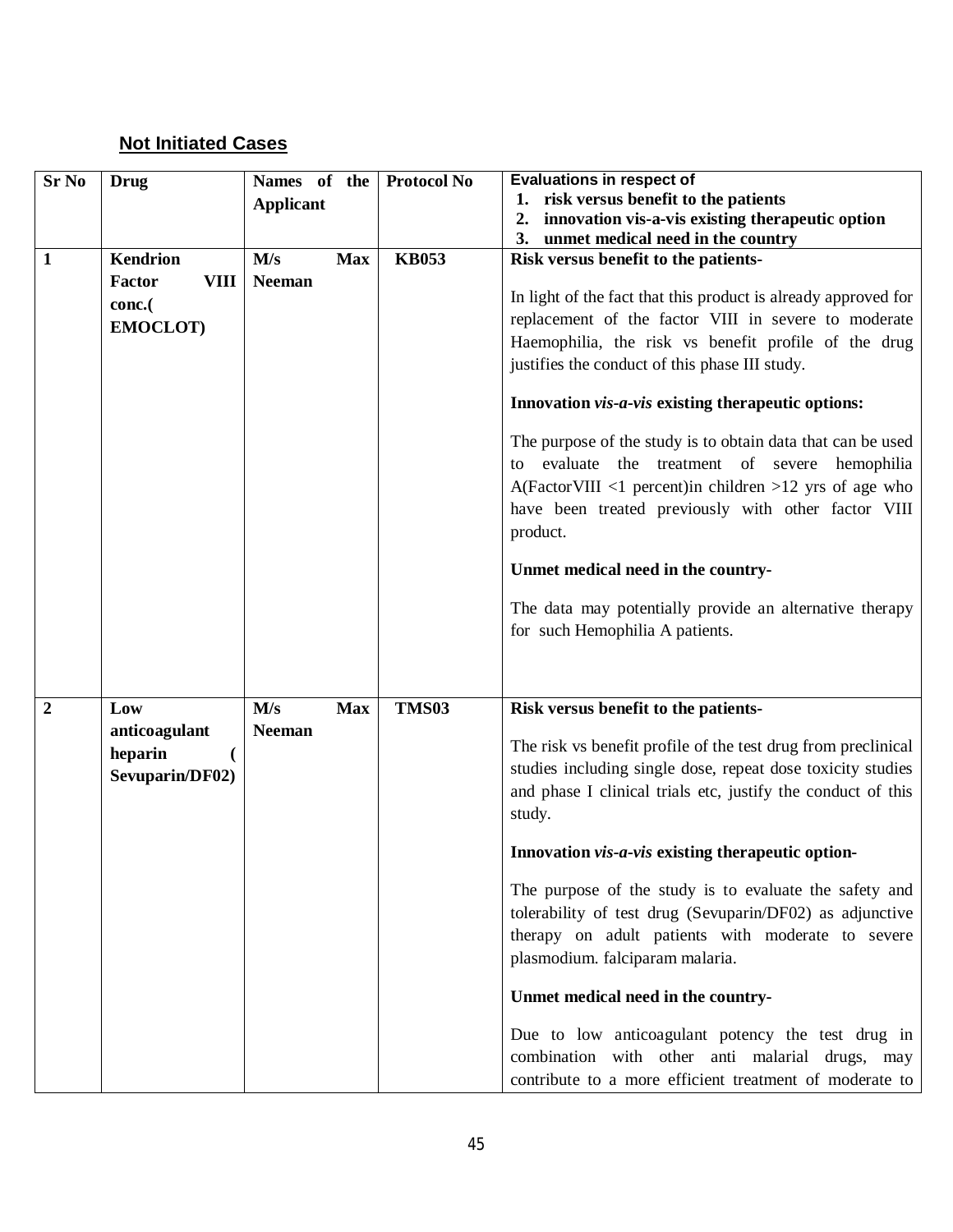|   |             |                      |                                                             | severe malaria.                                                                                                                                                                                                                                                                                                                                                                                                                                                                                                                                                                                                                                                                   |
|---|-------------|----------------------|-------------------------------------------------------------|-----------------------------------------------------------------------------------------------------------------------------------------------------------------------------------------------------------------------------------------------------------------------------------------------------------------------------------------------------------------------------------------------------------------------------------------------------------------------------------------------------------------------------------------------------------------------------------------------------------------------------------------------------------------------------------|
| 3 | AR-12286    | M/s<br><b>Neeman</b> | AR-12286-<br><b>Max</b><br><b>CS205</b>                     | Risk versus benefit to the patients-<br>The risk vs benefit profile of the test drug from preclinical<br>studies including single dose, repeat dose ocular toxicity<br>and phase I, II clinical trials etc., justify the conduct of<br>this study.<br>Innovation vis-a-vis existing therapeutic option-<br>Due to Inhibitions of Rho kinase the test drug has<br>emerged as a new class of potential glaucoma medication.<br>The purpose of the study is to assess the safety and ocular<br>hypertensive efficacy of test drug (AR-12286) in patients<br>with tension glaucoma.                                                                                                   |
|   |             |                      |                                                             | Unmet medical need in the country-<br>Currently glaucoma medication are not sufficiently potent<br>as mono-therapy to achieve low target intra ocular<br>pressure, and attempts to achieve lower target intra ocular<br>pressure with combination products have met with limited<br>success. The test drug may be a better alternate for these<br>patients.                                                                                                                                                                                                                                                                                                                       |
| 4 | EGT00014442 | M/s<br><b>Neeman</b> | THR-14442-<br><b>Max</b><br>$C-418$<br><b>Dapagliflozin</b> | Risk versus benefit to the patients-<br>The risk vs benefit profile of the test drug from preclinical<br>studies including single dose, repeat dose toxicity studies<br>and phase I, II clinical trials etc., justify the conduct of<br>this study.<br>Innovation vis-a-vis existing therapeutic option-<br>The purpose of the study is to assess the efficacy and<br>safety of the test drug (EGT0001442) in lowering HBA1c<br>at week 24 compared with placebo.<br>Unmet medical need in the country-<br>Due to unique mechanism of action (high inhibition of<br>renal Na+/ glucose transporter SGLT2), the test drug may<br>potentially benefit patient with type 2 diabetes. |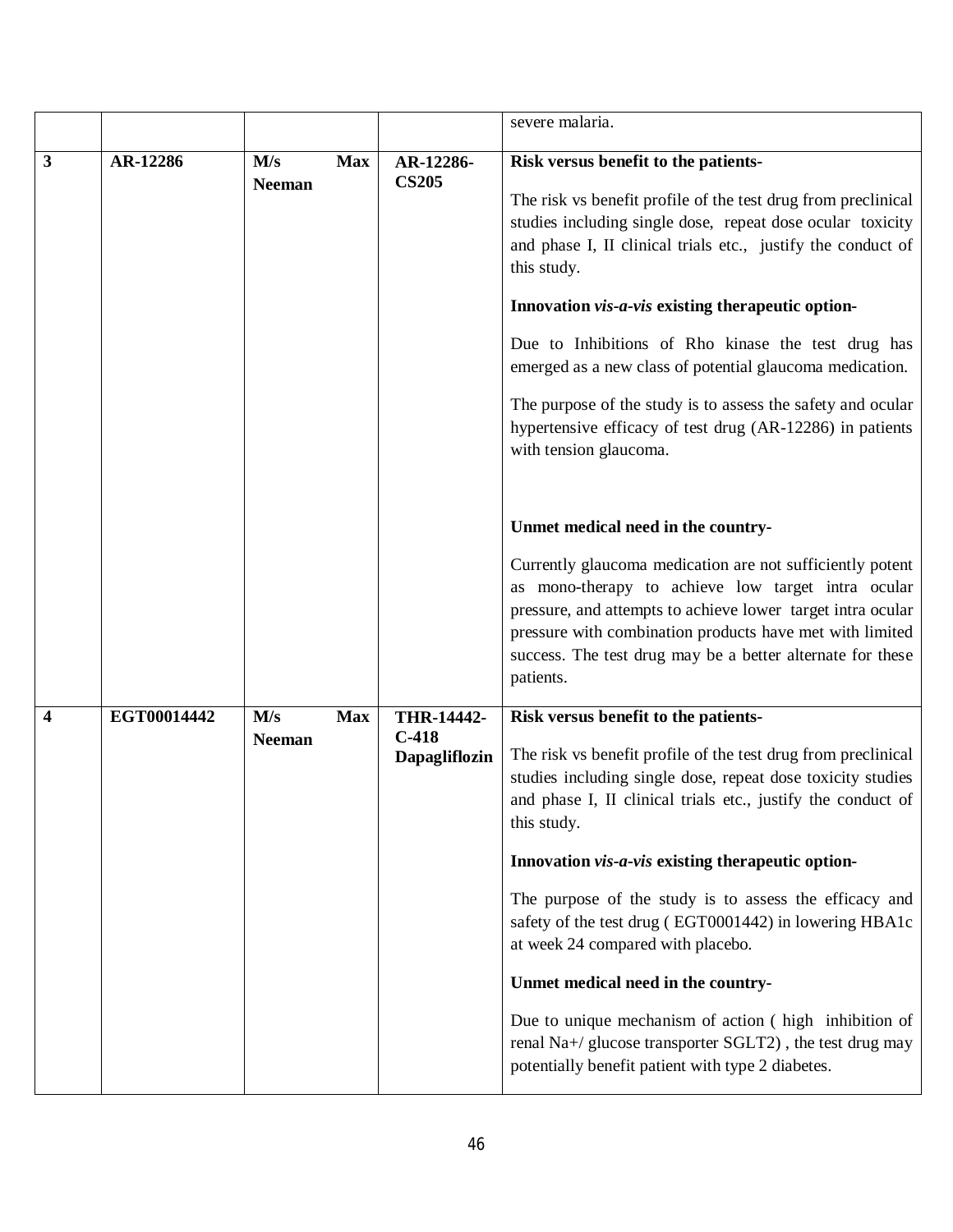| 5 | Esmolol<br>hydrochloride<br>gel (Galnobax)                                                  | M/s<br>SiroClinpharm<br>a | Novalead-<br><b>Galnobax</b> | Risk versus benefit to the patients-<br>The risk vs benefit profile of the test drug from preclinical<br>studies including repeated dose toxicity, 12 weeks topical<br>long term, reproductive and developmental toxicity<br>studies justify the conduct of this study.<br>Innovation vis-a-vis existing therapeutic option-<br>The purpose of the study is to determine the safety and<br>efficacy of a topical gel formulation of Esmolol Hcl for<br>the treatment of diabetic foot ulcer.                                                                                                                                                                                                                                    |
|---|---------------------------------------------------------------------------------------------|---------------------------|------------------------------|---------------------------------------------------------------------------------------------------------------------------------------------------------------------------------------------------------------------------------------------------------------------------------------------------------------------------------------------------------------------------------------------------------------------------------------------------------------------------------------------------------------------------------------------------------------------------------------------------------------------------------------------------------------------------------------------------------------------------------|
|   |                                                                                             |                           |                              | Unmet medical need in the country-<br>The test drug may potentially be an alternative treatment<br>for diabetic foot ulcer                                                                                                                                                                                                                                                                                                                                                                                                                                                                                                                                                                                                      |
| 6 | <b>BAX 326</b><br>Recombinant<br><b>Factor IX)</b>                                          | <b>M/s Baxter</b>         | 251002                       | Risk versus benefit to the patients-<br>The risk vs benefit profile of the test drug from preclinical<br>studies including single dose, repeat dose toxicity and<br>phase 1/3, 2/3 clinical trials etc., justify the conduct of this<br>study.<br>Innovation vis-a-vis existing therapeutic option-<br>The purpose of the study is to evaluate the efficacy and<br>safety of test drug (BAX 326) in previously treated<br>patients with severe or moderate severe Hemophilia B<br>undergoing surgical or other invasive procedures<br>Unmet medical need in the country-<br>The test drug may potentially provide a recombinant<br>factor IX for prophylactic treatment of hemophilia B as<br>well as for surgical prophylaxis. |
| 7 | $ATRs + Anti TB$<br><b>Drugs</b><br>Rifampin/<br>Isoniazid/Pyrazi<br>namide/<br>Ethambutol) | M/s NARI                  | <b>ACTG5274</b>              | Risk versus benefit to the patients, Innovation vis-a-vis<br>existing therapeutic option, Unmet medical need in<br>the country -<br>Test drugs are already approved.<br>The purpose of this study is to reduce early mortality and<br>early morbidity by empiric tuberculosis treatment regime                                                                                                                                                                                                                                                                                                                                                                                                                                  |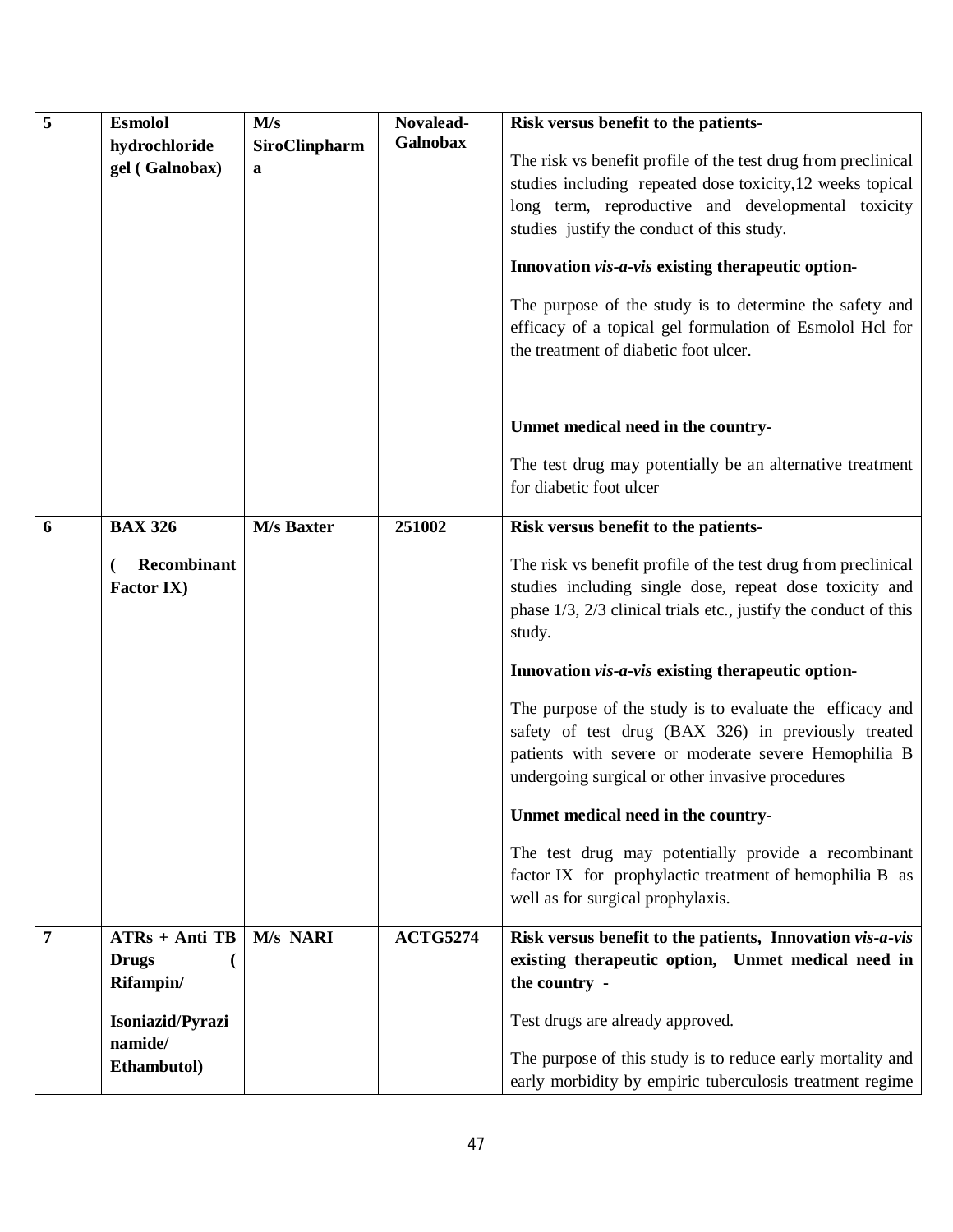|   |                                                                  |                    |                 | in HIV infected antiretroviral naïve patients.                                                                                                                                                                                                                                                                                                                                                                                                                             |
|---|------------------------------------------------------------------|--------------------|-----------------|----------------------------------------------------------------------------------------------------------------------------------------------------------------------------------------------------------------------------------------------------------------------------------------------------------------------------------------------------------------------------------------------------------------------------------------------------------------------------|
|   |                                                                  |                    |                 | The the prophylactic anti TB treatment is acceptable.<br>However, empiric treatment with anti TB drugs in HIV<br>patients may not be justified, given the risk vs benefits to<br>the patients. The report of the data safety monitoring<br>board for this trial shall be submitted to the committee for<br>evaluation. Till such time data safety monitoring board<br>repot is evaluated by the committee, there should be no<br>enrollment of any subjects in this trial. |
| 8 | $See$ More <sup>TM</sup> $($                                     | M/s                | 1001-1:221      | Risk versus benefit to the patients-                                                                                                                                                                                                                                                                                                                                                                                                                                       |
|   | <b>EVP</b><br>$1001-1)$<br>(Manganese<br>Gluconate<br>Injection) | KentronBiotec<br>h |                 | The risk vs benefit profile of the test drug from preclinical<br>studies including acute dose, sub-acute, genetic toxicity<br>and clinical trial etc. justify the conduct of this study.                                                                                                                                                                                                                                                                                   |
|   |                                                                  |                    |                 | Innovation vis-a-vis existing therapeutic option-                                                                                                                                                                                                                                                                                                                                                                                                                          |
|   |                                                                  |                    |                 | The purpose of the study is to assess safety and efficacy of<br>test drug (SeeMore <sup>TM</sup> , a contrast media ) in patients being<br>evaluated for breast or colon cancer                                                                                                                                                                                                                                                                                            |
|   |                                                                  |                    |                 | Unmet medical need in the country-                                                                                                                                                                                                                                                                                                                                                                                                                                         |
|   |                                                                  |                    |                 | The test drug SeeMore <sup>TM</sup> is new manganese(Mn)based<br>intravenous imaging agent being developed to enhance<br>magnetic resonance imaging. The potential to distinguish<br>healthy tissue from unhealthy tissue based on a specific<br>sustained pattern of enhancement provides a basis for<br>evaluating the performance of SeeMore <sup>TM</sup> in oncology<br>patients.                                                                                     |
| 9 | <b>Tenofovir</b><br>$^{+}$                                       | M/s YRG            | <b>ENCORE-1</b> | Risk versus benefit to the patients- In light of the fact                                                                                                                                                                                                                                                                                                                                                                                                                  |
|   | Emtricitabine<br>$+$<br><b>Efavirenz</b>                         |                    |                 | combination<br>this<br>dose<br>that<br>fix<br>ofTenofovirDisoproxilFumarate300mg +<br>Emtricitabin 200mg + Efavirenz 600mg tablets<br><b>1S</b>                                                                                                                                                                                                                                                                                                                            |
|   |                                                                  |                    |                 | approved in India, the risk vs. benefit profile of this<br>combination justifies the conduct of this study.                                                                                                                                                                                                                                                                                                                                                                |
|   |                                                                  |                    |                 | Innovation vis-a-vis existing therapeutic option-                                                                                                                                                                                                                                                                                                                                                                                                                          |
|   |                                                                  |                    |                 | By reducing the dosage of Efavirenz to 400mg the central<br>nervous system adverse effects may be minimal.                                                                                                                                                                                                                                                                                                                                                                 |
|   |                                                                  |                    |                 | The purpose of the study is to compare the safety and<br>efficacy of standard (600 mg) versus reduced dose (400                                                                                                                                                                                                                                                                                                                                                            |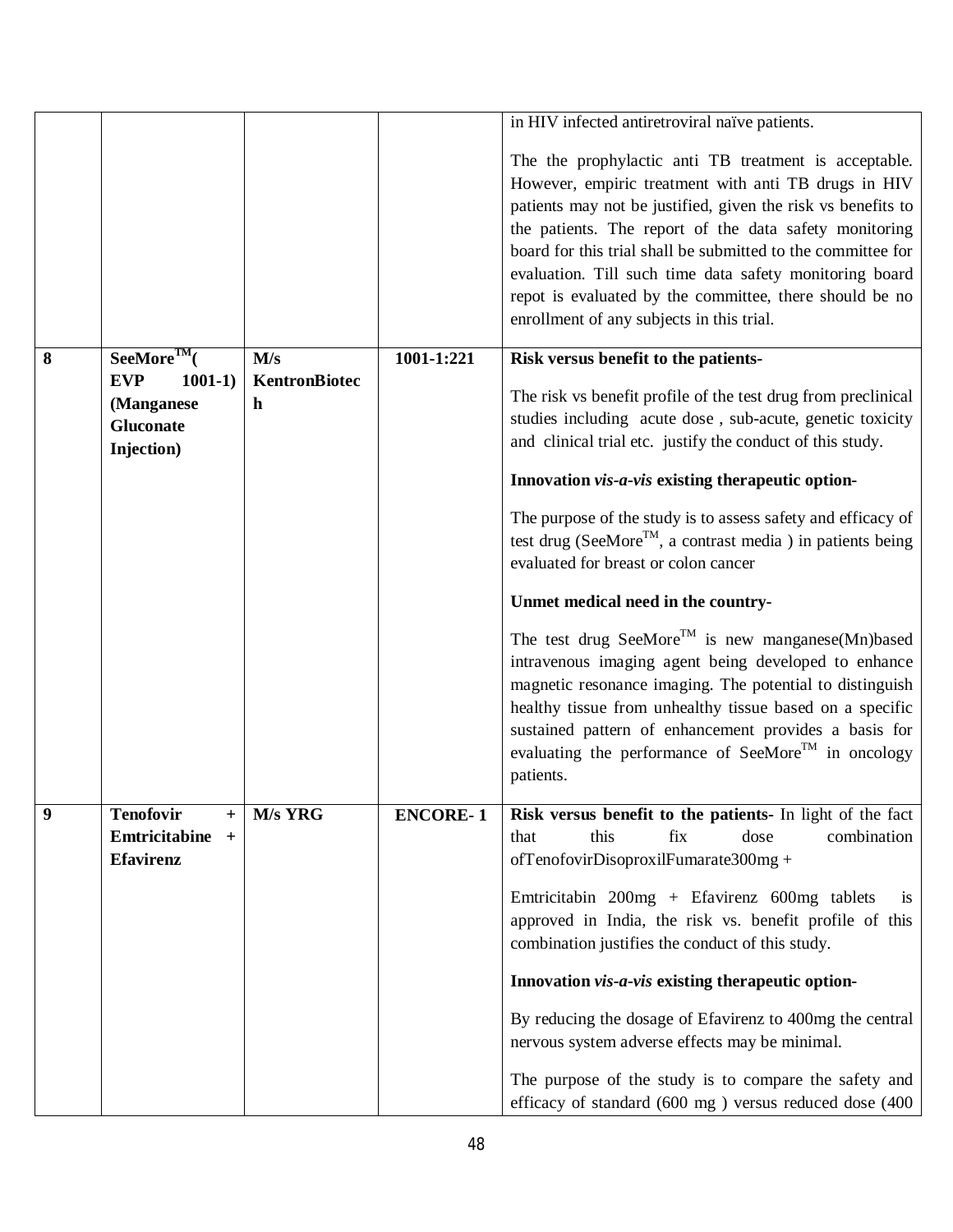|           |                       |                                                 |                        | mg qd) efavirenz as part of initial combination antiviral<br>therapy.<br>Unmet medical need in the country-<br>The outcome of this study may potentially lead to the<br>usage of reduced dosage of Efavirenz from the standard<br>600mg. This may reduce the adverse effects and the cost.                                                                                                                                                                                                                                                                                                                                                                                                                                     |
|-----------|-----------------------|-------------------------------------------------|------------------------|--------------------------------------------------------------------------------------------------------------------------------------------------------------------------------------------------------------------------------------------------------------------------------------------------------------------------------------------------------------------------------------------------------------------------------------------------------------------------------------------------------------------------------------------------------------------------------------------------------------------------------------------------------------------------------------------------------------------------------|
| <b>10</b> | <b>Gentian Violet</b> | B. J. Medical<br><b>College/NARI</b>            | A 5265                 | Risk versus benefit to the patients-<br>In light of the fact that the drug is approved, the risk vs.<br>benefit profile of the test drug justify the conduct of this<br>study.<br>Innovation vis-a-vis existing therapeutic option-<br>The purpose of this study is to see which one of two<br>medicines<br>(topical gentian violet or<br>nystatin oral suspension) is better than the other drugs in<br>treating oral candidiasis in HIV 1 infected Patients.<br>Unmet medical need in the country-This test drug may<br>offer benefit to the HIV infected population suffering<br>from oral candidiasis.                                                                                                                     |
| 11        | <b>THR-18</b>         | <b>Infinitus</b><br>M/s<br>clinical<br>research | <b>THR-2010-</b><br>01 | Risk versus benefit to the patients-<br>The risk vs benefit profile of the test drug from preclinical<br>studies including single dose, repeated dose, phase I, IIa<br>clinical trials etc, justify the conduct of this study.<br>Innovation vis-a-vis existing therapeutic option-<br>The purpose of the study is to assess the safety and<br>efficacy of the test drug(THR -18) when administered to<br>patients suffering acute ischemic stroke and treated with<br>tissue plasminogen activator (tPA)<br>Unmet medical need in the country-<br>The test drug (THR -18) is developed as an adjunct to<br>tissue plasminogen activator tPA thrombolytic therapy<br>that may be useful in treatment of acute ischemic stroke. |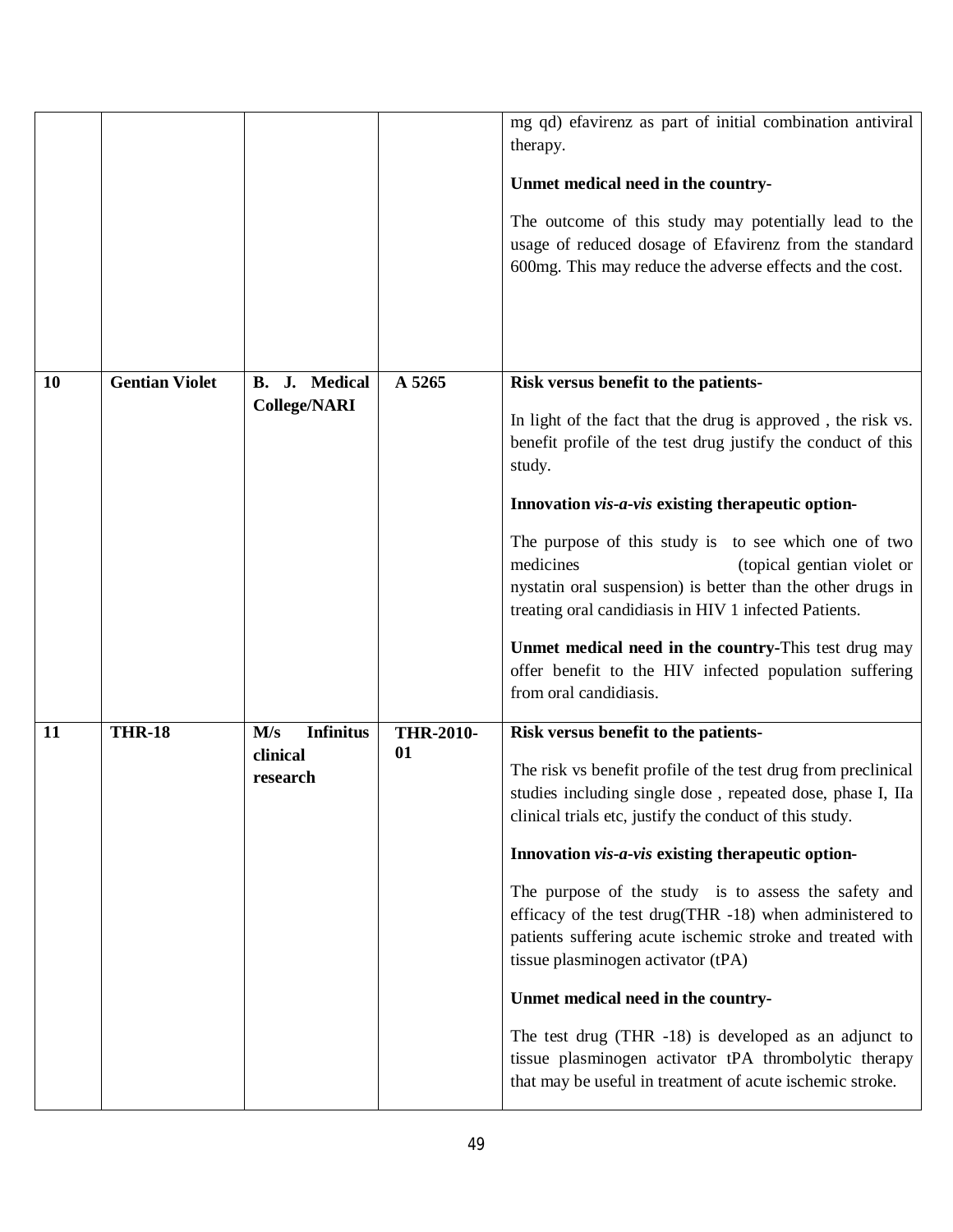| 12 | <b>Sativexoromucos</b>                      | M/s PRA                     | <b>GWCA0999</b>  | Risk versus benefit to the patients-                                                                                                                                                                                                     |
|----|---------------------------------------------|-----------------------------|------------------|------------------------------------------------------------------------------------------------------------------------------------------------------------------------------------------------------------------------------------------|
|    | al<br>spray(<br><b>Nabiximols</b> )         |                             |                  | The risk vs benefit profile of the test drug from preclinical<br>studies including single dose repeated dose, genotoxicity,<br>local tolerance toxicity studies, phase I, IIa clinical trials<br>etc, justify the conduct of this study. |
|    |                                             |                             |                  | Innovation vis-a-vis existing therapeutic option-                                                                                                                                                                                        |
|    |                                             |                             |                  | The Test drug acts via specific cannabinoid(CB) receptor<br>for treatment of persistent chronic pain in advanced<br>cancer.                                                                                                              |
|    |                                             |                             |                  | Unmet medical need in the country-The study will<br>provide safety information on long term use of test drug<br>by patients with advanced cancer.                                                                                        |
| 13 | MK-<br>0431A(Sitaglipti<br>$n + Metformin)$ | M/s<br><b>MSD</b><br>Pharma | MK-0431A-<br>170 | <b>Risk</b><br>benefit<br>the<br>patients-<br>to<br>versus<br>In light of the fact that this fixes dose combinations is<br>approved, the risk vs. benefit profile of the test drug<br>justifies the conduct of study in lower age group. |
|    |                                             |                             |                  | Innovation vis-a-vis existing therapeutic option-<br>The purpose of this study is to assess safety and efficacy<br>of test drug (MK-0431A) in Pediatric patients with type 2<br>diabetes.                                                |
|    |                                             |                             |                  | Unmet medical need in the country-<br>The study will generate data for potential use of this<br>combination in pediatric patients with type 2 diabetes who<br>have inadequate glycemic control on metformin mono-<br>therapy.            |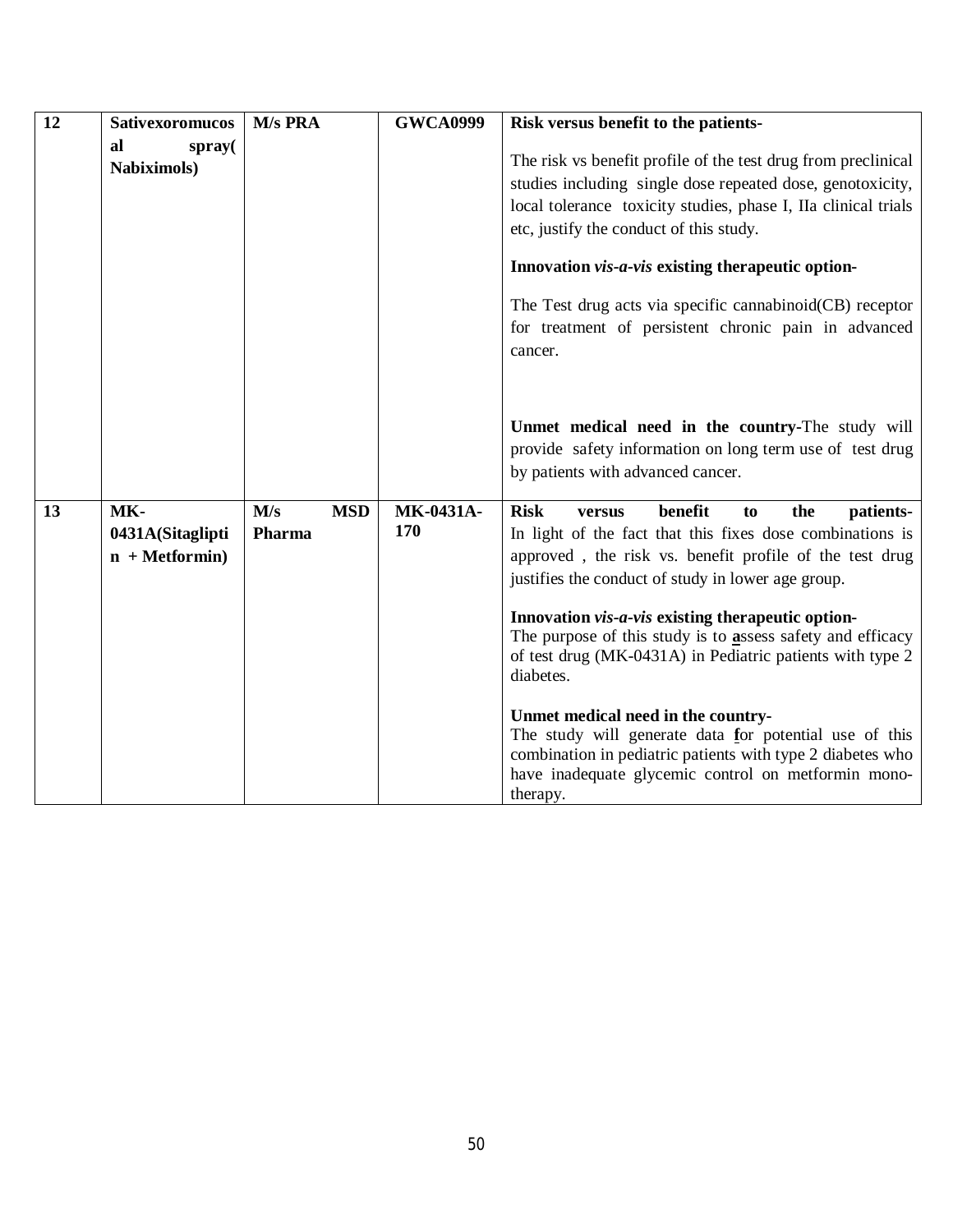**List of 18 cases of global clinical trials/ clinical trials of NCEs along with their evaluations and recommendations of the Technical Committee in its 16 th Meeting.**

|     |                                                                           |                                 |          | <b>Evaluations in respect of</b>                                                                                                                                                                                                                                                                                                                                                                                                                                                                                                                                                                                                                                                                                                                                                                                                                                                                                                       | <b>Recommendations</b>                                                            |
|-----|---------------------------------------------------------------------------|---------------------------------|----------|----------------------------------------------------------------------------------------------------------------------------------------------------------------------------------------------------------------------------------------------------------------------------------------------------------------------------------------------------------------------------------------------------------------------------------------------------------------------------------------------------------------------------------------------------------------------------------------------------------------------------------------------------------------------------------------------------------------------------------------------------------------------------------------------------------------------------------------------------------------------------------------------------------------------------------------|-----------------------------------------------------------------------------------|
| Sr. |                                                                           |                                 |          | 1. risk versus benefit to the patients                                                                                                                                                                                                                                                                                                                                                                                                                                                                                                                                                                                                                                                                                                                                                                                                                                                                                                 |                                                                                   |
| No. | <b>Drug</b>                                                               | <b>Applicant</b><br><b>Name</b> |          | 2. innovation vis-a-vis existing                                                                                                                                                                                                                                                                                                                                                                                                                                                                                                                                                                                                                                                                                                                                                                                                                                                                                                       |                                                                                   |
|     |                                                                           |                                 | Protocol | therapeutic option                                                                                                                                                                                                                                                                                                                                                                                                                                                                                                                                                                                                                                                                                                                                                                                                                                                                                                                     |                                                                                   |
|     |                                                                           |                                 | No       | 3. unmet medical need in the country                                                                                                                                                                                                                                                                                                                                                                                                                                                                                                                                                                                                                                                                                                                                                                                                                                                                                                   |                                                                                   |
| 1.  | Darunavir,<br>Ertavirine, Em<br>tricitabine,<br>Raltegravir,<br>Ritonavir | <b>YRG Care</b>                 | A5288    | Risk versus benefit to the patients<br>In light of the fact the all the study drugs<br>are approved for treatment of HIV, there<br>risk vs benefit profile justifies the conduct<br>of this study.<br>Innovation vis-a-vis existing<br>therapeutic option<br>The study is to establish the third line anti<br>retroviral regimen for those patient who<br>failed those patients who failed $1st$ and $2nd$<br>line ART treatment The study will use<br>resistance test to choose anti HIV drugs<br>and text messages to improve subject's<br>adherence for anti HIV drug taking<br>behavior in order to achieve a $\geq 65\%$ rate<br>of virologic control.<br>The study will provide information to<br>optimize the third line HIV treatment<br>regimens for those failing 1st and 2nd line<br>HIV regimens.<br>Unmet medical need in the country<br>The study will potentially provide a 3rd<br>line ART regimen for HIV patient who | <b>Recommended</b><br>for<br>approval<br>as<br>per<br>recommendations<br>of NDAC. |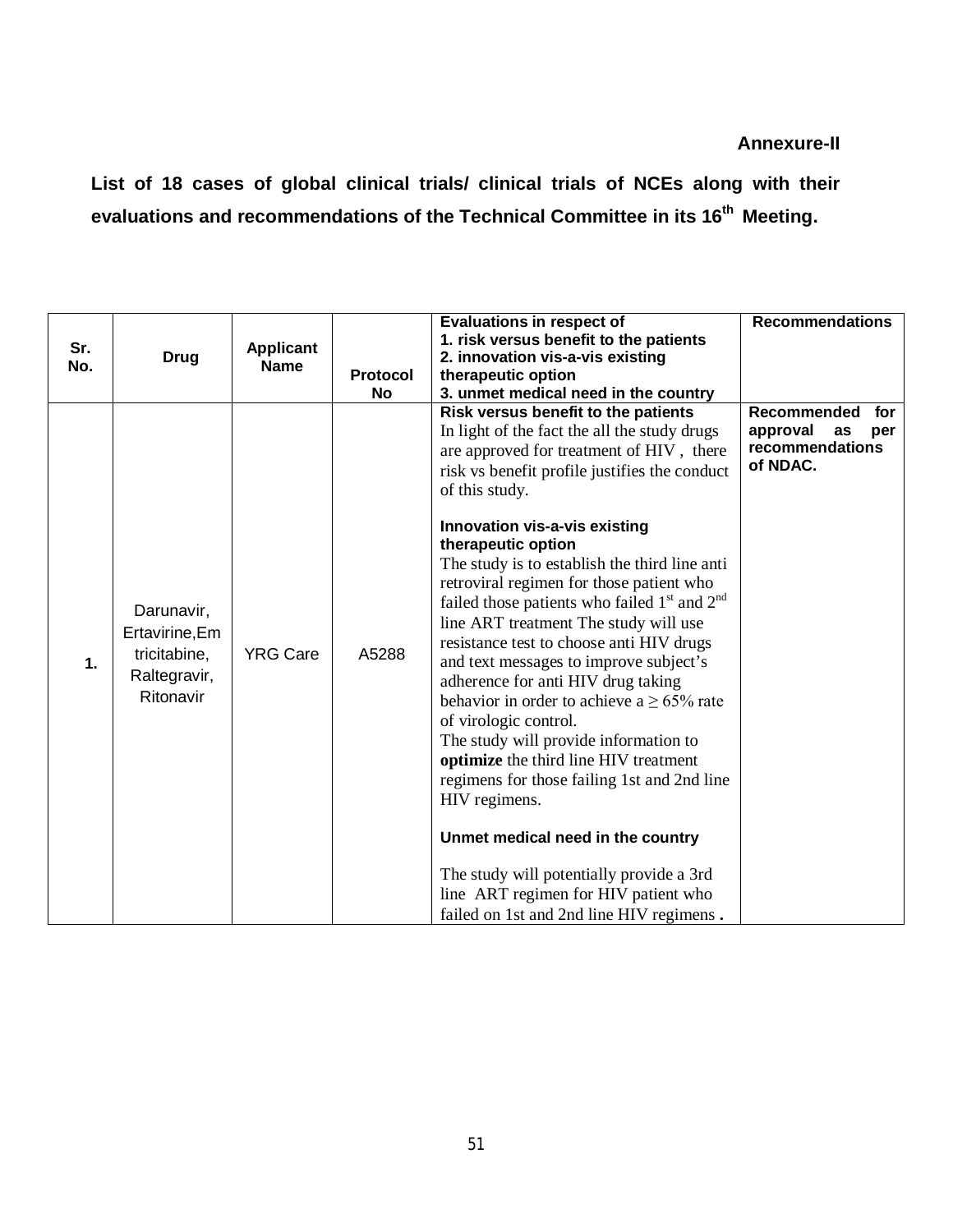| 2. | Darunavir,<br>Ertavirine, Em<br>tricitabineRalt<br>egravir, itonavi | B J<br>Medical<br>College | A5288 | Risk versus benefit to the patients<br>All the study drugs are approved.<br>Therefore the risk vs benefit profile<br>justifies the conduct of this study.<br>Innovation vis-a-vis existing<br>therapeutic option<br>The study is to establish the third line anti<br>retroviral regimen for those patient who<br>failed those patients who failed $1st$ and $2nd$<br>line ART treatment The study will use<br>resistance test to choose anti HIV drugs<br>and text messages to improve subject's<br>adherence for anti HIV drug taking<br>behavior in order to achieve a $\geq 65\%$ rate<br>of virologic control.<br>The study will provide information to<br>optimize the third line HIV treatment<br>regimens for those failing 1st and 2nd line<br>HIV regimens.<br>Unmet medical need in the country<br>The study will potentially provide a 3rd | <b>Recommended</b><br>for<br>approval<br>as<br>per<br>recommendations<br>of NDAC. |
|----|---------------------------------------------------------------------|---------------------------|-------|-------------------------------------------------------------------------------------------------------------------------------------------------------------------------------------------------------------------------------------------------------------------------------------------------------------------------------------------------------------------------------------------------------------------------------------------------------------------------------------------------------------------------------------------------------------------------------------------------------------------------------------------------------------------------------------------------------------------------------------------------------------------------------------------------------------------------------------------------------|-----------------------------------------------------------------------------------|
|    |                                                                     |                           |       | line ART regimen for HIV patient who<br>failed on 1st and 2nd line HIV regimens.                                                                                                                                                                                                                                                                                                                                                                                                                                                                                                                                                                                                                                                                                                                                                                      |                                                                                   |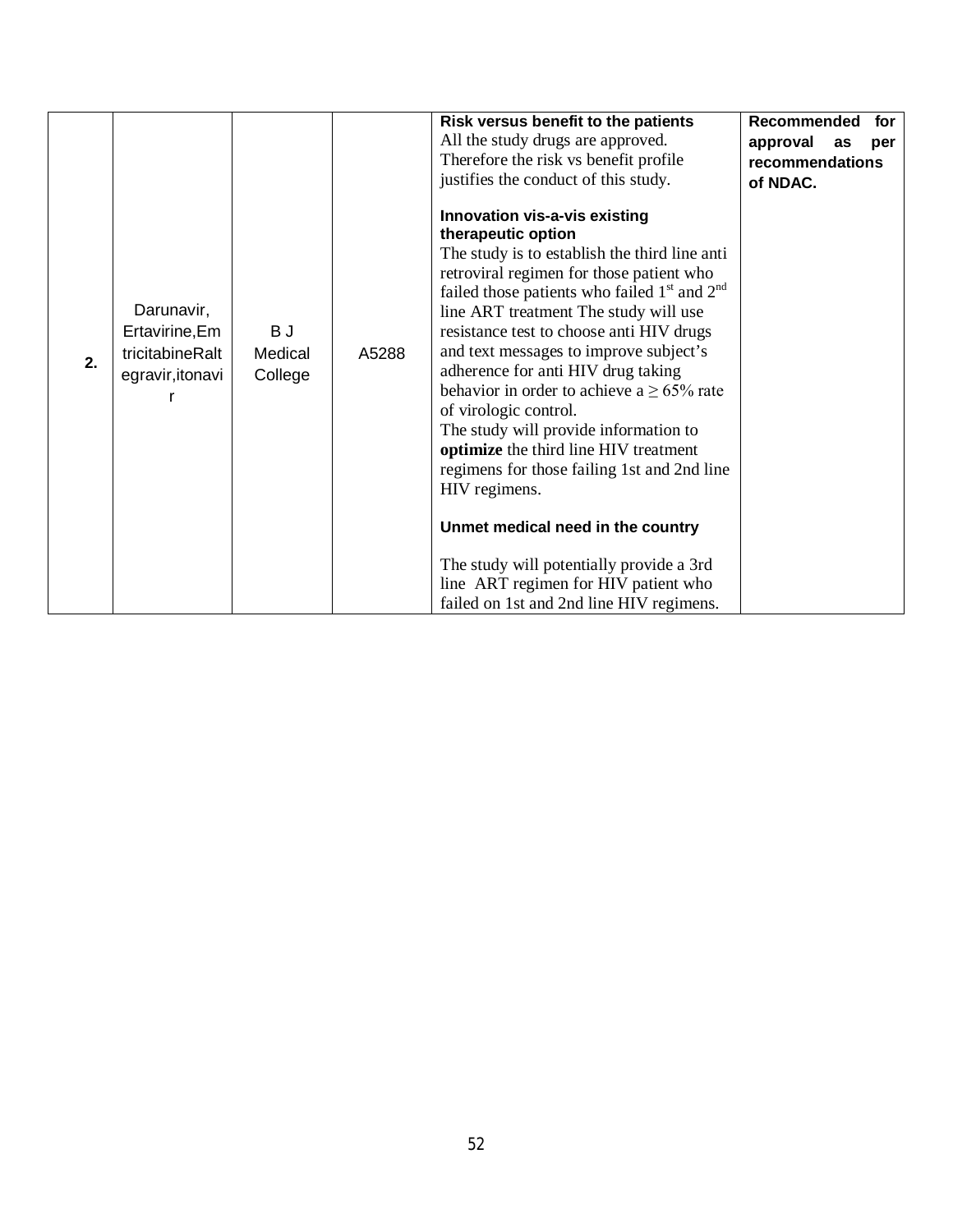| 3. | Escitalopram,<br>Bupropion | Prof. Y.C.<br>Janardhan<br>Reddy | <b>NA</b> | Risk versus benefit to the patients-<br>In light of the fact that the study drugs are<br>already approved and are in use as anti<br>depressants, mood stabilizers , the risk vs.<br>benefit profile of these drugs justify the<br>conduct of the study.<br>Innovation vis-a-vis existing<br>therapeutic option-<br>Antidepressants are widely prescribed as<br>adjuncts to mood stabilizers for the<br>treatment of<br>bipolar<br>depression.<br>Systematic studies to assess the long term<br>utility of antidepressants in preventing<br>depressive relapses in bipolar patients are<br>limited.<br>The purpose of this study is to assess<br>whether antidepressant treatment for 12<br>months reduces the risk of relapse into | <b>Recommended for</b><br>approval as per<br>recommendations<br>of NDAC. |
|----|----------------------------|----------------------------------|-----------|------------------------------------------------------------------------------------------------------------------------------------------------------------------------------------------------------------------------------------------------------------------------------------------------------------------------------------------------------------------------------------------------------------------------------------------------------------------------------------------------------------------------------------------------------------------------------------------------------------------------------------------------------------------------------------------------------------------------------------|--------------------------------------------------------------------------|
|    |                            |                                  |           | any mood episodes, including depression<br>,mania and hypomania compared to<br>discontinuing the antidepressant and<br>substituting it with placebo after 2<br>months.<br>Unmet medical need in the country-<br>This study will provide data on the<br>effectiveness of long term use of<br>antidepressants along with mood<br>stabilizers or atypical antipsychotics in<br>preventing depression without increasing<br>the risk of mania.                                                                                                                                                                                                                                                                                         |                                                                          |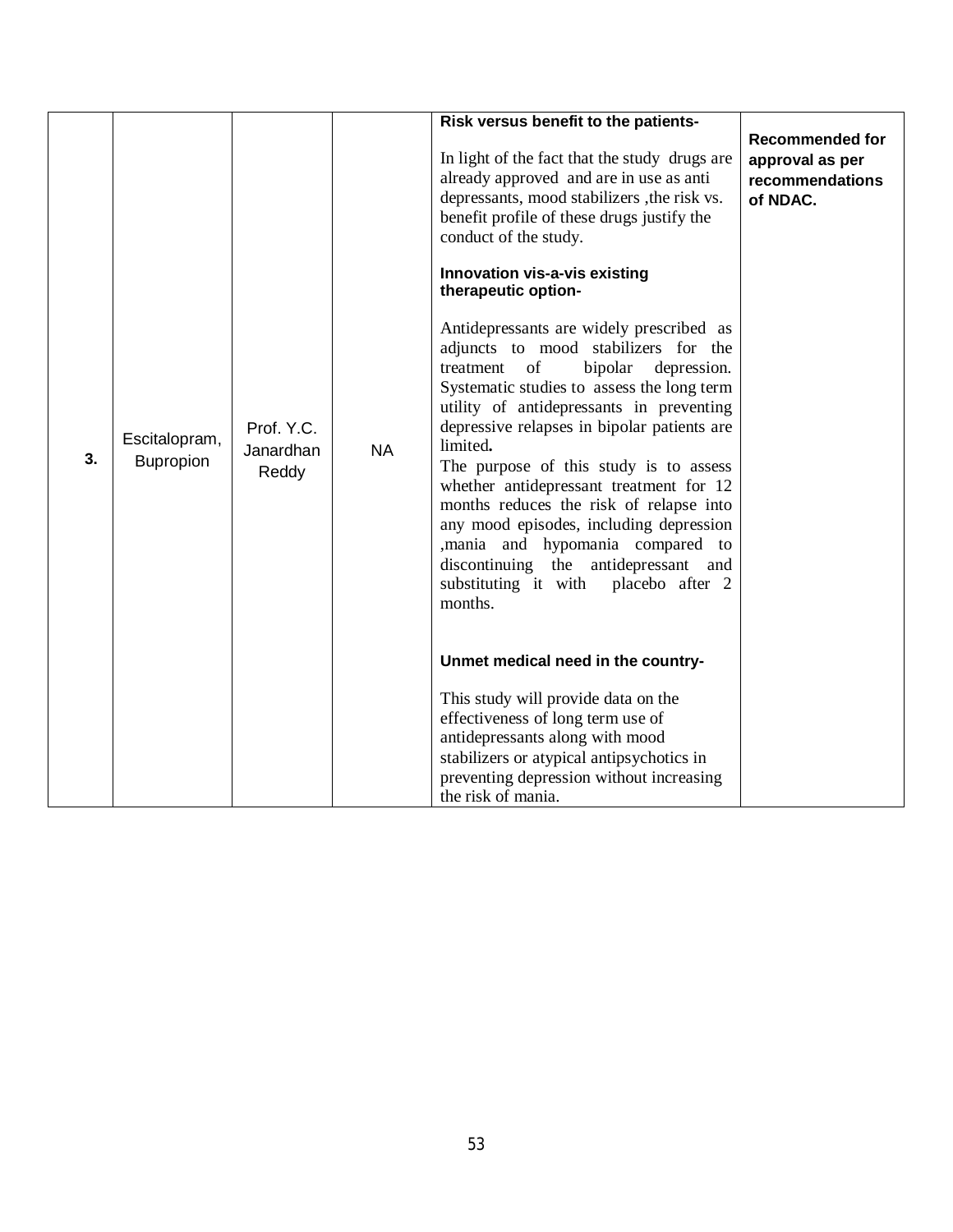|    |              |            |        | Risk versus benefit to the patients<br>The risk vs benefit profile of the test drug<br>in preclinical toxicity studies including<br>single and repeated dose intravenous<br>studies in rats and monkeys and phase I<br>trials, justify the conduct of this study<br>Innovation vis-a-vis existing<br>therapeutic option                                                                                                                                                                          | Recommended<br>for<br>approval<br>as<br>per<br>recommendations<br>of NDAC. |
|----|--------------|------------|--------|--------------------------------------------------------------------------------------------------------------------------------------------------------------------------------------------------------------------------------------------------------------------------------------------------------------------------------------------------------------------------------------------------------------------------------------------------------------------------------------------------|----------------------------------------------------------------------------|
| 4. | Idarucizumab | Boehringer | 1321.3 | The test drug is for the reversal of the<br>anticoagulant effects of dabigatrin.<br>(Dabigatran is approved for prevention of<br>stroke, systemic embolism and reduction<br>of vascular mortality in adult patients with<br>atrial fibrillation (SPAF) and prevention<br>of venous thromboembolic (PVTE)<br>events.)<br>Unmet medical need in the country<br>The test drug may potentially provide an<br>alternative option for the management of<br>serious bleeding in patients on dabigatran, |                                                                            |
|    |              |            |        | including life-threatening or fatal bleeding<br>episodes. Currently available options for<br>such bleeds is limited to supportive care<br>i.e. administration of blood or blood<br>products and the possibility of dialysis to<br>remove the drug Dabigatran.                                                                                                                                                                                                                                    |                                                                            |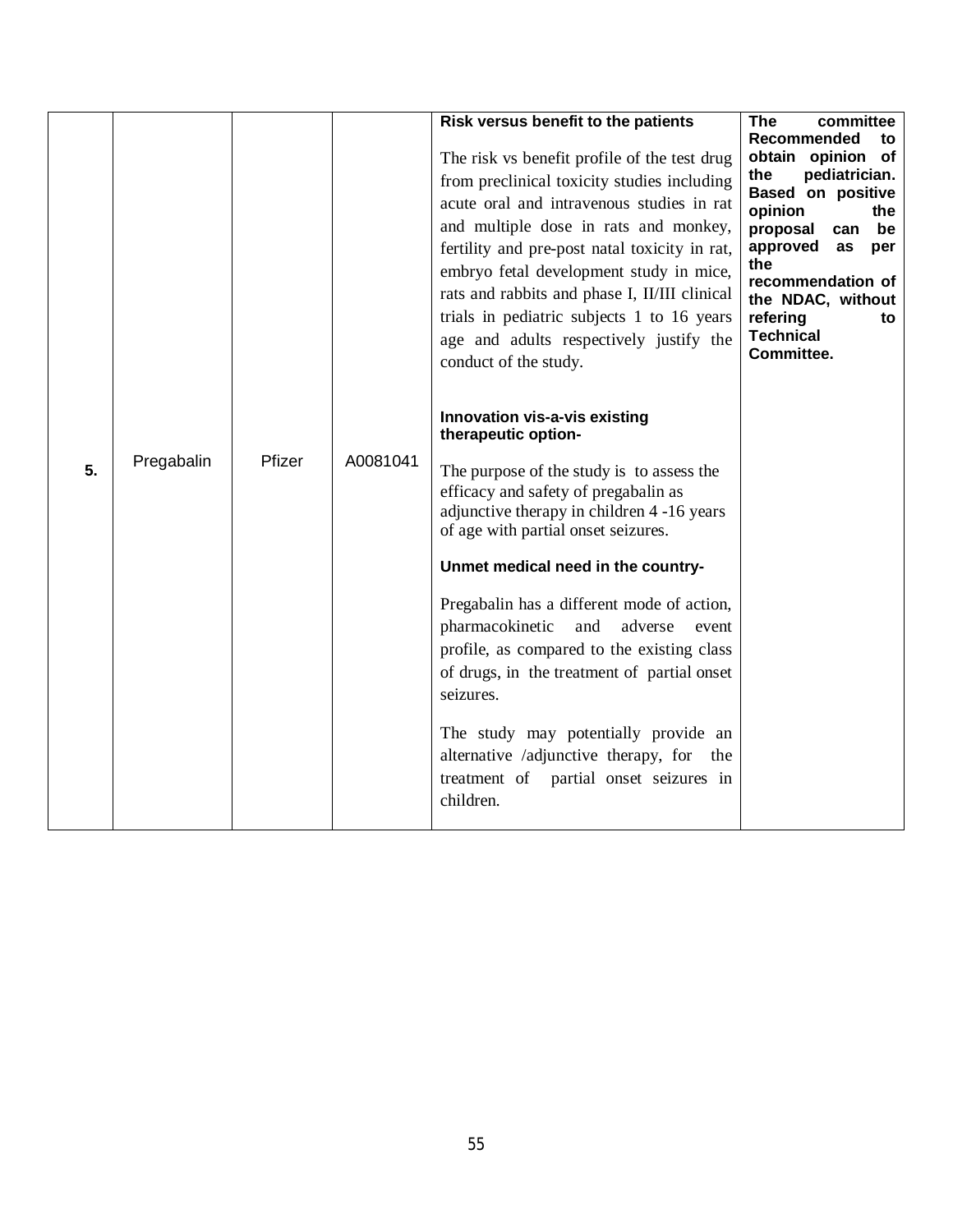|    |            |        |          | Risk versus benefit to the patients           | <b>The</b><br>committee                 |
|----|------------|--------|----------|-----------------------------------------------|-----------------------------------------|
|    |            |        |          |                                               | Recommended<br>to                       |
|    |            |        |          | The risk vs benefit profile of the test drug  | obtain opinion of                       |
|    |            |        |          | from preclinical toxicity studies including   | pediatrician.<br>the                    |
|    |            |        |          | acute oral and intravenous studies in rat     | Based on positive                       |
|    |            |        |          | and multiple dose in rats and monkey,         | opinion<br>the<br>proposal<br>can<br>be |
|    |            |        |          | fertility and pre-post natal toxicity in rat, | approved<br>as<br>per                   |
|    |            |        |          | embryo fetal development study in mice,       | the                                     |
|    |            |        |          | rats and rabbits and phase I, II/III clinical | recommendation of                       |
|    |            |        |          | trials in pediatric subjects 1 to 16 years    | the NDAC, without                       |
|    |            |        |          | age and adults respectively justify the       | refereeing<br>to                        |
|    |            |        |          | conduct of the study.                         | <b>Technical</b>                        |
|    |            |        |          | Innovation vis-a-vis existing                 | Committee.                              |
|    |            |        |          | therapeutic option                            |                                         |
|    |            |        |          |                                               |                                         |
|    |            |        |          | The purpose of this extension study is to     |                                         |
|    |            |        |          | gather the safety and tolerability of         |                                         |
|    |            |        |          | pregabalin as adjunctive therapy in           |                                         |
|    |            |        |          | pediatric subjects 1 month to 16 years of     |                                         |
| 6. | Pregabalin | Pfizer | A0081106 | age with partial onset seizures and           |                                         |
|    |            |        |          | pediatric and adult subjects 5 to 65 years    |                                         |
|    |            |        |          | of age with primary generalized tonic-        |                                         |
|    |            |        |          | clonic seizures.                              |                                         |
|    |            |        |          | Unmet medical need in the country             |                                         |
|    |            |        |          | Pregabalin has a different mode of action,    |                                         |
|    |            |        |          | pharmacokinetic<br>and<br>adverse<br>event    |                                         |
|    |            |        |          | profile, as compared to the existing class    |                                         |
|    |            |        |          |                                               |                                         |
|    |            |        |          | of drugs, in the treatment of partial onset   |                                         |
|    |            |        |          | seizures.                                     |                                         |
|    |            |        |          | The study will provide more data on the       |                                         |
|    |            |        |          | safety of pregabalin as an alternative        |                                         |
|    |            |        |          | /adjunctive therapy, in the treatment of      |                                         |
|    |            |        |          | partial onset seizures in children and        |                                         |
|    |            |        |          | adults with primary generalized tonic-        |                                         |
|    |            |        |          | clonic seizures.                              |                                         |
|    |            |        |          |                                               |                                         |
|    |            |        |          |                                               |                                         |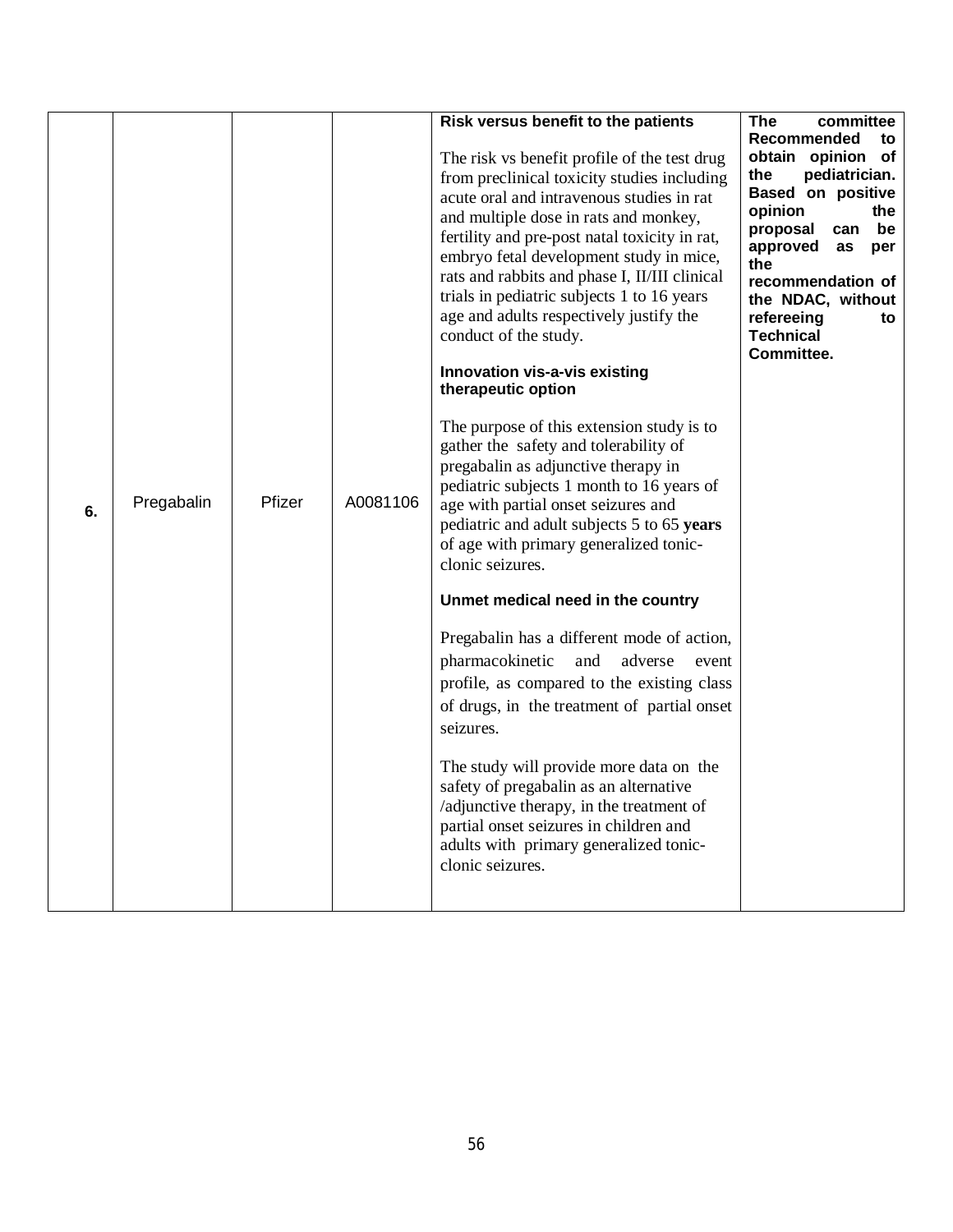| $\overline{7}$ . | Mipomersen | <b>SANOFI</b> | MIPO3801<br>011/EFC1<br>2875 | Risk versus benefit to the patients<br>The risk vs benefit profile of the test drug<br>from preclinical single dose and repeat<br>dose toxicity studies, phase I, II and III<br>clinical trials, justify the conduct of this<br>study with the sustained release dosage<br>formulation.<br>Innovation vis-a-vis existing<br>therapeutic option<br>Mipomersen is an oligonucleotide with a<br>unique mechanism of action that prevents<br>the synthesis and hepatic export of<br>apolipoprotein B, the key lipoprotein in<br>atherogenic particles including LDL.<br>The purpose of the study is to assess the<br>Safety and Efficacy of Two Different<br>Regimens of Mipomersen in Patients with<br>Familial<br>Hypercholesterolemia<br>and<br>Inadequately Controlled Low-Density<br>Lipoprotein Cholesterol<br>Unmet medical need in the country<br>The study may potentially provide a<br>therapy for the treatment of Familial<br>Hypercholesterolemia and inadequately<br>Controlled Low-Density Lipoprotein<br>Cholesterol, an inherited genetic defect. | The<br>committee<br>recommended<br>approval as per the<br>recommendation of<br>NDAC subject<br>to<br>condition that if the<br>subjects<br>the<br>in.<br>placebo<br>arm<br>are<br>found<br>refractory<br>to standard of care<br>after 3 months they<br>should<br>be<br>withdrawn. |
|------------------|------------|---------------|------------------------------|----------------------------------------------------------------------------------------------------------------------------------------------------------------------------------------------------------------------------------------------------------------------------------------------------------------------------------------------------------------------------------------------------------------------------------------------------------------------------------------------------------------------------------------------------------------------------------------------------------------------------------------------------------------------------------------------------------------------------------------------------------------------------------------------------------------------------------------------------------------------------------------------------------------------------------------------------------------------------------------------------------------------------------------------------------------|----------------------------------------------------------------------------------------------------------------------------------------------------------------------------------------------------------------------------------------------------------------------------------|
|                  |            |               |                              | These patients remain at extremely high<br>risk of coronary heart disease despite all<br>current therapies and need other<br>therapeutic options.                                                                                                                                                                                                                                                                                                                                                                                                                                                                                                                                                                                                                                                                                                                                                                                                                                                                                                              |                                                                                                                                                                                                                                                                                  |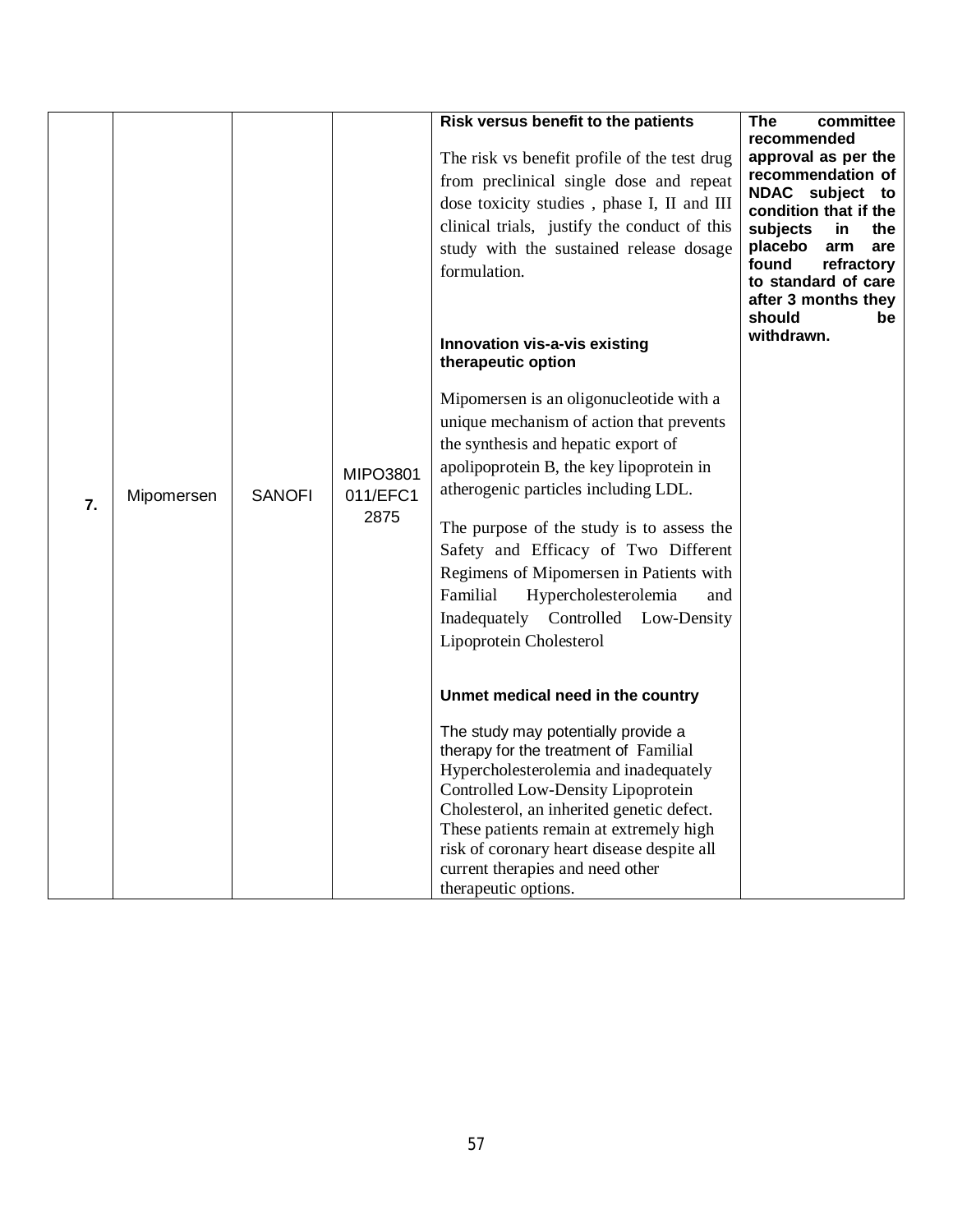|    |                                                          |                       |          | Risk versus benefit to the patients<br>The risk vs benefit profile of the test drug<br>from preclinical toxicity studies including<br>single (acute)<br>and repeated -dose,<br>reproductive and developmental toxicity<br>studies in monkeys and phase I, III trials<br>justify the conduct of this study.<br>Innovation vis-a-vis existing                                                                                                                                                                                                                                                                                                                                            | Recommended<br>for<br>approval<br>as<br>per<br>recommendations<br>of NDAC. |
|----|----------------------------------------------------------|-----------------------|----------|----------------------------------------------------------------------------------------------------------------------------------------------------------------------------------------------------------------------------------------------------------------------------------------------------------------------------------------------------------------------------------------------------------------------------------------------------------------------------------------------------------------------------------------------------------------------------------------------------------------------------------------------------------------------------------------|----------------------------------------------------------------------------|
| 8. | DAC HYP<br>(Daclizumab<br><b>High Yield</b><br>Processed | Biogen<br><b>Idec</b> | 205MS301 | therapeutic option<br>The test drug is a new class of treatment<br>characterized by NK cell expansion<br>through selective augmentation of IL-2<br>signalling<br>Not T-cell / B-cell depletion<br>$\bullet$<br>Selective targeting of activated T-<br>$\bullet$<br>cells<br>The purpose of the study is to determine<br>the efficacy and safety of test drug<br>Daclizumab- high yield process) Vs<br>interferon $\beta$ -1a in patients with relapsing<br>remitting multiple sclerosis.<br>Unmet medical need in the country-<br>The study may potentially provide a<br>Daclizumab formulation (manufactured<br>via a high yield process) for the treatment<br>of Multiple sclerosis. |                                                                            |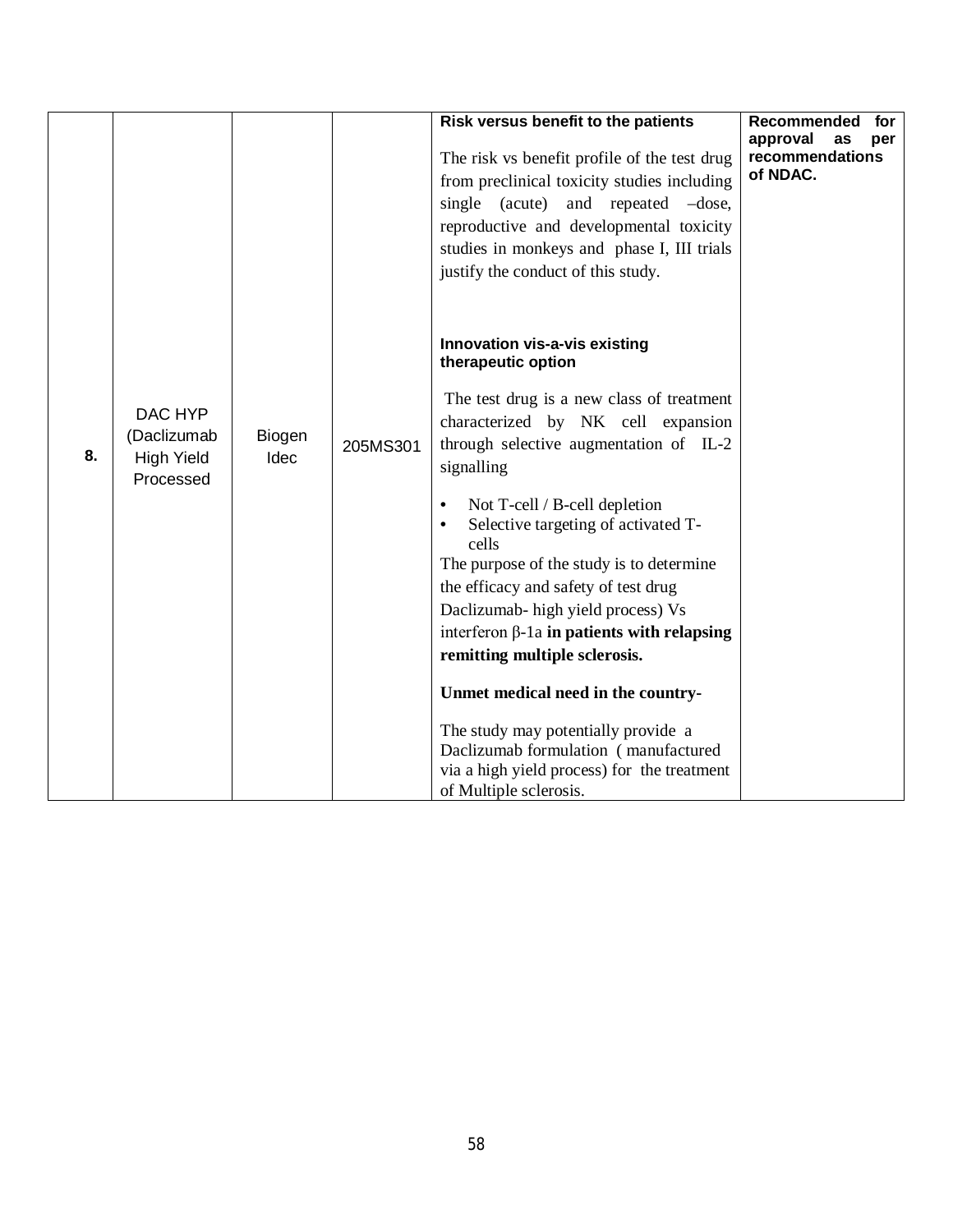|    | Selexipag | PharmaLe | $AC-$   | Risk versus benefit to the patients-                                                                                                                                                                                                                                                                                                                  | Recommended<br>for                                   |
|----|-----------|----------|---------|-------------------------------------------------------------------------------------------------------------------------------------------------------------------------------------------------------------------------------------------------------------------------------------------------------------------------------------------------------|------------------------------------------------------|
|    |           | af       | 065A303 | The risk vs benefit profile of the test drug<br>from preclinical pharmacology, single<br>dose and repeat dose toxicity studies and<br>phasel, II and III clinical trials justify the<br>conduct of this study.                                                                                                                                        | approval<br>as<br>per<br>recommendations<br>of NDAC. |
|    |           |          |         | Innovation vis-a-vis existing therapeutic<br>option-                                                                                                                                                                                                                                                                                                  |                                                      |
| 9. |           |          |         | Selexipag is a selective IP-receptor<br>agonist which is administered orally and<br>could represent a significant<br>improvement over parenterally<br>administered prostacyclin derivatives by<br>virtue of its convenience of<br>dosing, handling and absence of catheter-<br>associated complications.<br>The purpose of the study is to assess the |                                                      |
|    |           |          |         | safety and tolerability of Selexipag in<br>patients with pulmonary arterial<br>hypertension                                                                                                                                                                                                                                                           |                                                      |
|    |           |          |         | Unmet medical need in the country-                                                                                                                                                                                                                                                                                                                    |                                                      |
|    |           |          |         | The study may potentially provide an<br>alternative/additional therapeutic option<br>for the treatment of Pulmonary arterial<br>hypertension patients.                                                                                                                                                                                                |                                                      |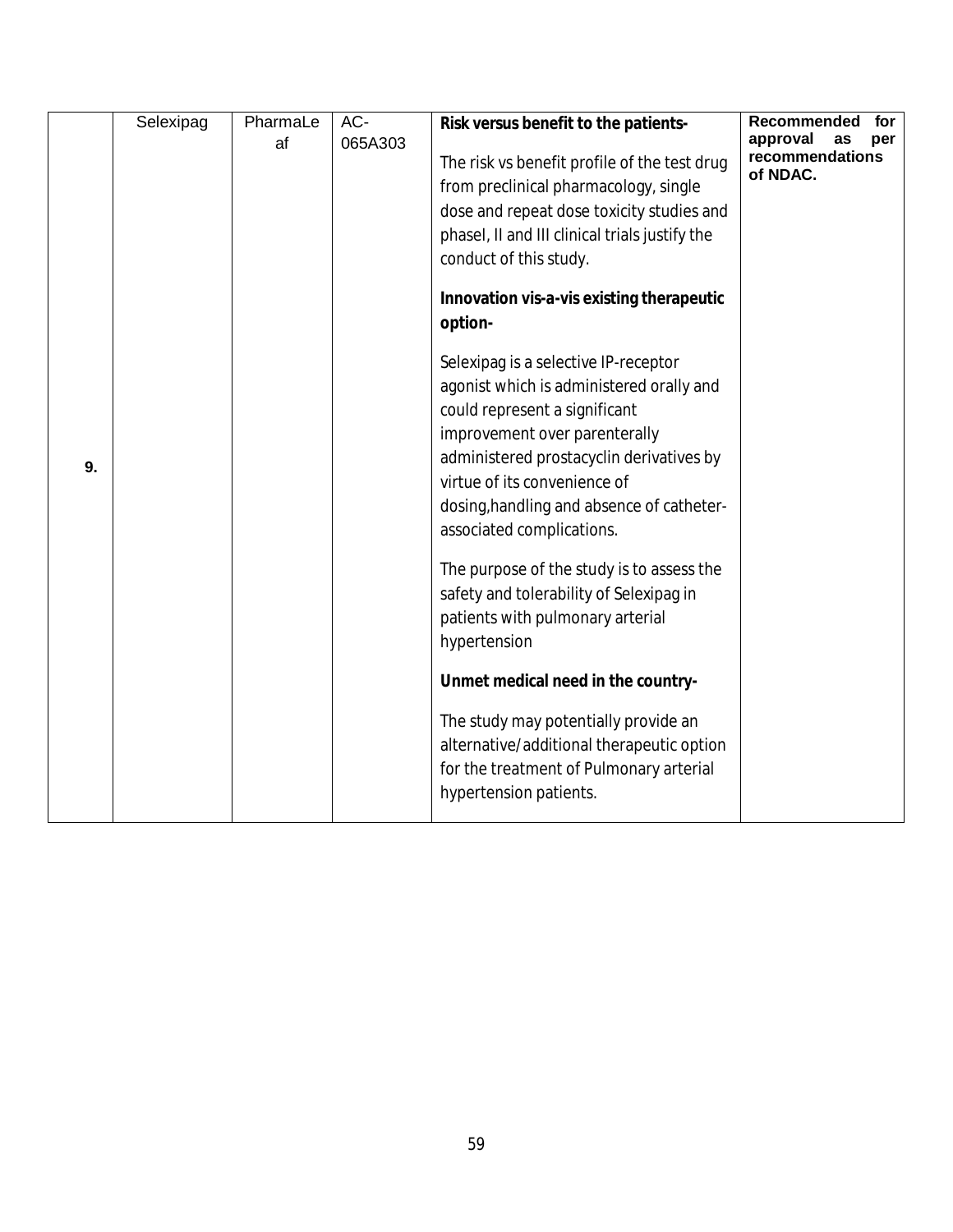| <b>Myozyme®</b><br>(alglucosidas<br>ealfa) | SANOFI-<br><b>SYNTHEL</b><br><b>ABO</b><br>(INDIA)<br>LTD. | AGLU0771<br>0/<br>MSC12790 | Risk versus benefit to the patients<br>The risk vs benefit profile of the test drug<br>from preclinical pharmacology, repeat<br>dose toxicity studies and phase I, II and<br>III clinical trials justify the conduct of this<br>study.                                                             | Recommended<br>for<br>approval<br>as<br>per<br>recommendations<br>of NDAC. |
|--------------------------------------------|------------------------------------------------------------|----------------------------|----------------------------------------------------------------------------------------------------------------------------------------------------------------------------------------------------------------------------------------------------------------------------------------------------|----------------------------------------------------------------------------|
| 10.                                        |                                                            |                            | Innovation vis-a-vis existing therapeutic<br>option-<br>Alglucosidasealfa is the only approved<br>therapy worldwide for the treatment of<br><b>Pompe disease.</b> The purpose of the study<br>is to characterize the pharmacokinetics of<br>Alglucosidealfa in patients aged 8-18<br>years of age. |                                                                            |
|                                            |                                                            |                            | Unmet medical need in the country-<br>The study will<br>provide data on the<br>pharmacokinetics of Alglucosidealfa in<br>the patient age group 8-18 years and may<br>potentially benefit patients with pompes<br>disease, a genetic disorder.                                                      |                                                                            |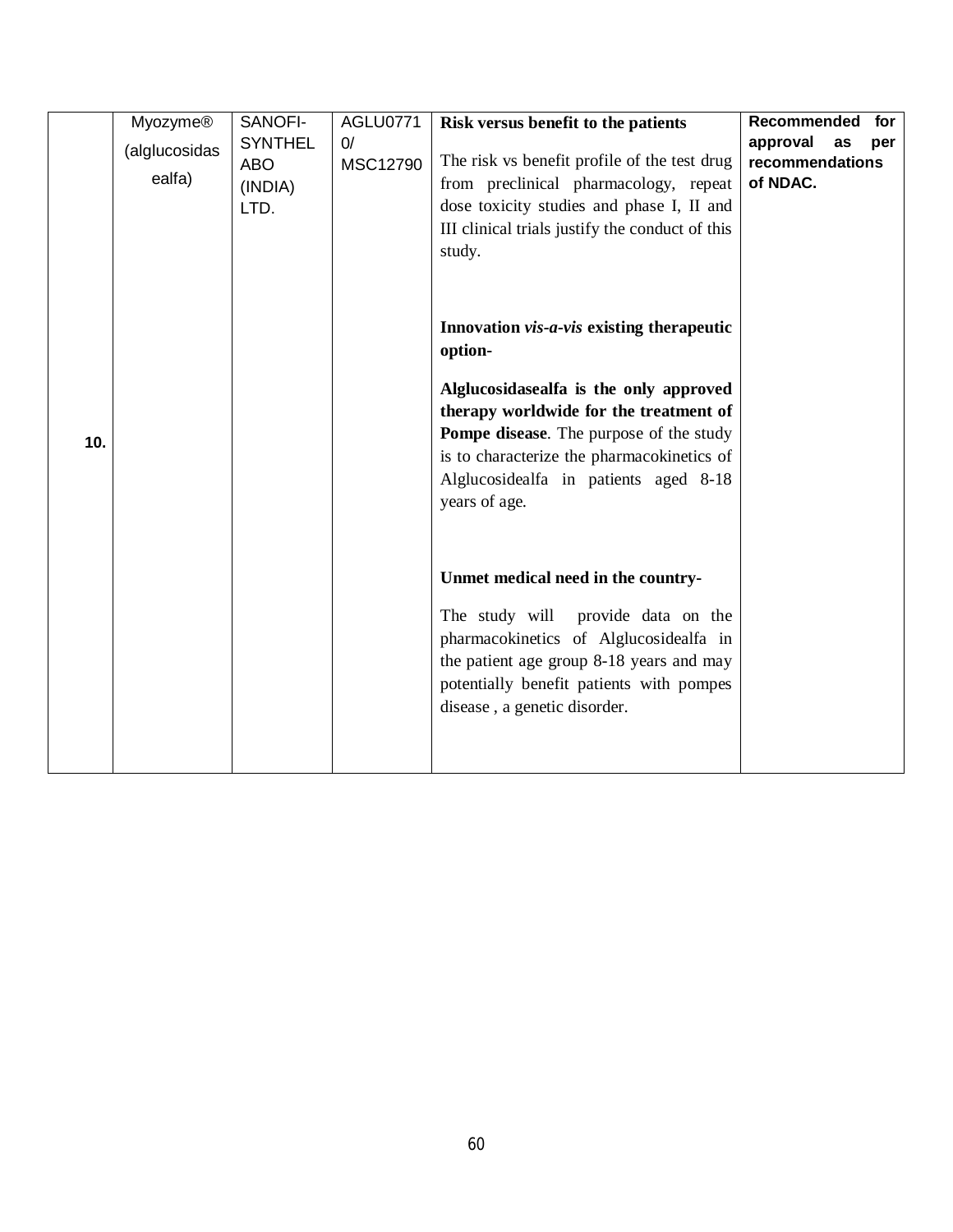| 11. | Rituximab | Cliantha<br>Research<br>Limited | RTXM83-<br>AC-01-11 | Risk versus benefit to the patients-<br>In vitro physicochemical characterization of<br>test drug, pharmacokinetic/Pharmacodynamic<br>studies and single dose toxicity studies in<br>Cynomolgous monkeys with three different<br>doses, in comparison with the reference<br>product, justify the conduct of this study<br>Innovation vis-a-vis existing therapeutic<br>option-<br>The purpose of this clinical Study is to<br>compare (RTXM83), the test drug Plus<br>CHOP Chemotherapy Versus a Reference<br>Rituximab Plus CHOP (R-CHOP) in Patients<br>With Diffuse Large B-cell Lymphoma<br>(DLBCL) as first line therapy.<br>Unmet medical need in the country-<br>Availability of rituximab from multisource<br>may potentially benefit the patients. | <b>Recommended</b><br>for<br>approval as<br>per<br>recommendations<br>of NDAC. |
|-----|-----------|---------------------------------|---------------------|-------------------------------------------------------------------------------------------------------------------------------------------------------------------------------------------------------------------------------------------------------------------------------------------------------------------------------------------------------------------------------------------------------------------------------------------------------------------------------------------------------------------------------------------------------------------------------------------------------------------------------------------------------------------------------------------------------------------------------------------------------------|--------------------------------------------------------------------------------|
|-----|-----------|---------------------------------|---------------------|-------------------------------------------------------------------------------------------------------------------------------------------------------------------------------------------------------------------------------------------------------------------------------------------------------------------------------------------------------------------------------------------------------------------------------------------------------------------------------------------------------------------------------------------------------------------------------------------------------------------------------------------------------------------------------------------------------------------------------------------------------------|--------------------------------------------------------------------------------|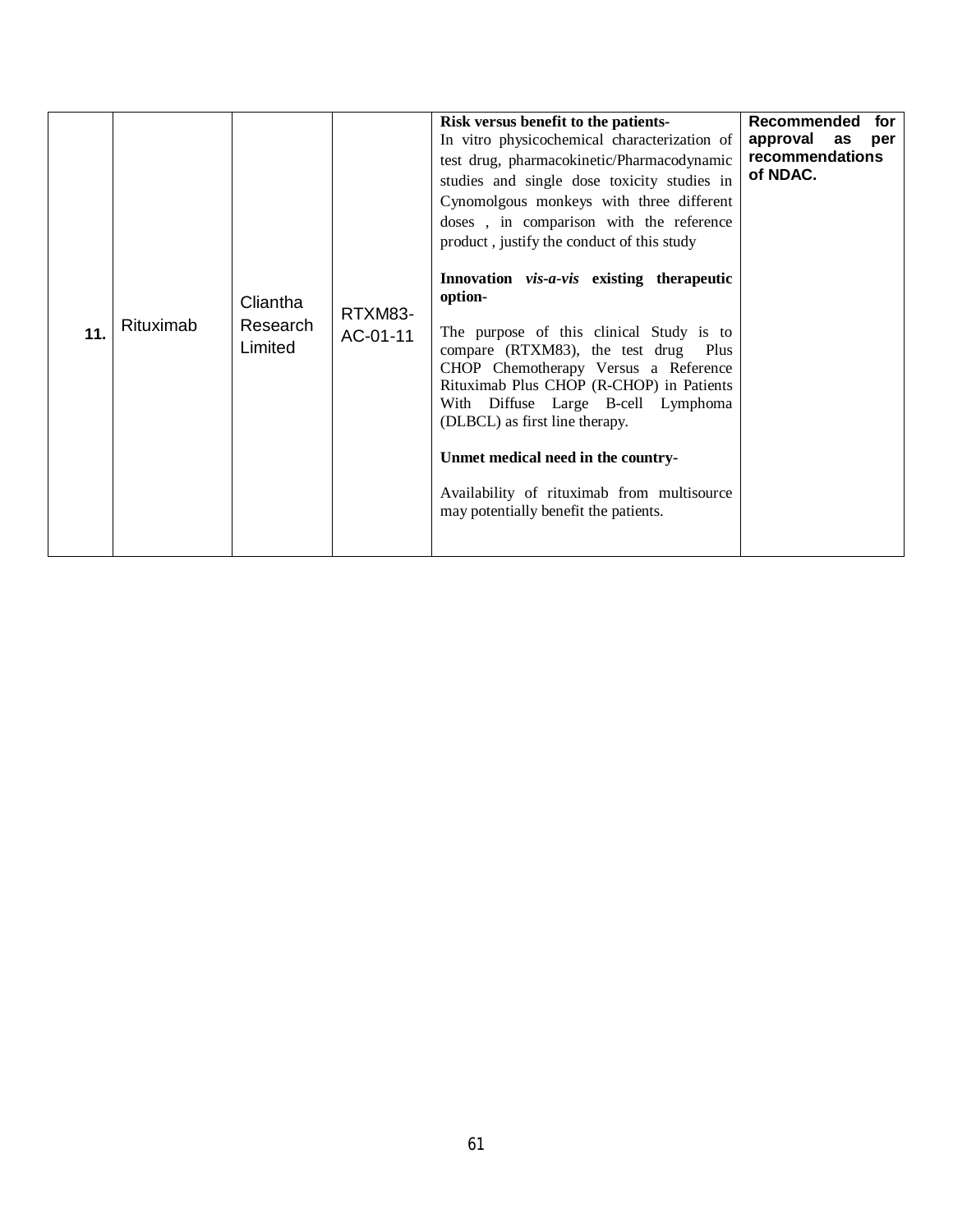| 12. | Afatinib<br>(BIBW 2992) | <b>Boehringer</b> | 1200.161 | Risk versus benefit to the patients<br>The risk vs benefit profile of the test drug<br>from Pre-clinical Safety pharmacology in rats<br>and minipigs, single dose, and repeat dose<br>toxicity in rats, minipigs, reprodutive<br>, developmental toxicity studies etc several<br>Phase I, II, III studies justify the conduct of<br>this study.<br>Innovation vis-a-vis existing therapeutic<br>option-<br>Afatinib is a selective and potent low<br>molecular weight irreversible inhibitor of the<br>ErbB-family TKI receptors and HER2.<br>The purpose of this study is to evaluate the<br>safety and efficacy of the test drug vs<br>methotrexate in patients with recurrent and or<br>metastatic head and neck squamous cell<br>carcinoma who have progressed<br>after<br>platinum-based therapy.<br>Unmet medical need in the country- | Recommended<br>for<br>approval<br>as<br>per<br>recommendations<br>of NDAC. |
|-----|-------------------------|-------------------|----------|----------------------------------------------------------------------------------------------------------------------------------------------------------------------------------------------------------------------------------------------------------------------------------------------------------------------------------------------------------------------------------------------------------------------------------------------------------------------------------------------------------------------------------------------------------------------------------------------------------------------------------------------------------------------------------------------------------------------------------------------------------------------------------------------------------------------------------------------|----------------------------------------------------------------------------|
|     |                         |                   |          | .Afatinib<br>may potentially provide<br>an<br>alternative therapy for patients with recurrent/<br>metastatic HNSCC, in addition to offering an<br>oral option as against IV infusion therapies<br>with taxenes and other monoclonal antibodies.                                                                                                                                                                                                                                                                                                                                                                                                                                                                                                                                                                                              |                                                                            |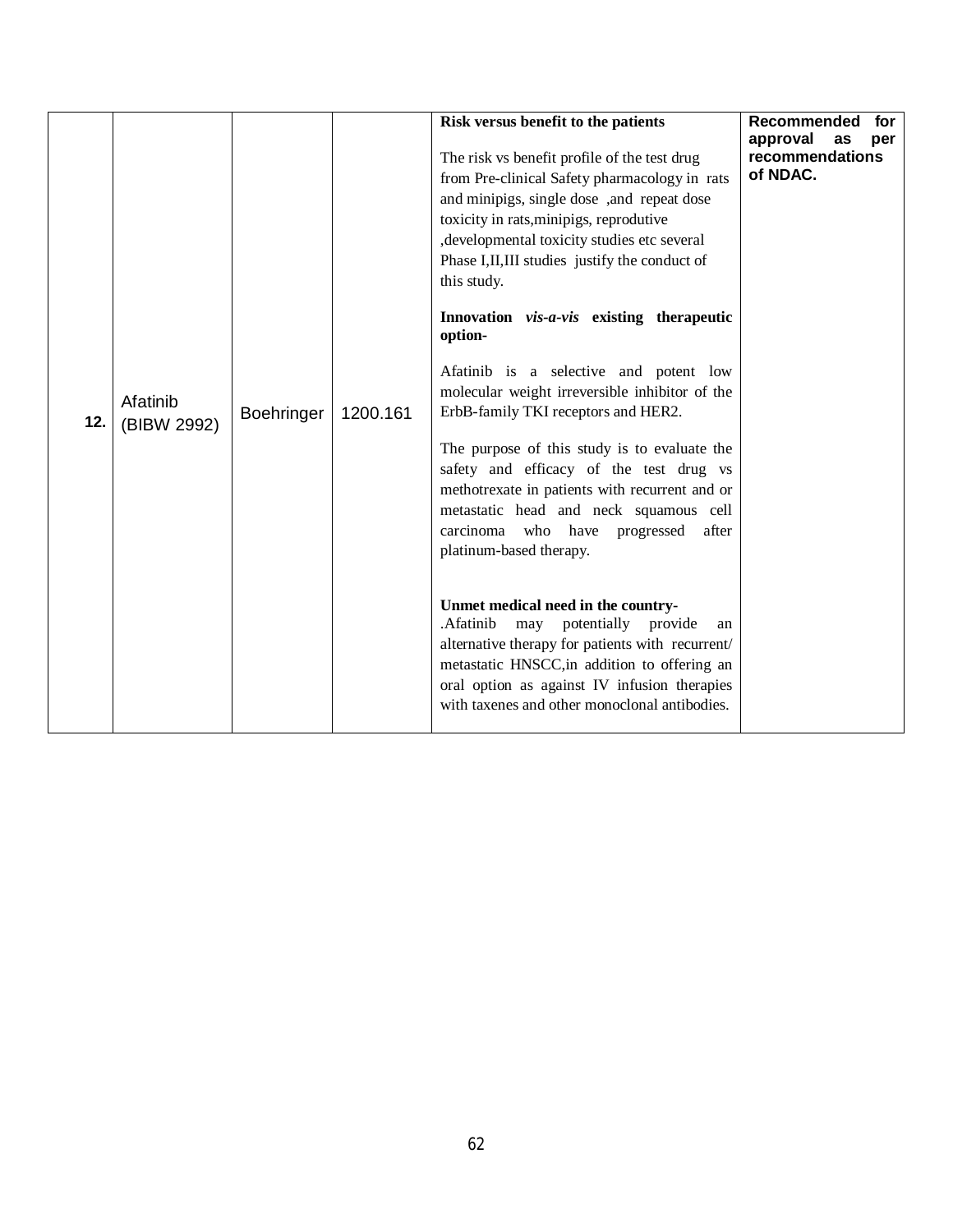|     |                         |         | Risk versus benefit to the patients<br>Pre-clinical Safety pharmacology in rats and<br>minipigs, single dose<br>,and repeat dose<br>toxicity<br>in<br>rats, minipigs, reprodutive<br>, developmental toxicity studies etc several<br>Phase I, II, III studies with the test drug, justify<br>the conduct of this study.                                                                                                                                                                                                                                                                                              | Recommended<br>for<br>approval<br>as<br>per<br>recommendations<br>of NDAC. |
|-----|-------------------------|---------|----------------------------------------------------------------------------------------------------------------------------------------------------------------------------------------------------------------------------------------------------------------------------------------------------------------------------------------------------------------------------------------------------------------------------------------------------------------------------------------------------------------------------------------------------------------------------------------------------------------------|----------------------------------------------------------------------------|
| 13. | Afatinib<br>(BIBW 2992) | 1200.66 | Innovation vis-a-vis existing therapeutic<br>option-<br>Afatinib is a selective and potent low<br>molecular weight irreversible inhibitor of the<br>ErbB-family TKI receptors and HER2.<br>The purpose of the study is to assess the safety<br>of afatinib for patients with locally advanced<br>or metastatic non-small cell lung cancer<br>Unmet medical need in the country-<br>This trial will obtain additional data on<br>clinical benefits of afatinib in patients with<br>locally advanced or metastatic non-small cell<br>lung cancer harboring EGFR mutations and<br>have never been treated with EGFR/TKI |                                                                            |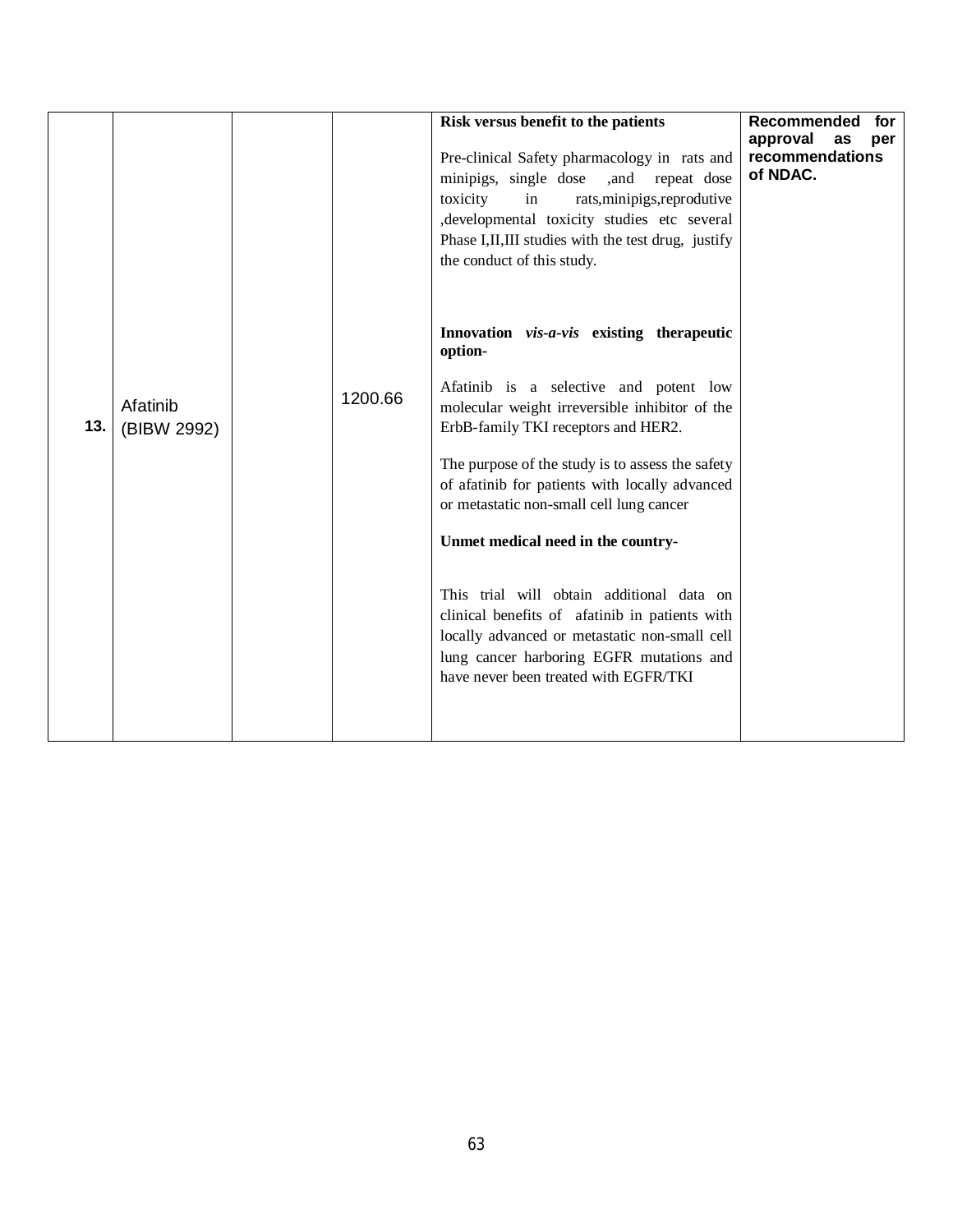| 14. | Ranibizumab | <b>Novartis</b> | CRFB002<br>G2301 | Risk versus benefit to the patients<br>The risk vs benefit profile of the test drug<br>from Pre-Clinical Pharmacology study in<br>cynomolgus monkeys, single dose toxicity in<br>rabbits, multidose toxicity in cynomolgus<br>monkeys, and several clinical phase I, I/II, II<br>and III studies with the test drug, justify the<br>conduct of the proposed study.<br>Innovation vis-a-vis existing therapeutic<br>option-<br>The Test drug is already approved for treating<br>Age Related Macular Degeneration (AMD),<br>Diabetic Macular Edema (DME) and Retinal<br>Vein Occlusion (RVO).<br>The purpose of this study is to evaluate the | Recommended<br>for<br>approval<br>as<br>per<br>recommendations<br>of NDAC. |
|-----|-------------|-----------------|------------------|----------------------------------------------------------------------------------------------------------------------------------------------------------------------------------------------------------------------------------------------------------------------------------------------------------------------------------------------------------------------------------------------------------------------------------------------------------------------------------------------------------------------------------------------------------------------------------------------------------------------------------------------|----------------------------------------------------------------------------|
|     |             |                 |                  | safety and efficacy of Ranibizumab in<br>patients with visual impairment due to<br>vascular<br>endothelial<br>factor<br>growth<br>(VEGFR)<br>driven<br>Choroidal<br>neovascularization (CNV).                                                                                                                                                                                                                                                                                                                                                                                                                                                |                                                                            |
|     |             |                 |                  | Unmet medical need in the country-                                                                                                                                                                                                                                                                                                                                                                                                                                                                                                                                                                                                           |                                                                            |
|     |             |                 |                  | The trial may potentially provide alternative                                                                                                                                                                                                                                                                                                                                                                                                                                                                                                                                                                                                |                                                                            |
|     |             |                 |                  | therapeutic options for the treatment of<br>Choroidal neovascularization (CNV).                                                                                                                                                                                                                                                                                                                                                                                                                                                                                                                                                              |                                                                            |
|     |             |                 |                  |                                                                                                                                                                                                                                                                                                                                                                                                                                                                                                                                                                                                                                              |                                                                            |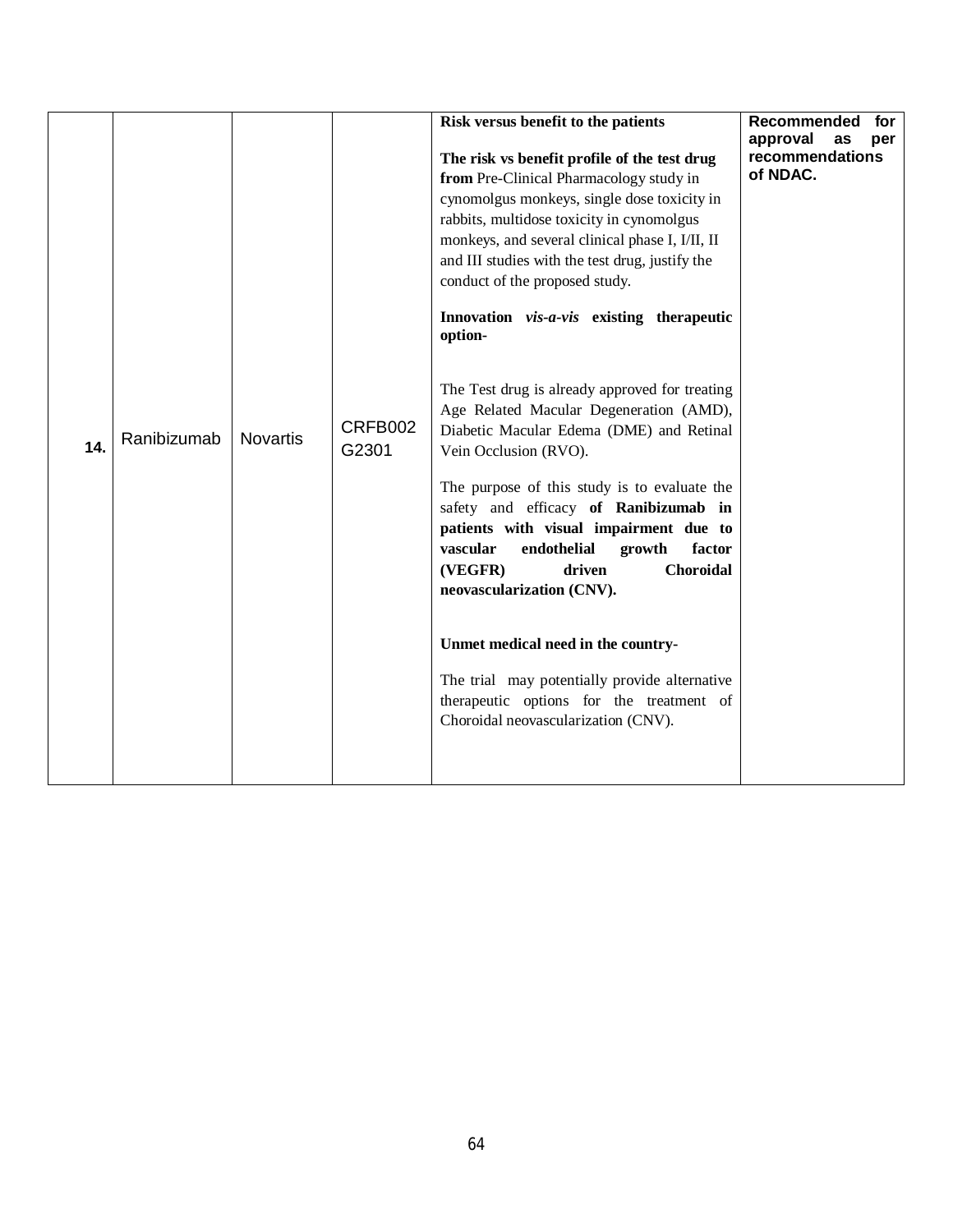|     |             |                 |                  | Risk versus benefit to the patients<br>The risk vs benefit profile of the test drug<br>from Pre-Clinical Pharmacology study in<br>cynomolgus monkeys, single dose toxicity in<br>rabbits, multidose toxicity in cynomolgus<br>monkeys, and several clinical phase I, I/II, II<br>and III studies with the test drug, justify the<br>conduct of the proposed study                                                                                                                                                                                                                                                                                                                                                                                                                            | Recommended<br>for<br>approval<br>as<br>per<br>recommendations<br>of NDAC. |
|-----|-------------|-----------------|------------------|----------------------------------------------------------------------------------------------------------------------------------------------------------------------------------------------------------------------------------------------------------------------------------------------------------------------------------------------------------------------------------------------------------------------------------------------------------------------------------------------------------------------------------------------------------------------------------------------------------------------------------------------------------------------------------------------------------------------------------------------------------------------------------------------|----------------------------------------------------------------------------|
| 15. | Ranibizumab | <b>Novartis</b> | CRFB002<br>E2302 | Innovation vis-a-vis existing therapeutic<br>option-<br>Ranibizumab/test drug is approved in India<br>treating<br>Age<br>Related<br>Macular<br>for<br>Degeneration (AMD),<br>Diabetic<br>Macular<br>Edema (DME) and Retinal Vein Occlusion<br>(RVO).<br>The purpose of this study is to evaluate the<br>safety and efficacy of Ranibizumab used as<br>individualized dosing regimen in patients<br>with visual impairment due to macular<br>edema (ME) secondary to Central Retinal<br>Vein Occlusion (CRVO)<br>Unmet medical need in the country-<br>The trial may potentially provide alternative<br>therapeutic options for patients with visual<br>impairment due to macular edema (ME)<br>secondary<br><b>Retinal</b><br>to Central<br>Vein<br><b>Occlusion (CRVO)</b><br>$\mathcal{E}$ |                                                                            |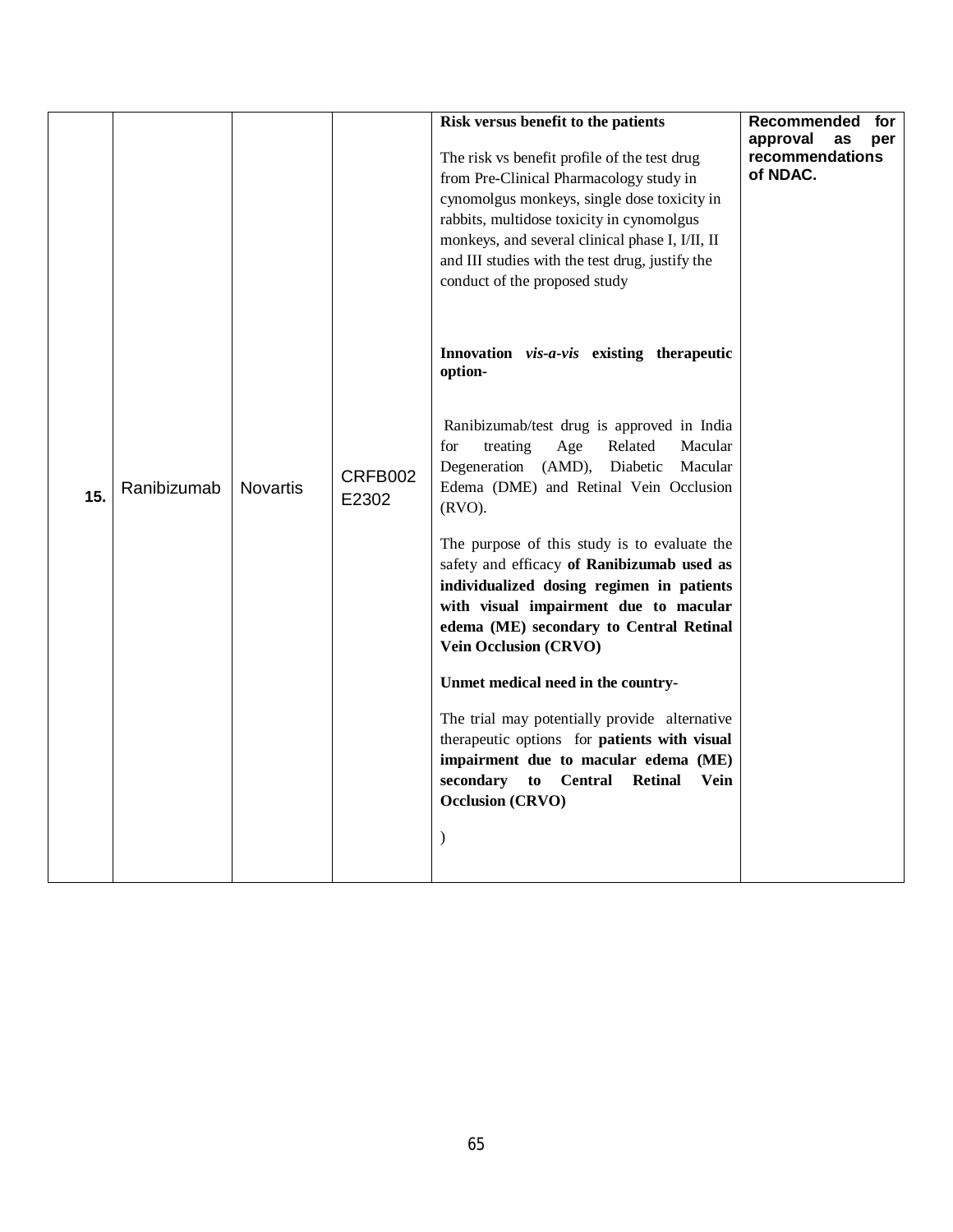| 16. | Ranibizumab | <b>Novartis</b> | CRFB002<br>F2302 | Risk versus benefit to the patients-<br>The risk vs benefit profile of the test drug<br>from Pre-Clinical Pharmacology study in<br>cynomolgus monkeys, single dose toxicity in<br>rabbits, multidose toxicity in cynomolgus<br>monkeys, and several clinical phase I, I/II, II<br>and III studies with the test drug, justify the<br>conduct of the proposed study<br>Innovation vis-a-vis existing therapeutic<br>option-<br>The Test drug/Ranibizumab is approved in<br>India for treating Age Related Macular<br>Degeneration (AMD), Diabetic<br>Macular<br>Edema (DME) and Retinal Vein Occlusion<br>$(RVO)$ .<br>The purpose if the study is to evaluate the<br>safety and efficacy of two individualized<br>regimens of ranibizumab in comparison to<br>verteporfinPDT (vPDT) in patients with visual<br>impairment<br>due<br>choroidal<br>to<br>neovascularization (CNV)<br>secondary<br>to<br>Pathologic Myopia (PM).<br>Unmet medical need in the country-<br>The trial may potentially provide alternative<br>therapeutic options for patients with visual<br>impairment<br>choroidal<br>due<br>to<br>neovascularization (CNV)<br>secondary to<br>Pathologic Myopia (PM). | Recommended<br>for<br>approval<br>as<br>per<br>recommendations<br>of NDAC. |  |
|-----|-------------|-----------------|------------------|-------------------------------------------------------------------------------------------------------------------------------------------------------------------------------------------------------------------------------------------------------------------------------------------------------------------------------------------------------------------------------------------------------------------------------------------------------------------------------------------------------------------------------------------------------------------------------------------------------------------------------------------------------------------------------------------------------------------------------------------------------------------------------------------------------------------------------------------------------------------------------------------------------------------------------------------------------------------------------------------------------------------------------------------------------------------------------------------------------------------------------------------------------------------------------------|----------------------------------------------------------------------------|--|
|-----|-------------|-----------------|------------------|-------------------------------------------------------------------------------------------------------------------------------------------------------------------------------------------------------------------------------------------------------------------------------------------------------------------------------------------------------------------------------------------------------------------------------------------------------------------------------------------------------------------------------------------------------------------------------------------------------------------------------------------------------------------------------------------------------------------------------------------------------------------------------------------------------------------------------------------------------------------------------------------------------------------------------------------------------------------------------------------------------------------------------------------------------------------------------------------------------------------------------------------------------------------------------------|----------------------------------------------------------------------------|--|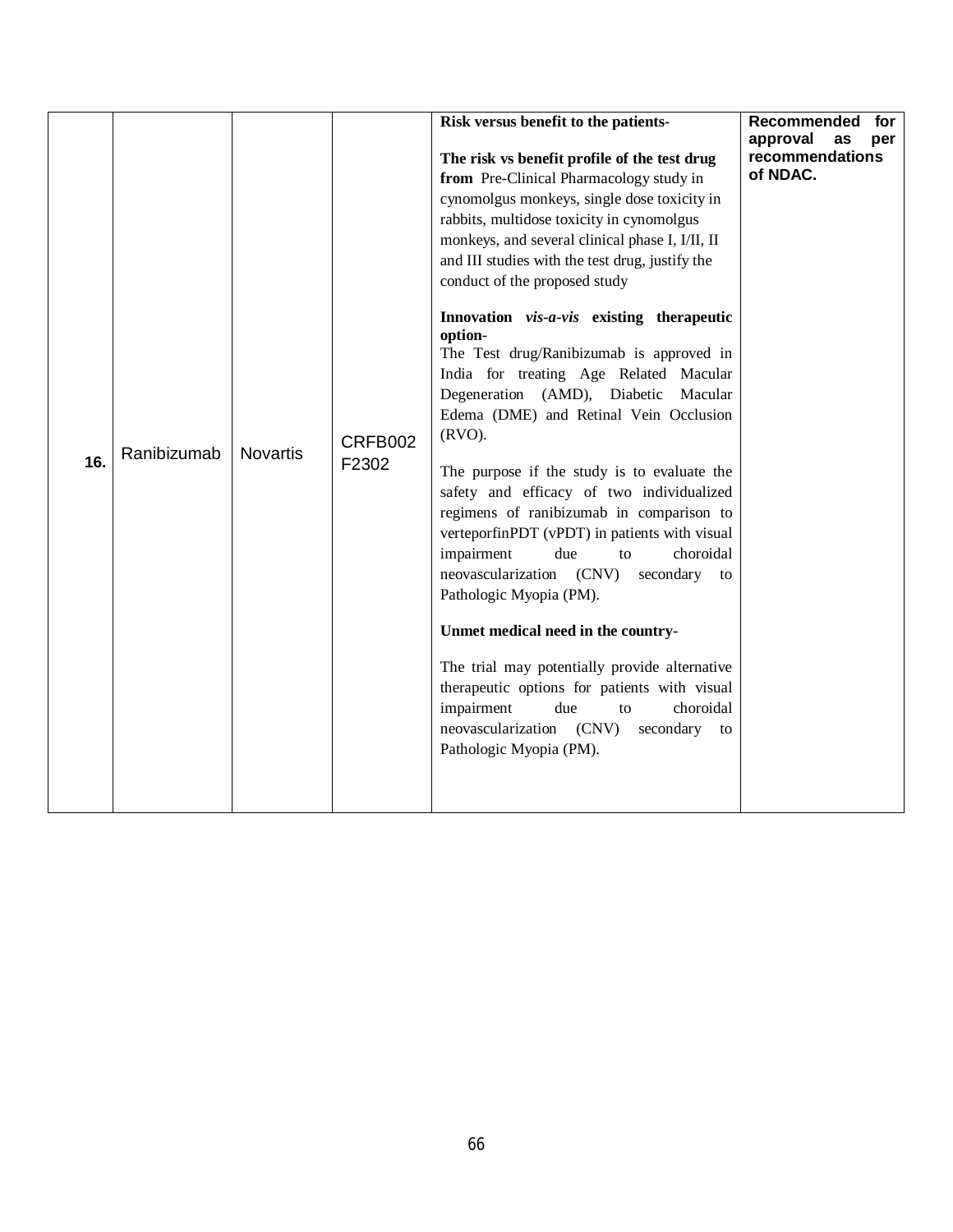| 17. | SB3(propose<br>dtrastuzuma<br>bbiosimilar) | <b>SIROClinp</b><br>harmPvtLt<br>d | SB3-G31-<br><b>BC</b> | Risk versus benefit to the patients<br>The risk vs benefit profile of the test drug<br>from preclinical pharmacology, repeat<br>dose toxicity studies and phase I clinical<br>trials justify the conduct of this study.<br>Innovation vis-a-vis existing therapeutic<br>option-<br>Trastuzumab is a high-end monoclonal<br>antibody. The purpose of the study is to<br>demonstrate<br>comparable<br>clinical<br>efficacy of the test drug with that of the<br>innovator product in Her $2 + \text{MBC}$ in<br>neo- adjuvant setting.<br>Unmet medical need in the country-<br>Multisource availability of trastuzumab<br>may benefit Indian patients                                                                                                                                                                  | Recommended for<br>approval<br>as<br>per<br>recommendations<br>of NDAC.   |
|-----|--------------------------------------------|------------------------------------|-----------------------|-----------------------------------------------------------------------------------------------------------------------------------------------------------------------------------------------------------------------------------------------------------------------------------------------------------------------------------------------------------------------------------------------------------------------------------------------------------------------------------------------------------------------------------------------------------------------------------------------------------------------------------------------------------------------------------------------------------------------------------------------------------------------------------------------------------------------|---------------------------------------------------------------------------|
| 18. | Methylglyoxal<br>Formulation               | Lifecare<br>Innovations<br>Pvt Ltd | LC-ONCO-<br>$1/PH$ II | Risk versus benefit to the patients:<br>The proposal is for the conduct of the<br>Phase-II clinical study. Patients included<br>in the trial are different types of recurrent<br>advance cancers and the drug is reported<br>to not having significant side effects as<br>observed in experimental animals and in<br>patients. This justify the conduct of the<br>study.<br>Innovation vis-a-vis existing<br>therapeutic option:<br>It is a new chemical entity as anti cancer<br>with broad soectrum, good tolerance and<br>insignificant side effects that makes it very<br>promissing drug for cancer therapy<br>Unmet medical need in the country:<br>At present there is no drug available for<br>cancer therapy that is broad spectrum<br>effective and without side effect, in India<br>or any -where in world | Recommended<br>for<br>approval<br>as<br>per<br>recommendations<br>of IND. |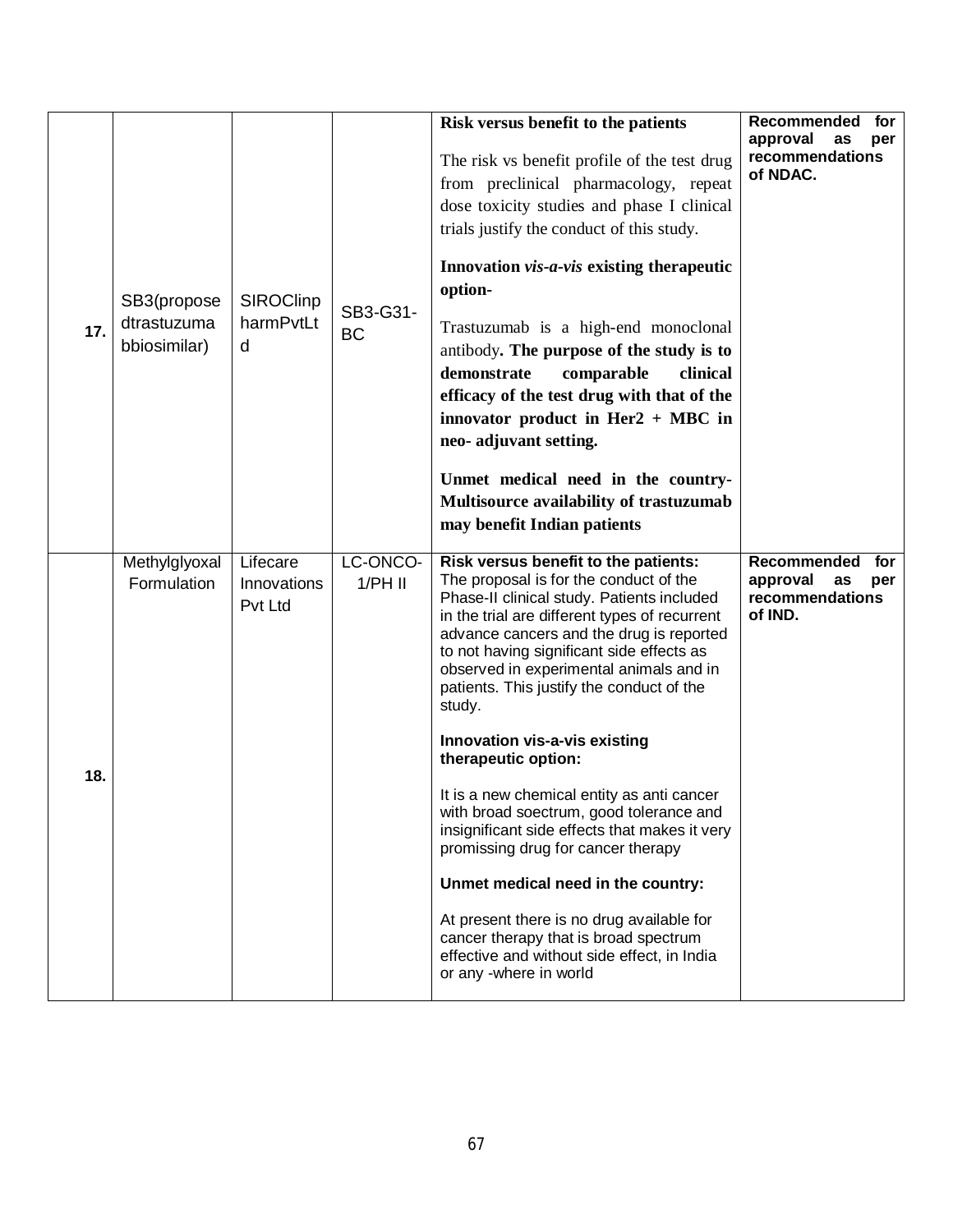**A. List of 25 cases of clinical trial proposals other than GCT/NCE along with evaluations and recommendations of the Technical Committee in 16 th Meeting.**

| SI <sub>No</sub> |                                             |                                                    |                                             |                                                                                                                                                                                                                           |
|------------------|---------------------------------------------|----------------------------------------------------|---------------------------------------------|---------------------------------------------------------------------------------------------------------------------------------------------------------------------------------------------------------------------------|
|                  | <b>Drug</b>                                 | <b>Applicant</b><br><b>Name</b>                    | <b>Protocol No</b>                          | <b>Recommendation</b>                                                                                                                                                                                                     |
| 1.               | Biochaperone<br>PDGF-BB                     | M/s Virchow<br>Biotech Pvt. Ltd                    | <b>BC1-CT4,</b><br>$V1$ ,                   | Recommended for approval as per<br>recommendations of NDAC.                                                                                                                                                               |
| $\overline{2}$ . | Rituximab                                   | M/s Lupin<br>Limited                               | LRP/RTX/20<br>13/002                        | Recommended for approval as per<br>recommendations of NDAC.                                                                                                                                                               |
| $\overline{3}$ . | Cetuximab                                   | M/s Reliance<br>Life Sciences<br>Pvt. Ltd          | RLS/ONC/2<br>013/04                         | Recommended for approval as per<br>recommendations of NDAC.                                                                                                                                                               |
| 4.               | Pegfilgrastim                               | M/s Reliance<br>Life Sciences<br>Pvt. Ltd          | <b>RLS/TP/201</b><br>1/01                   | Recommended for approval as per<br>recommendations of NDAC.                                                                                                                                                               |
| $\overline{5}$ . | Minodronic acid<br>Tablets 1 mg &<br>50 mg. | M/s. MSN<br>Laboratories<br><b>Private Limited</b> |                                             | The committee recommended to obtain<br>opinion of the pharmacologist. Based on<br>positive opinion the proposal can be<br>approved as per the recommendation of<br>the NDAC, without referring to Technical<br>Committee. |
| $\overline{6}$ . | Azelnidipine                                | Precise<br>Chemipharma<br>Pvt. Ltd                 | CMI-<br>PRE/AZEL-<br>AMLO/CT-<br>III/161012 | Recommended for approval as per<br>recommendations of NDAC.                                                                                                                                                               |
| $\overline{7}$ . | Capecitabine +<br>Cyclophosphorin<br>e      | M/s Intas<br>Pharmaceutical<br>s Ltd.              |                                             | Recommended for approval as per<br>recommendations of NDAC.                                                                                                                                                               |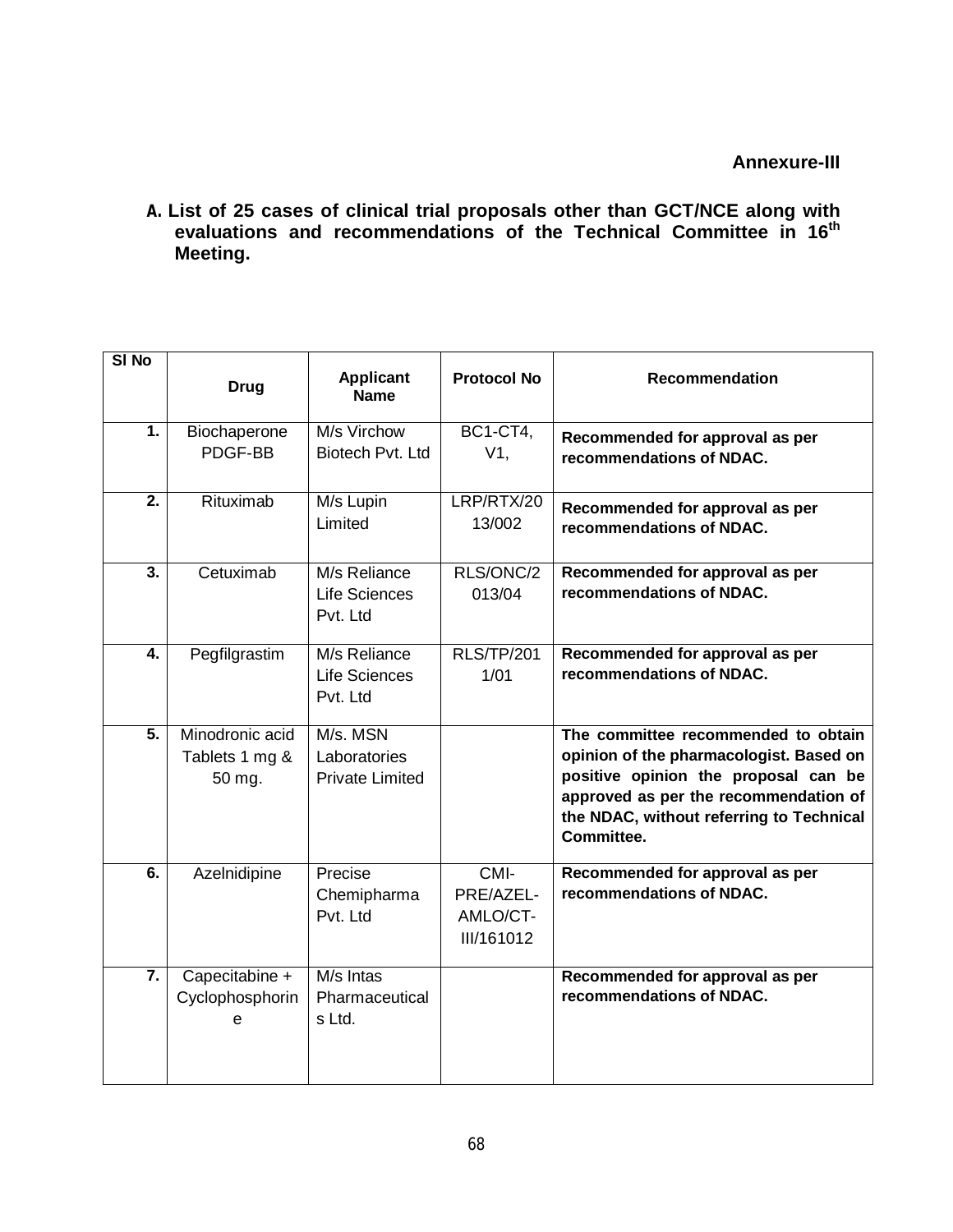| 8.              | Vero-cell culture<br>derived<br>Inactivated<br>Japanese<br>Encephalitis<br>Vaccine                                          | Biological E.<br>Limited,                          | BECT027/JE<br>V-PIV/CTP-<br>01 | Recommended for approval as per<br>recommendations of NDAC.                                                                                                                                                                |
|-----------------|-----------------------------------------------------------------------------------------------------------------------------|----------------------------------------------------|--------------------------------|----------------------------------------------------------------------------------------------------------------------------------------------------------------------------------------------------------------------------|
| 9.              | <b>ENGERIX-B</b><br>[Hepatitis B<br>vaccine<br>(Recombinant)                                                                | M/s Calcutta<br>School of<br>Tropical<br>Medicine, |                                | Recommended for approval as per<br>recommendations of NDAC.                                                                                                                                                                |
| 10 <sub>1</sub> | Live Attenuated<br>Tetravalent (G1-<br>G4) Bovine-<br>Human<br>Reassortant<br>Rotavirus<br>Vaccine [BRV-<br>TV <sub>l</sub> | ShanthaBiotech<br>nics Limited,                    | BRV07                          | Recommended for approval as per<br>recommendations of NDAC.                                                                                                                                                                |
| $\overline{11}$ | Cabazitaxel                                                                                                                 | Dr. Raju Titus<br>Chacko                           |                                | Recommended for approval as per<br>recommendations of NDAC. Dr. Raju<br>Titus Chacko did not participate in<br>deliberation of Technical Committee for<br>the proposal.                                                    |
| 12.             | <b>FUNGISOME -</b><br>Liposomal<br>Amphotericin B                                                                           | Life Care<br>Innovation                            |                                | Recommended for approval as per<br>recommendations of NDAC.                                                                                                                                                                |
| 13.             | Saroglitazar<br>(Phase-III)                                                                                                 | Cadila<br>Healthcare<br>Limited                    |                                | The committee recommended to obtain<br>opinion of the Endocrinologist. Based<br>on positive opinion the proposal can be<br>approved as per the recommendation of<br>the NDAC, without referring to Technical<br>Committee. |
|                 | 14. Saroglitazar(Pha<br>se-IV)                                                                                              | Cadila<br>Healthcare<br>Limited                    |                                | Recommended for approval as per<br>recommendations of IND.                                                                                                                                                                 |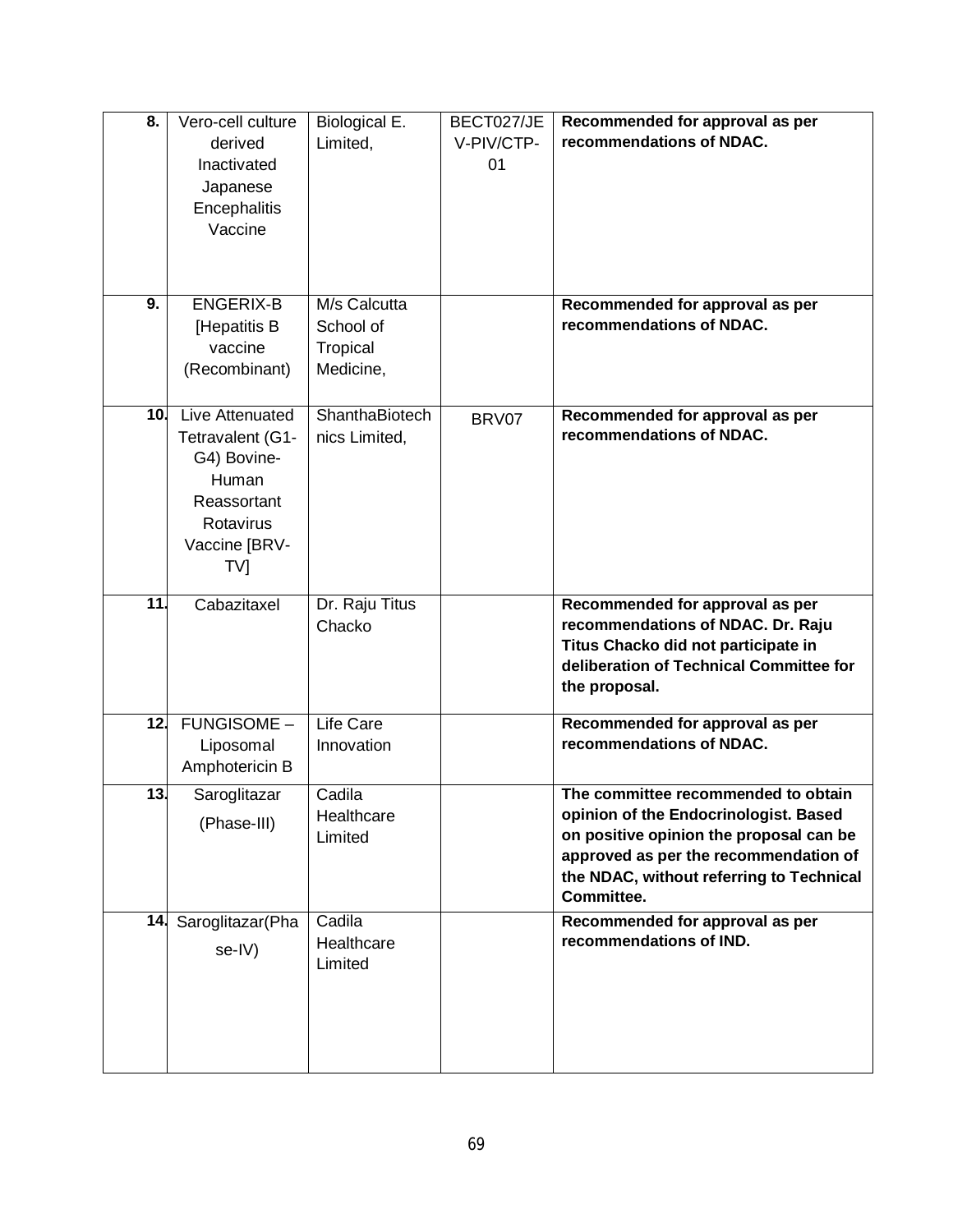| 15.             | <b>Bioactive</b><br>ceramic<br>composite<br>(Synthetic bone<br>graft material)<br>loaded with<br>Autologous<br>Bone marrow<br>derived<br>mesenchymal | M/s Christian<br>Medical<br>College,<br>Vellore, Tamil<br>Nadu |                                 | Recommended for approval as per<br>recommendations of NDAC.                                                                                                                                                                                                      |
|-----------------|------------------------------------------------------------------------------------------------------------------------------------------------------|----------------------------------------------------------------|---------------------------------|------------------------------------------------------------------------------------------------------------------------------------------------------------------------------------------------------------------------------------------------------------------|
|                 | stem cells<br>(MSCs).                                                                                                                                |                                                                |                                 |                                                                                                                                                                                                                                                                  |
|                 | 16. Hydroxychloroqu<br>ine Sulfate<br><b>Tablets</b>                                                                                                 | Ipca<br>Laboratories<br>Limited                                | IPCA/LHCQ/<br>PII-12,           | Recommended for approval as per<br>recommendations of NDAC.                                                                                                                                                                                                      |
| 17 <sub>1</sub> | Everolimus/RAD<br>001                                                                                                                                | M/s Novartis<br><b>India Limited</b>                           | CRAD001AI<br><b>N03T</b>        | Recommended for approval as per<br>recommendations of NDAC.                                                                                                                                                                                                      |
| 18.             | Foligraf                                                                                                                                             | M/s Bharat<br>Serums And<br>Vaccines<br>Limited,               | BSV/r-FSH-<br>IMG-2012          | Recommended for approval as per<br>recommendations of NDAC.                                                                                                                                                                                                      |
| 19.             | <b>BVX 20</b>                                                                                                                                        | M/s. Biocon<br>Limited                                         | <b>BVX20-CT1-</b><br>$001 - 10$ | Recommended for approval as per<br>recommendations of NDAC.                                                                                                                                                                                                      |
| 20.             | Bevacizumab                                                                                                                                          | M/s Intas<br>Biopharmaceuti<br>cals Ltd                        | $476 - 13$                      | Recommended for approval as per<br>recommendations of NDAC.                                                                                                                                                                                                      |
| $\overline{21}$ | Ranibizumab                                                                                                                                          | M/s. Novartis<br>Healthcare<br><b>Private Limited</b>          | CRFB002EI<br>N01                | Recommended for approval as per<br>recommendations of NDAC.                                                                                                                                                                                                      |
| $\overline{22}$ | Bevacizumab                                                                                                                                          | M/s. Roche<br>Products (India)<br>Pvt Ltd                      | ML28446                         | Recommended for approval as per<br>recommendations of NDAC.                                                                                                                                                                                                      |
|                 | 23. Choline chloride                                                                                                                                 | Prof S N Gaur                                                  |                                 | Recommended that the protocol etc. for<br>the conduct of the study by oral route<br>should be reviewed and recommended<br>by the SEC (NDAC). Dr. S. N Gaur did<br>participate<br>in<br>deliberation<br>not<br>оf<br><b>Technical Committee for the proposal.</b> |
|                 | 24. Amphoteracin B<br>Emulsion<br>15mg/Kg,<br>20mg/kg                                                                                                | M/s Bharat<br>serums and<br>Vaccine Ltd                        |                                 | Recommended for approval as per<br>recommendations of NDAC.                                                                                                                                                                                                      |